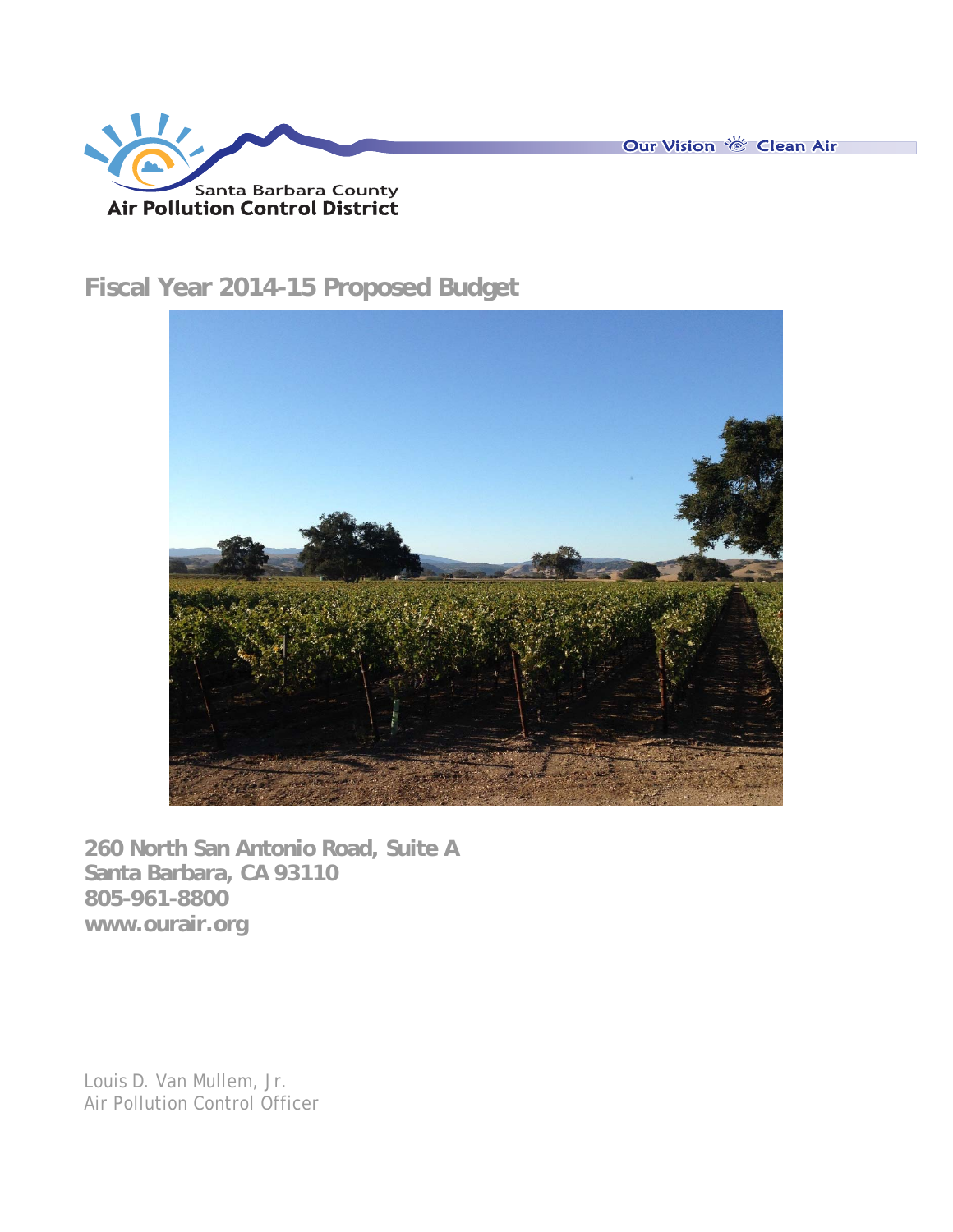**Front Cover:**  GRAPE VINES & OAK TREES (COURTESY OF MIKE MCKAY)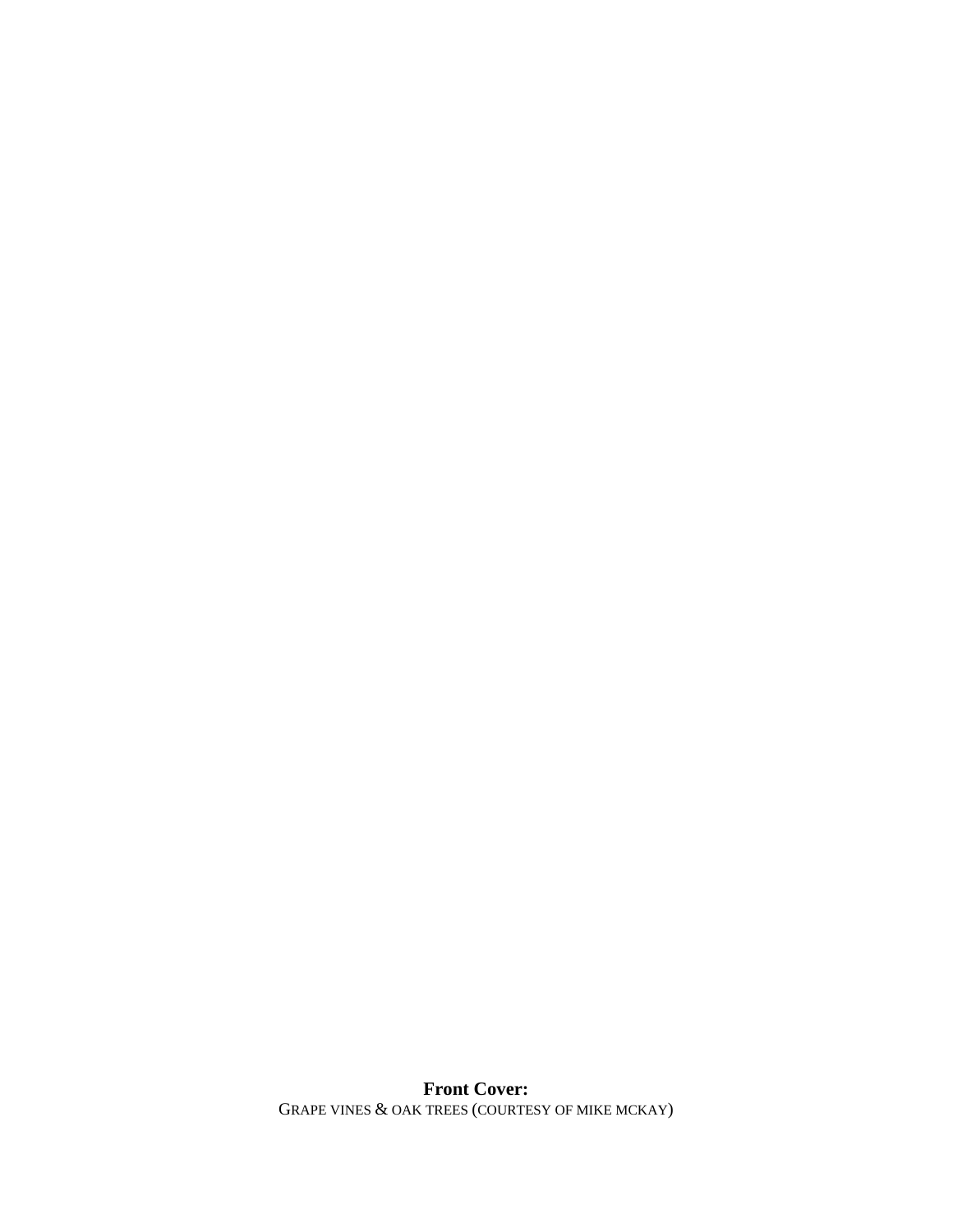## **Santa Barbara County Air Pollution Control District Board of Directors**

## **Supervisor Salud Carbajal**

*First District Santa Barbara County Board of Supervisors* 

### **Supervisor Janet Wolf, Vice-Chair**

*Second District Santa Barbara County Board of Supervisors* 

## **Supervisor Doreen Farr**

*Third District Santa Barbara County Board of Supervisors* 

## **Supervisor Peter Adam**

*Fourth District Santa Barbara County Board of Supervisors* 

## **Supervisor Steve Lavagnino**

*Fifth District Santa Barbara County Board of Supervisors* 

## **Councilmember Holly Sierra, Chair**

Alternate – Councilmember Judith Dale *City of Buellton* 

## **Councilmember Al Clark**

Alternate – Councilmember Wade Nomura *City of Carpinteria*

## **Mayor Michael T. Bennett**

Alternate – Councilmember Roger Aceves *City of Goleta* 

### **Councilmember John Lizalde**

Alternate – Councilmember Gina Rubalcaba-Almaguer *City of Guadalupe* 

#### **Mayor Pro Tem Ashley Costa**

Alternate – Councilmember DeWayne Holmdahl *City of Lompoc* 

## **Mayor Helene Schneider**

Alternate – Councilmember Bendy White *City of Santa Barbara* 

## **Mayor Alice Patino**

Alternate – Mayor Pro Tem Jack Boysen *City of Santa Maria* 

### **Mayor Jim Richardson**

Alternate – Mayor Pro Tem Ed Skytt *City of Solvang*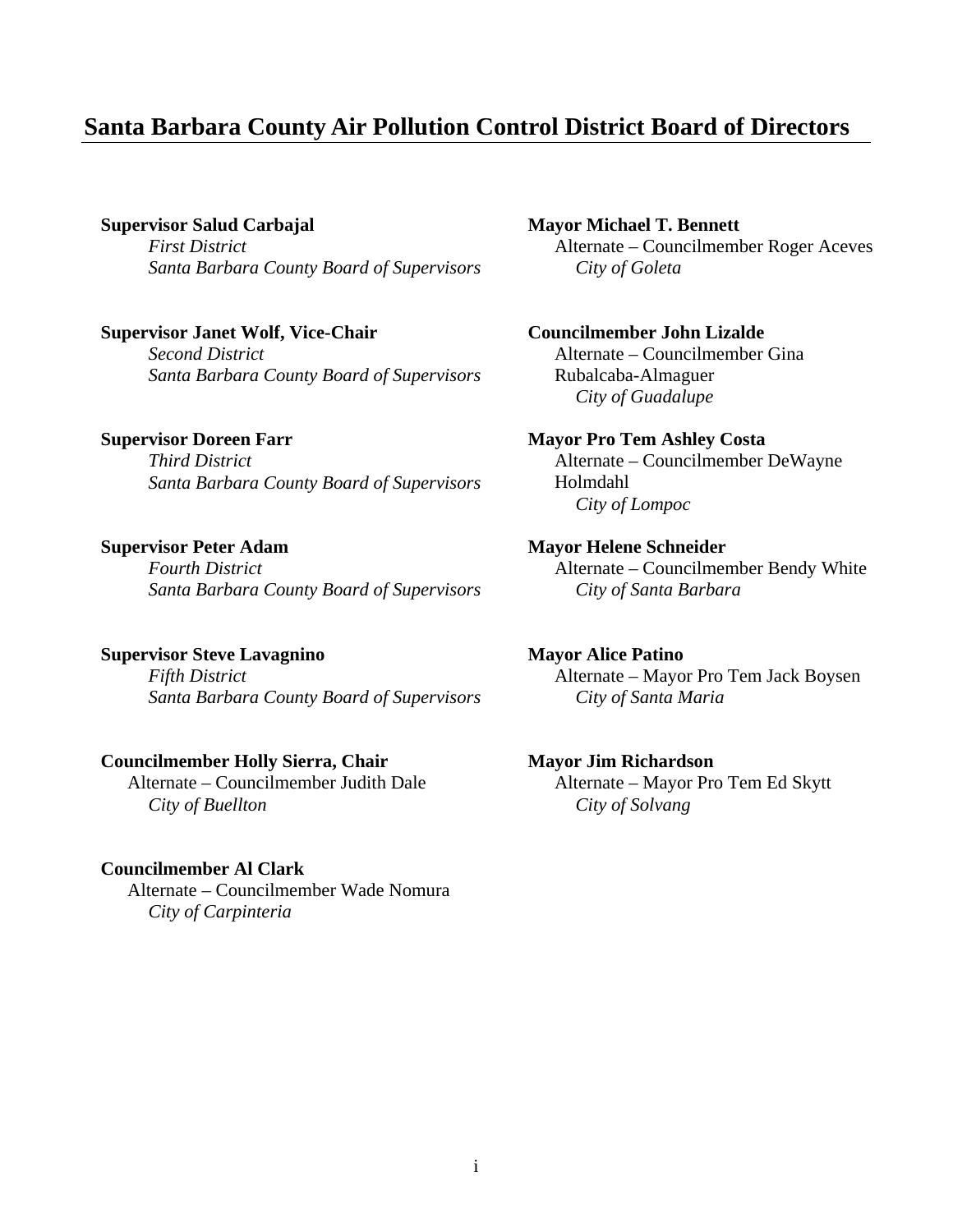(Page intentionally left blank)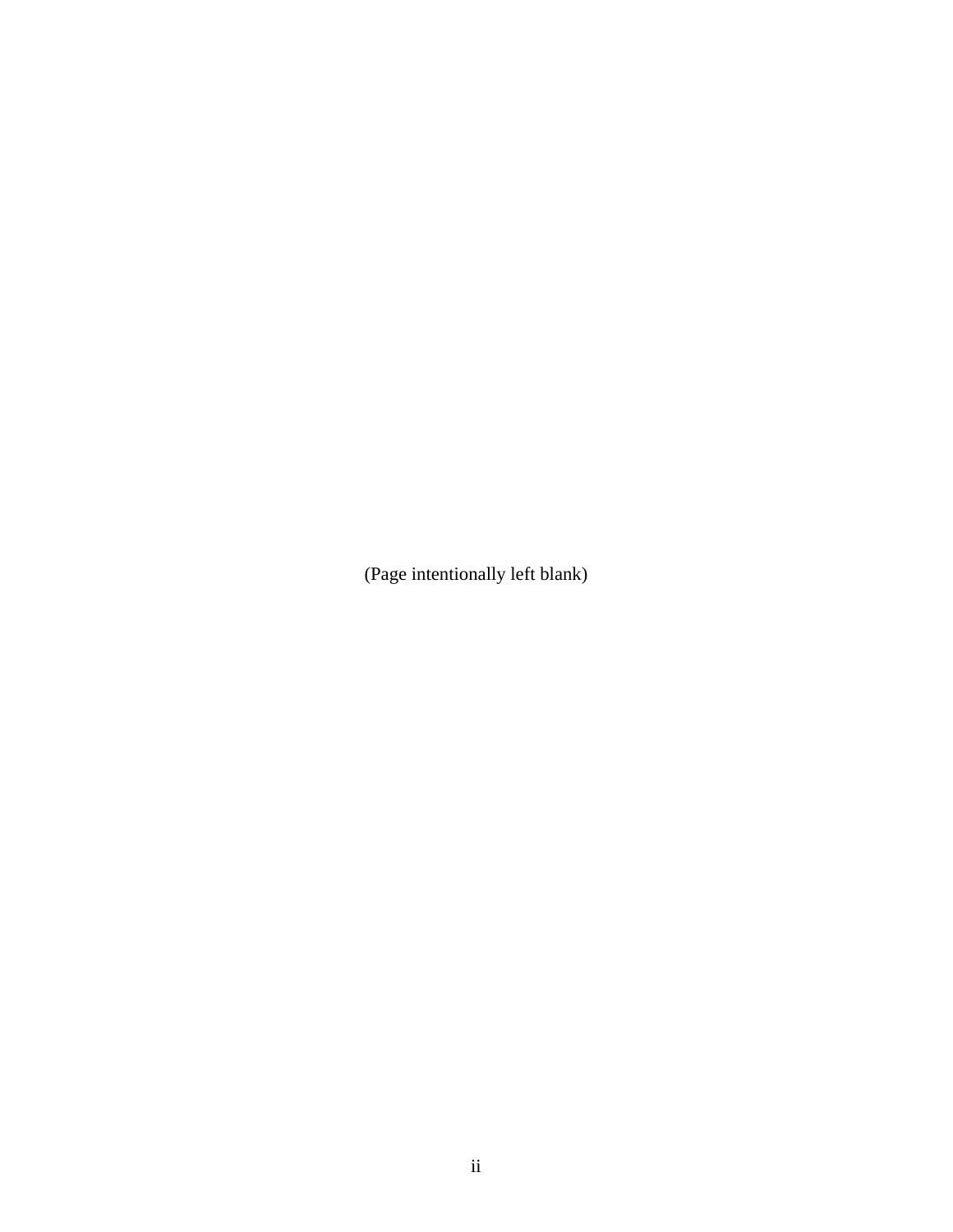# **Table of Contents**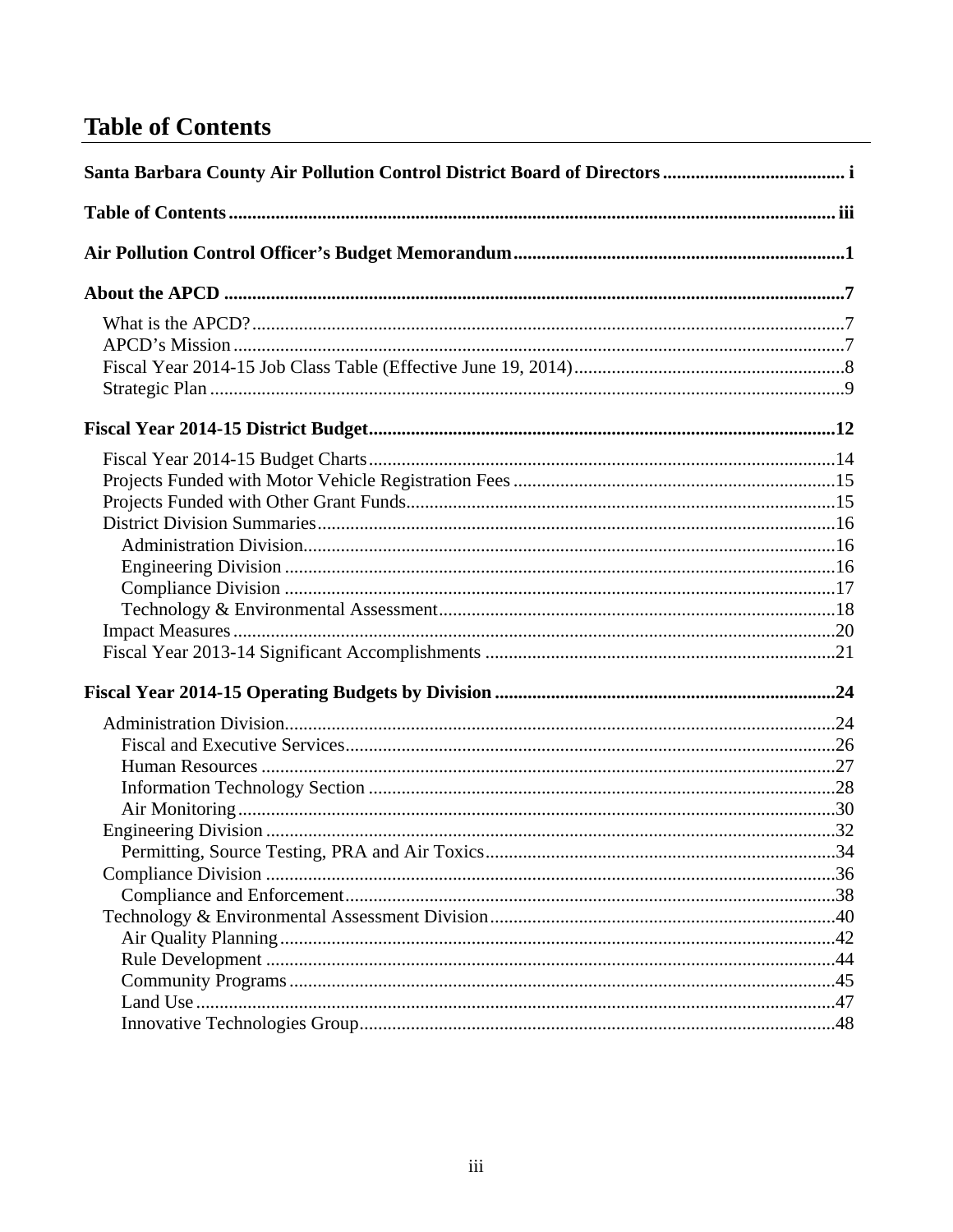(Page intentionally left blank)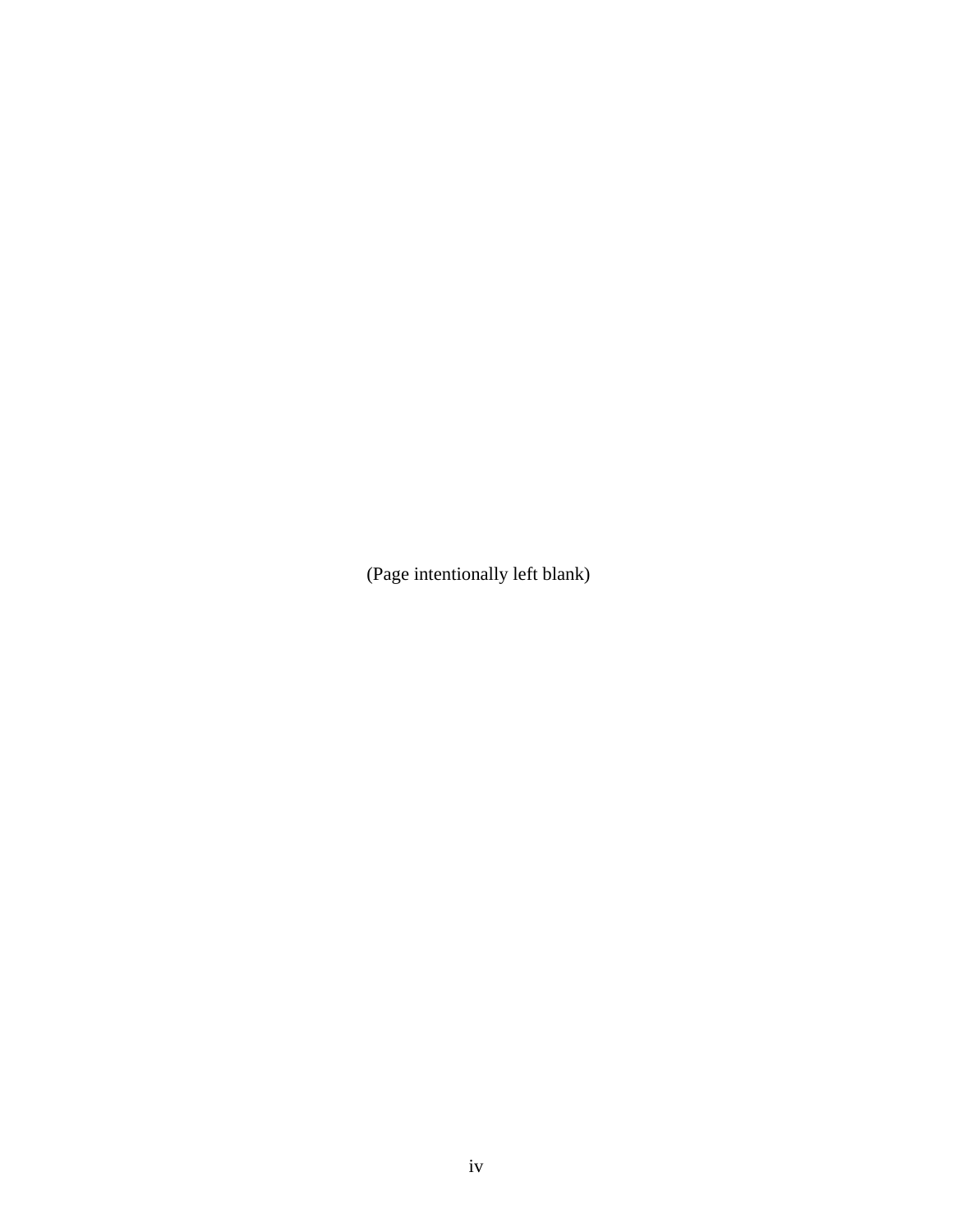## **Air Pollution Control Officer's Budget Memorandum**

June 19, 2014

The Governing Board of the Santa Barbara County Air Pollution Control District

Dear Chair Sierra and Board Members:

The Fiscal Year (FY) 2014-15 Proposed Budget was prepared according to the policy framework and direction provided by the Board and the Air Pollution Control District Strategic Plan (1998).

The APCD's mission is to *protect the people and environment of Santa Barbara County from the effects of air pollution*. The FY 2014-15 budget was built to ensure continued mission success and continued progress toward its vision*, Clean Air*

## *Budget Overview*

This budget is planned for FY 2014-15, which runs from July 1, 2014 through June 30, 2015. The budget adoption process is specified in Health and Safety Code Section 40131 and includes requirements for two public hearings and notification to all fee payers. In addition, the APCD conforms to the provisions of the County Budget Act of 2010, Revision 1, effective January 1, 2013 and starting with Government Code Section 29000.

The majority of the FY 2014-15 revenues will be generated by two sources. The first is revenue earned by "operational" employees (predominately engineers, specialists, and technicians) who are paid by our regulated sources through fees for work products produced such as permits, inspections, evaluations, planning, and reviews. The second source of revenues comes from federal and state grants and their uses are prescribed by the agency providing these funds. The work products generated by grant funding are air quality monitoring, data acquisition, clean air plans, environmental planning documents, innovative technology grants, and public outreach. These revenue streams make the District somewhat unique as compared to tax based agencies, as we do not receive tax dollars from county or city coffers.

Every year our budget process begins with the programming of revenues. The District projects total revenue from the previous years' actual revenues after making any known or anticipated adjustments. After revenues are forecasted, expenses (including salaries and benefits) are programmed to equal revenues, thus making a balanced budget. Therefore, all operational expenses are covered by planned revenues. Periodic expenses (e.g., capital improvements and certain Board directed programs) are paid through fund balance accounts (i.e., savings) specifically designated for those items.

## *FY 2014‐15 Budget at a Glance*

The two figures below depict proposed District Revenues and Expenses; both totaling \$9,710,695, our balanced budget for FY 2014-15. As in previous years, our major two sources of revenue are generated from: 1) vehicle licenses and permits; and 2) federal, state, and other governments mostly in the form of grants. Expenditures continue to be dominated by salaries and benefits, which total \$5,846,862.

The District is well prepared for unforeseen expenses in that our fund balances provides an adequate reserve. Our fund balance total is forecasted to be \$5,823,627 and of that total \$1,500,000 (approximately 15% of total budget) has been set aside by our Board as strategic reserve to be used during a fiscal emergency.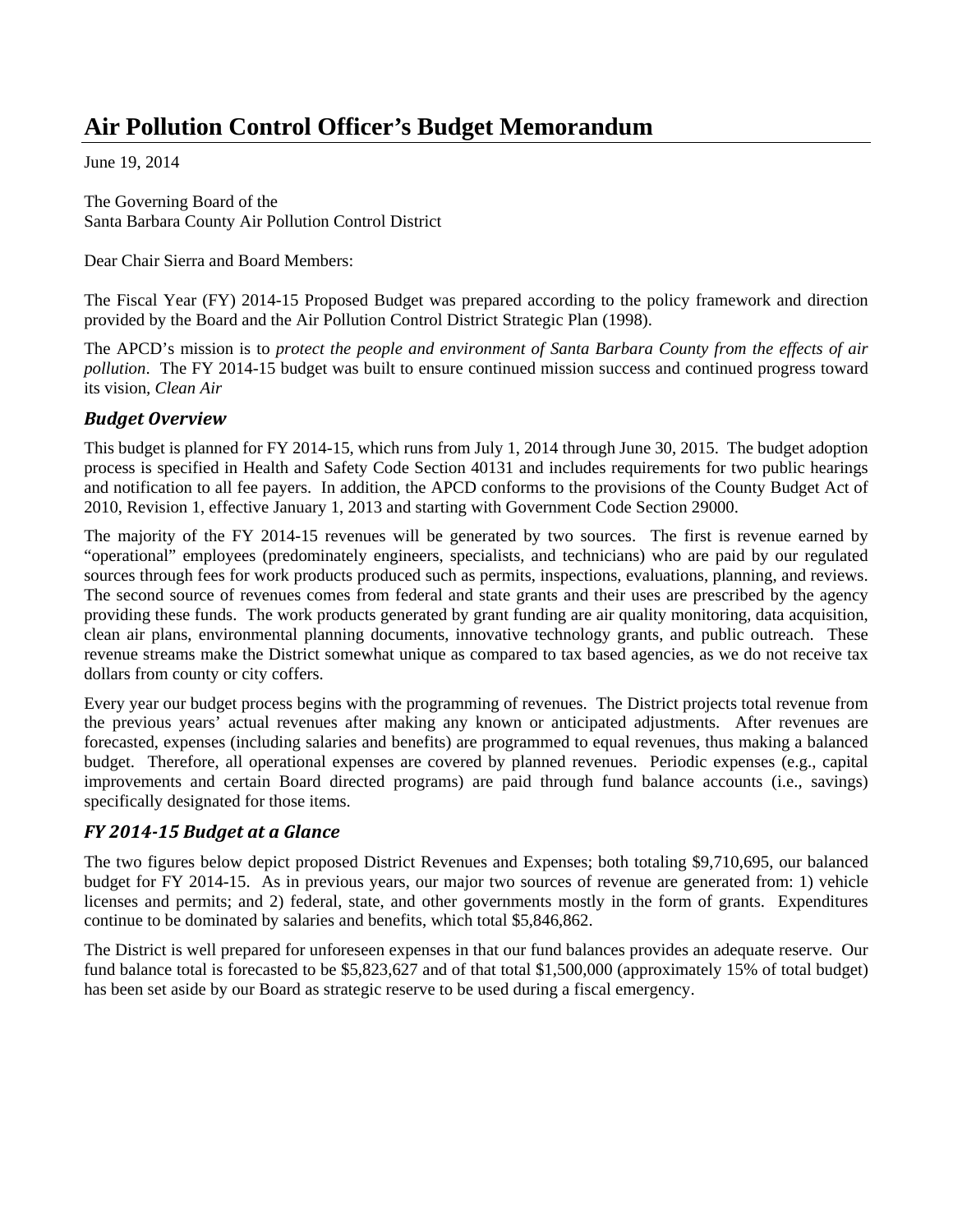

A comparison of the adopted FY 2013-14 budget (\$8,953,402) with the proposed FY 2014-15 budget reveals a year-to-year incline of 8.5% equating to an overall budget increase of \$757,293 from last FY. This positive change is largely due to a three year up-cycle in permit reevaluations.

## *Revenue Changes*

Throughout the recession, which began in 2008, revenue generation fell forcing salary caps, staff reductions, and cuts in general services and supplies. Although the economy appears to be recovering, the District is proceeding cautiously. In that light, the following FY 2014-15 revenue changes warranted careful consideration.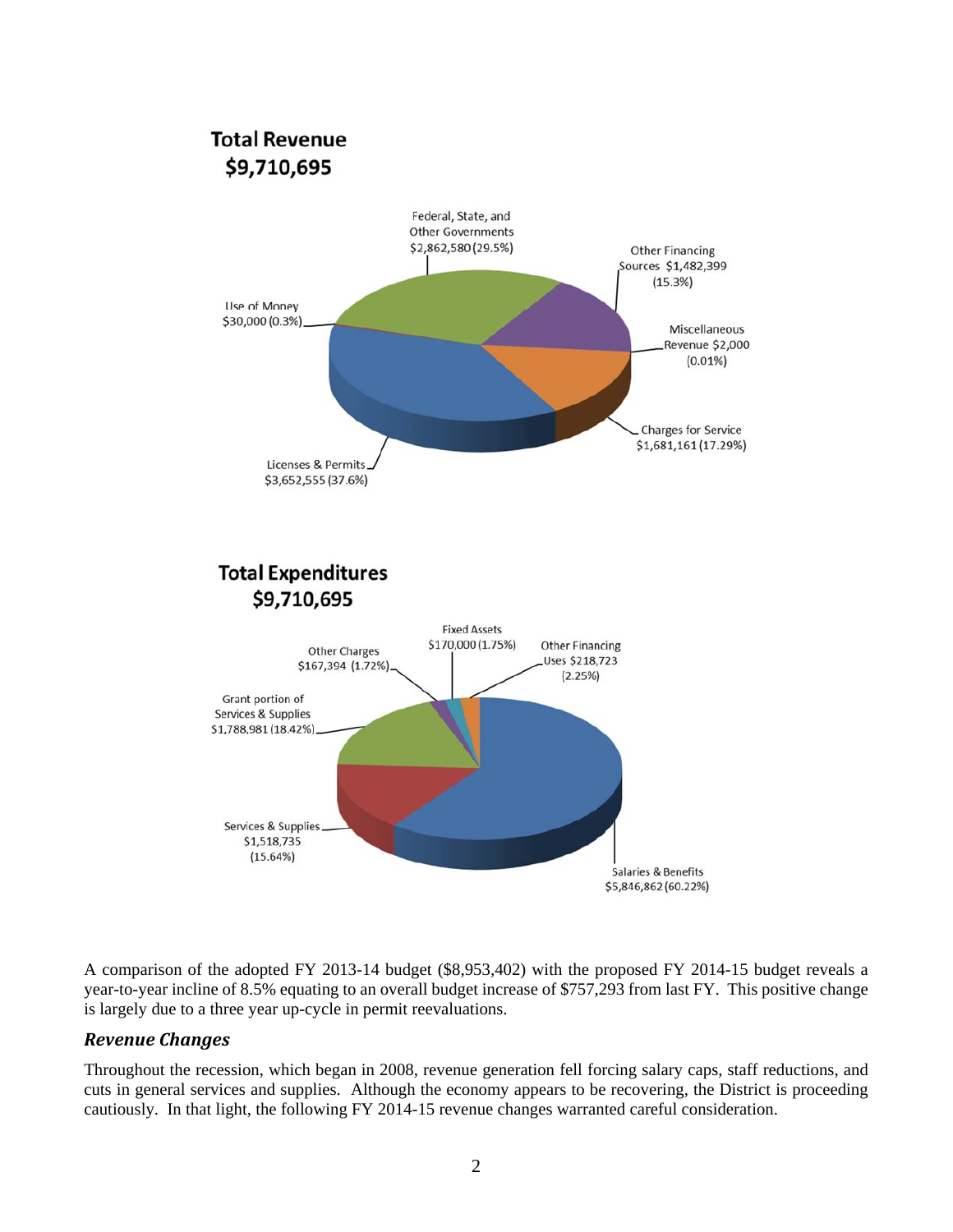## *Interest Earnings:*

Prior to FY 2008-09 the District achieved good interest earnings on money in its savings accounts. Since then, we have seen a continued decline in interest earned. It appears that this trend will continue into FY 2014-15; hence we are forecasting a 40% decline from last FY. This equates to a revenue reduction of approximately \$20,000.

## *Reevaluation Fees:*

The cyclical nature of reevaluation fees is making its predicted upturn this FY. Roughly, reevaluation fees have a 3-year cycle: a high, mid, and low budget year. Having entered the high-year of the cycle, reevaluation fee generation will be higher than last FY (the low-year). For FY 2014-15 (the high-year), reevaluation fees will be approximately 121% higher than the previous FY (\$581,685 more). Within the three-year cycle, we deposit a portion of revenue into savings during the high-year and withdraw during the low-year. This FY we will deposit \$200,000 to our reevaluation cycle fund balance to cover future-years.

## *State Grant Funding:*

Through the Carl Moyer grant program the District provides funding for cleaner-than-required engines and equipment. For FY 2014-15 the Moyer funding is expected to increase slightly at a value of \$502,468. This State program was scheduled to sunset at the end of 2014; largely through the efforts of CAPCOA the legislature extended it through 2024.

## *Federal Grant Funding:*

The APCD has enjoyed U.S. Environmental Protection Agency (EPA) 105 Grant allocations since 1975. As the government continues to grapple with budget deficits there is much uncertainty concerning the next federal FY (beginning October 1, 2014) and USEPA's ability to fully fund this program. For this reason, the District's FY 2014-15 USEPA 105 Grant budget is a conservatively based value of \$475,000.

*Fee Revenues:* 

No fee increases are proposed for FY 2014-15 other than a Consumer Price Index (CPI) adjustment. The CPI fee adjustment is authorized by APCD Rule 210, which provides for an annual adjustment based on the CPI for the preceding year (April-to-April). The CPI for the preceding year, ending in April 2013, is 1.4%. Upward fee revenue adjustments were made to our permit application and evaluation fees, source testing fees, annual emission fees, as well as other fees prescribed in Rule 210.

*Mutual Settlement Revenues:* 

When a violation occurs, the District enters a mutual settlement process to arrive at a monetary penalty. A review over several years reveals that each year three to four substantial violations occur resulting in large settlements. These outliers are difficult to forecast; however, for FY 2014-15 we believe this trend will continue. Accordingly, we are maintaining mutual settlement revenues from the previous year's budgeted amount of \$225,000.

## *Expenditure* Cuts

In FY 2013-14, the District accomplished a 10-year review of historical data, which provided valuable trend information used to realize an overall savings of nearly \$205,000. For FY 2014-15 much of these cost reductions will continue. The following expenditure changes warrant review.

*Staffing Levels:* 

Staffing levels have declined steadily to the current 46.0 FTE. Stemming from additional and long-term state mandates, it is necessary for the District to increase its workforce by 1.0 FTE to 47.0. In FY 2014-15 this additional person will increase our salary and benefits costs by \$95,000 however we are confident that these costs are sustainable in future years.

*Retirement Costs:* 

Over the last five years the District's contribution to retirement planning has increased by more than 57%. For FY 2014-15 contributions increased 1.84%, which equates to approximately \$23,400. However, retirement costs are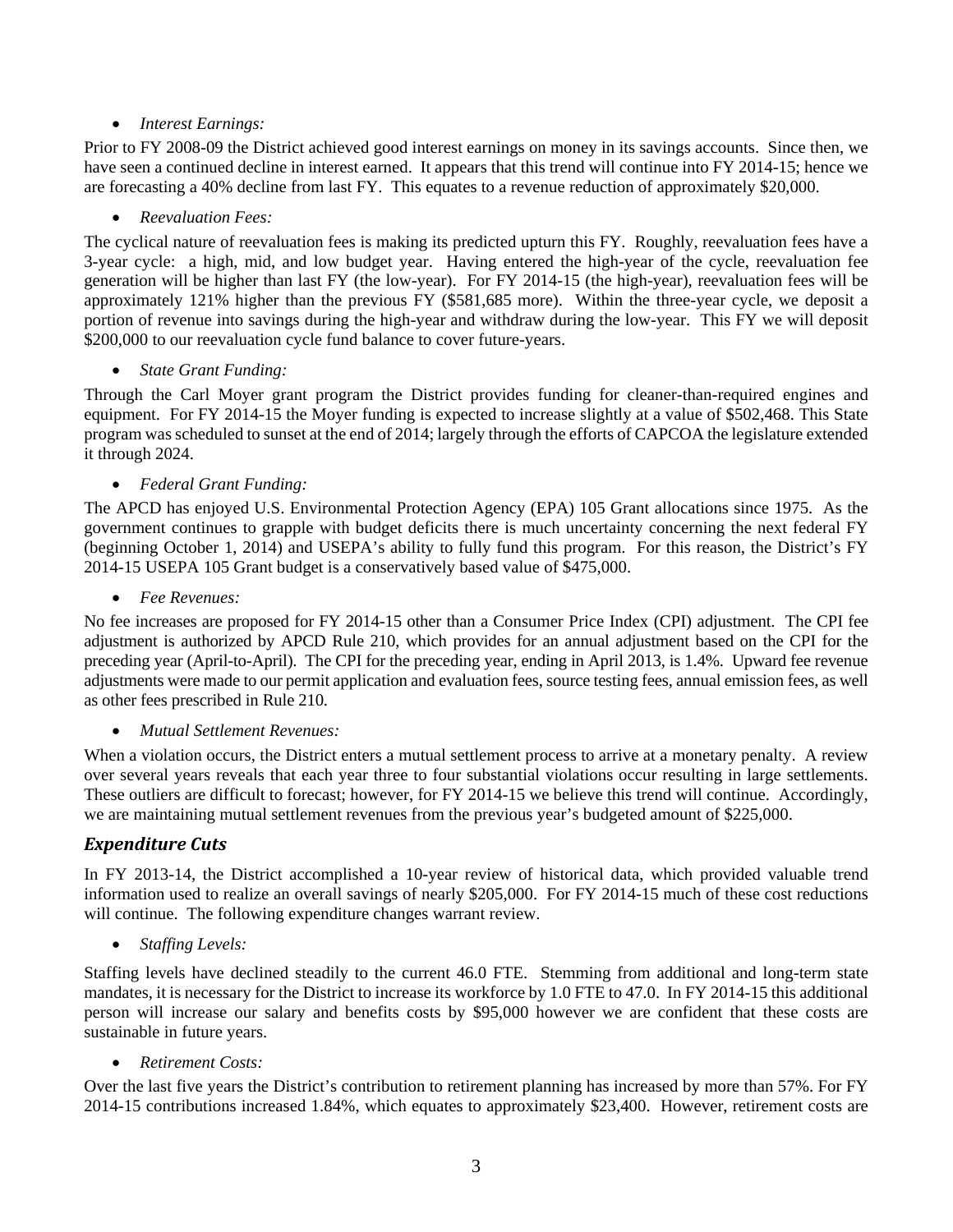trending down; last FY the increase was 2.1%. Furthermore, the District implemented PEPRA (AB 340), which impacts new employees who were hired beginning January 1, 2013. Currently we have 5 employees enrolled in the new PEPRA retirement tier which is 10.7% of our work force. Savings will increase incrementally with each new employee until all employees are eventually enrolled.

*Services and Supplies Costs:* 

In Fiscal Year 2012-13 the District performed a review of budgeted expenditures. Based on that analysis we were able to continue to decrease normal S&S costs in FY 2014-15. However, the County Cost Allocation Plan increased the District's share of costs by \$65,445, the District plans to lease three new pool vehicles which will cost approximately \$17,000, and the District will be completing much needed tree care for the oak trees around the Casa Nueva building \$6,000. Also included in the budget is a one-time expenditure of \$15,000 for a strategic plan update. The grant program expenditures included in S&S in the TEA division have been increased due to the following: 1) the potential for additional state Moyer allocations applied for by APCD; 2) to support a unique partnership pursuing a vessel speed reduction pilot project and to provide matching funds; and 3) to bolster \$2 DMV funding for our highly successful Old Car Buy Back program. The changes listed above resulted in an overall increase in S&S by \$235,813.

## *Fund Balances*

The APCD designates two categories of fund balances. Each category has "savings" accounts with monies set aside for specific purposes.

*Restricted Funds:* 

Restricted fund balances are those where use is prescribed by law. These savings accounts are generated through grant allocations received from federal and state agencies. Monies in these accounts are managed by our Innovative Technologies Group (ITG) and pass through the APCD to qualified projects benefitting clean air. An example of a restricted fund balance is the State's Carl Moyer grant program. For FY 2014-15 restricted fund balances total \$128,367.

*Committed Funds:* 

Committed fund balances are savings set aside for specific categorized expenditures, such as capital replacement, retiree health subsidy, and the data acquisition system (DAS). It should be noted that the District has put together a plan and is actively reducing the fund balance (\$232,018 in FY 2014-15) for the DAS, by offering a discount on the system fees. This is in hopes of bringing the balance down to a more representative amount if the system ever needed to be replaced. Also, within committed fund balances there are discretionary savings available for spending at planned intervals or when unforeseen circumstances arise requiring a withdrawal. Discretionary fund balances consist of our strategic reserve, reevaluation cycle, and an account for unforeseen operational requirements. For FY 2014-15 committed fund balances total \$5,680,774 with \$3,273,282 designated as discretionary.

## *Conclusion*

The FY 2014-15 proposed budget represents thoughtful consideration of impacts, consequences, alternatives, and workforce levels. I was optimistically cautious in generating a revenue forecast and balanced total expenses by carefully deliberating the need for each outlay. It is my belief that the District can execute this proposed budget with the confidence that our mission requirements will continue to be met throughout the year.

Very Respectfully,

mil In Un

Louis D. Van Mullem, Jr. Air Pollution Control Officer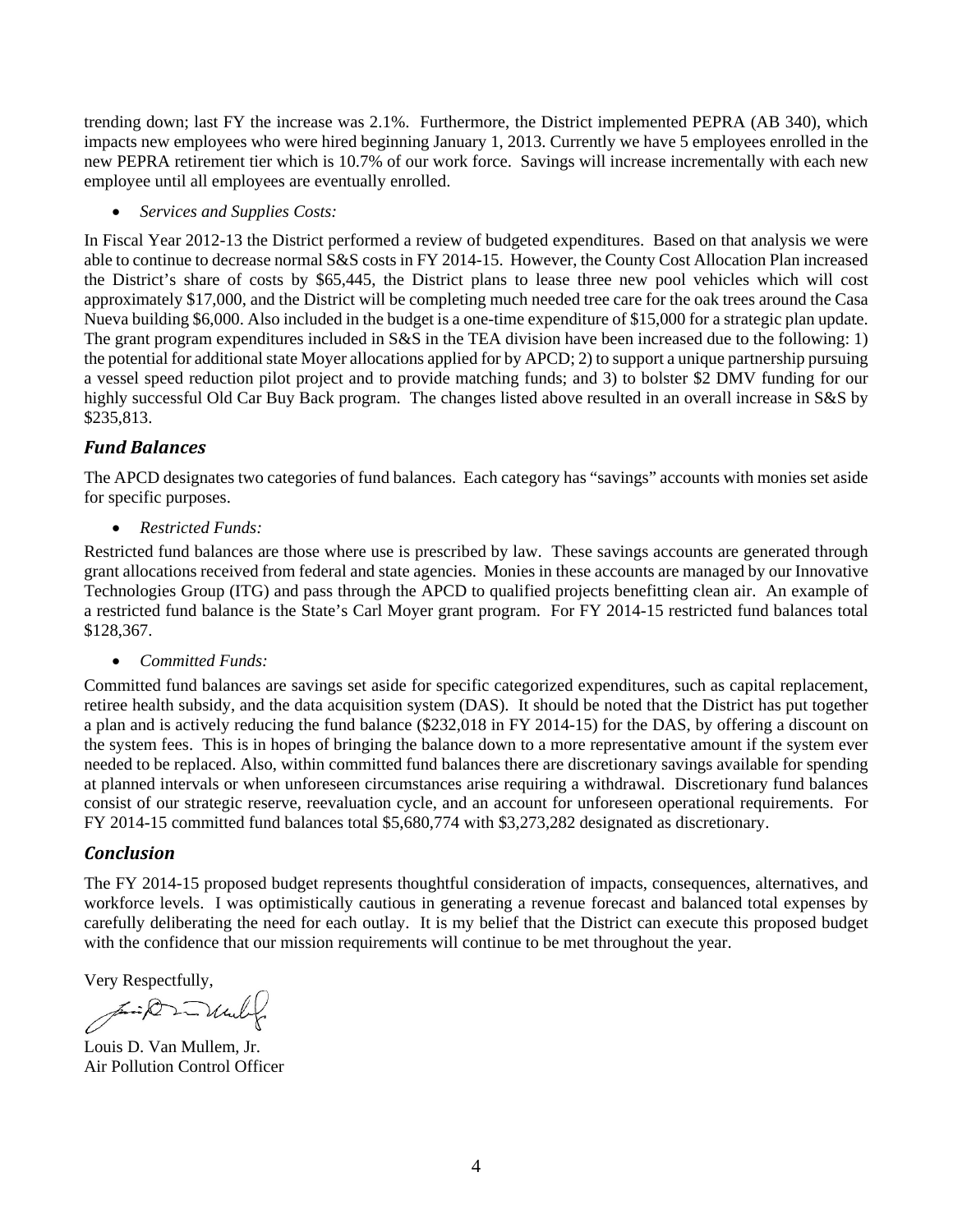#### **Santa Barbara County Historical Air Quality**

Santa Barbara County's air quality has historically violated both the state and federal ozone standards. Ozone concentrations above these standards adversely affect public health, diminish the production and quality of many agricultural crops, reduce visibility, and damage native and ornamental vegetation. In 1970, when the APCD was formed, the air in Santa Barbara did not meet the federal one-hour ozone standard. For 40 years our efforts focused on attaining that standard. On August 8, 2003, Santa Barbara County was officially designated an attainment area for the federal onehour ozone standard. Furthermore, USEPA has designated Santa Barbara County as "attainment" for the federal eighthour ozone standard (0.075 parts per million). The eight hour standard replaced the previous federal one-hour standard. In addition, we attained the state one-hour ozone standard for the first time during 2004-2006. The California eight-hour ozone standard was implemented in June, 2006. The County violates the state eight-hour ozone standard and the state standards for  $PM_{10}$ .

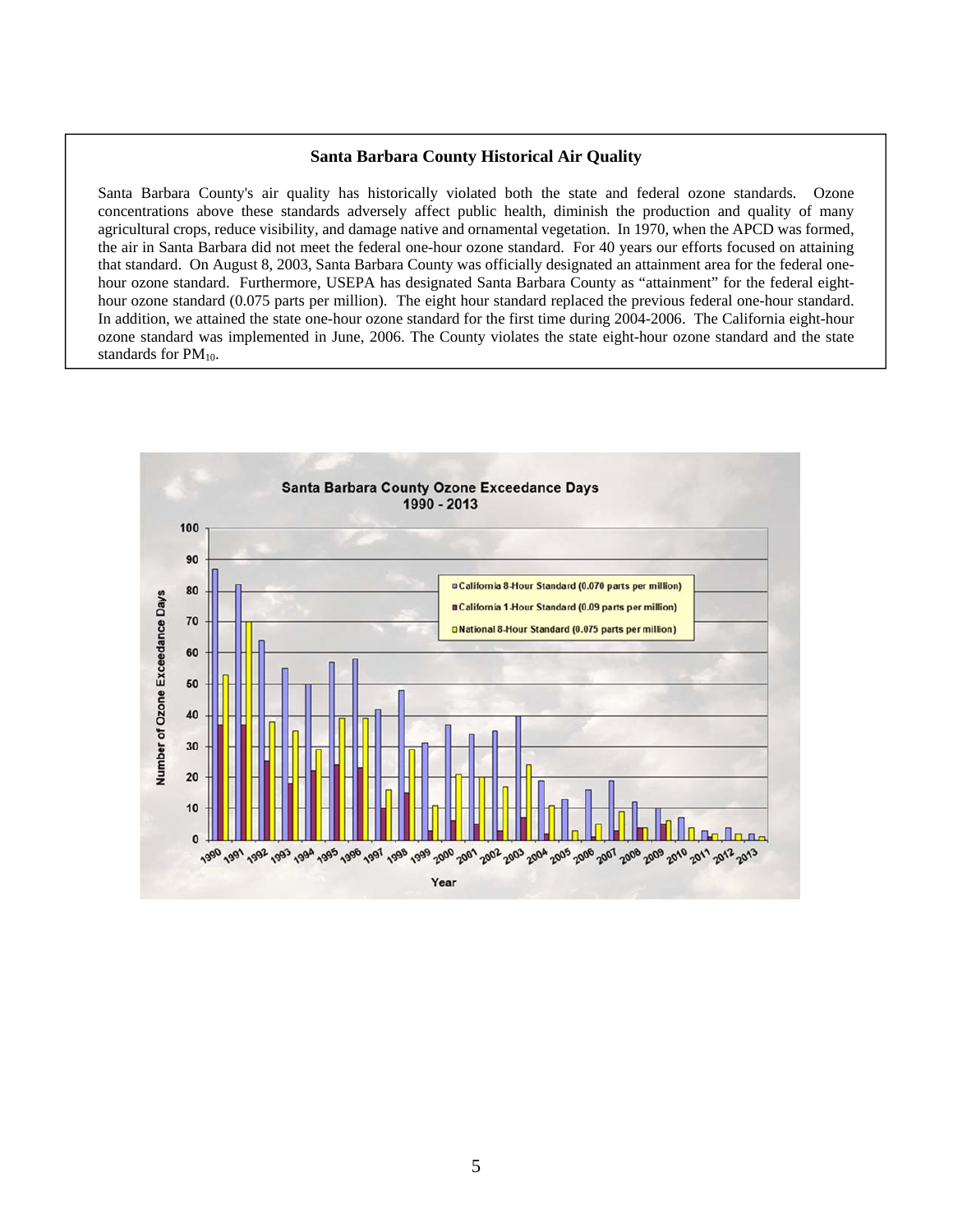(Page intentionally left blank)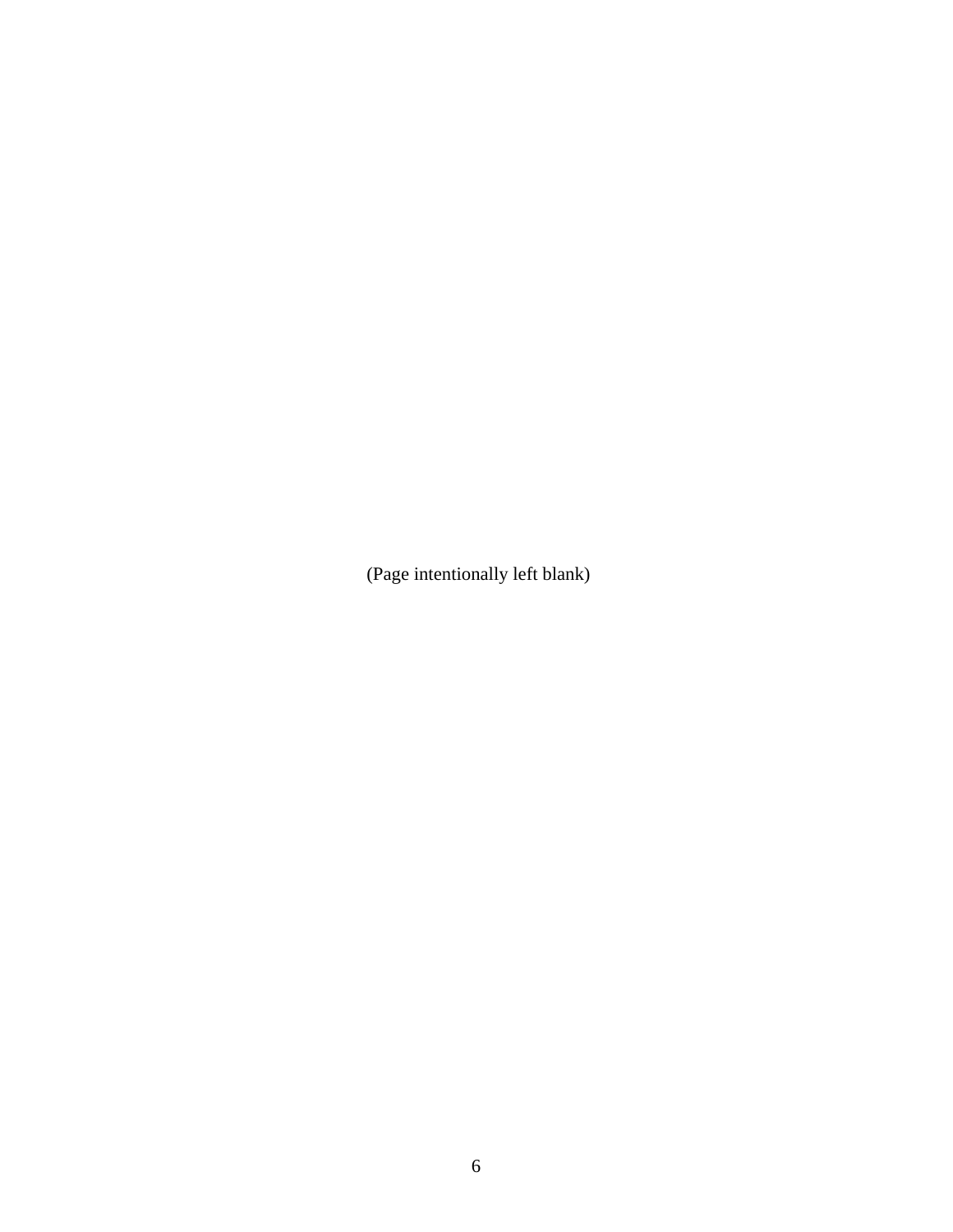## **About the APCD**

## *What is the APCD?*

The Santa Barbara County Air Pollution Control District (APCD) is an independent special district charged with protecting human health by improving and protecting the quality of the air in Santa Barbara County. In 1970, the California Legislature gave local governments the primary responsibility for controlling air pollution from all sources except motor vehicles. In response, the APCD was established to adopt measures to control local sources of pollution, issue permits, monitor air quality, maintain an inventory of pollution sources, and other related activities. APCD staff members have expertise in meteorology, engineering, chemistry, planning, environmental sciences, field inspection, air monitoring, public outreach, data processing, accounting, human resources, and administration.

The 13 member governing board of the APCD consists of the five County Board of Supervisors and one elected representative (a mayor or city councilperson) from each of the eight cities in the county.

## *APCD's Mission*

The APCD's mission is: *To protect the people and the environment of Santa Barbara County from the effects of air pollution*. We accomplish this mission by implementing state and federal air pollution control laws in order to attain all ambient air quality standards and to minimize public exposure to airborne toxins and nuisance odors. In carrying out this mission, we strive at all times to demonstrate excellence and leadership in the field of air pollution control.

Our goal is to provide consistent, high-quality, cost effective professional services to the public and regulated community. In striving towards our goal, the APCD embraces the attributes of accessibility, accountability, and transparency.



## *Organizational Chart*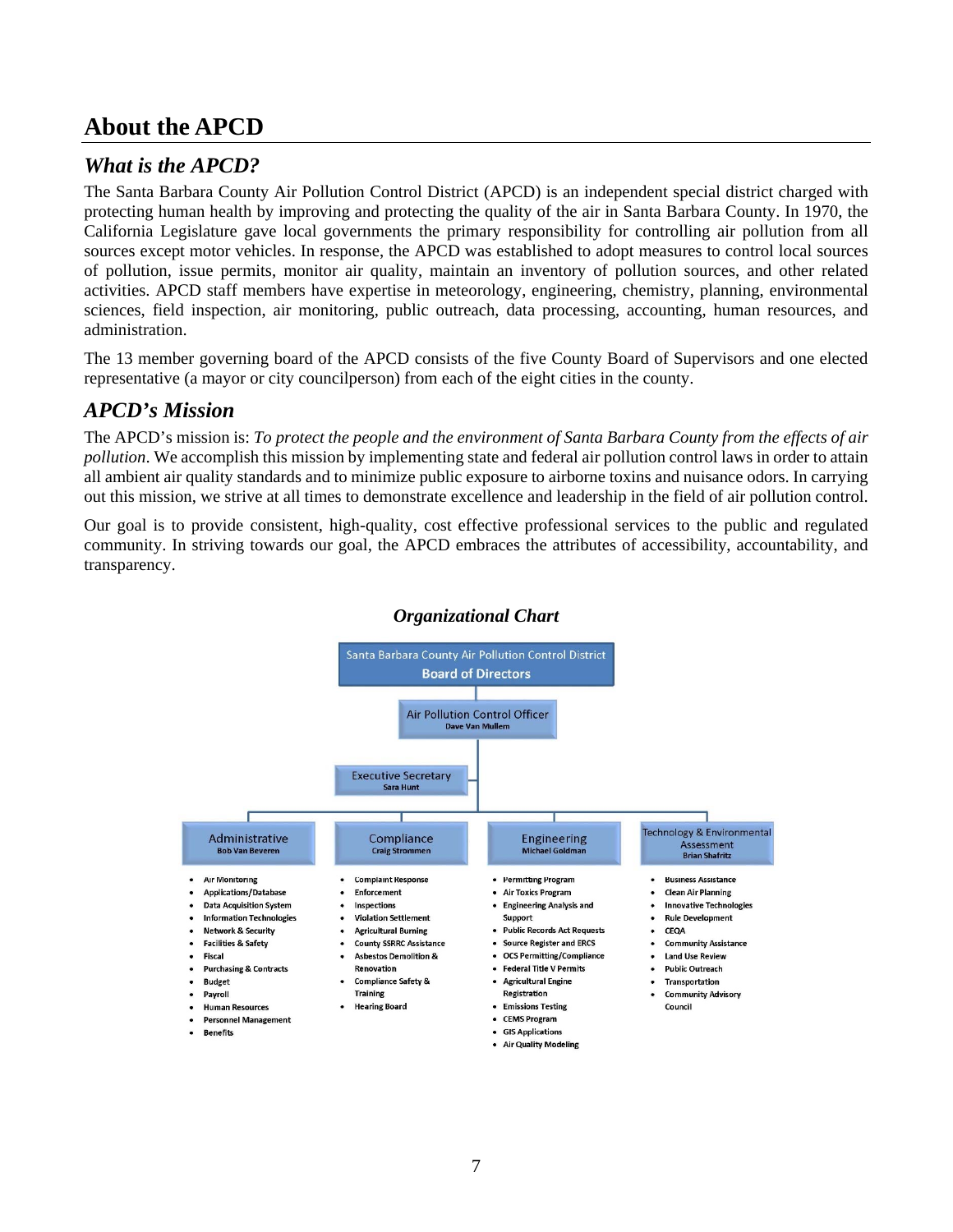| <b>Position</b><br>Number | <b>Classification Title</b>                 |       | Adopted Additions/ Proposed |       | Range     | <b>Monthly Equivalent Representation</b><br>FY 2013-14 Deletions FY 2014-15 Number Salary Range (A-E) | Unit |
|---------------------------|---------------------------------------------|-------|-----------------------------|-------|-----------|-------------------------------------------------------------------------------------------------------|------|
| <b>Funded Positions</b>   |                                             |       |                             |       |           |                                                                                                       |      |
| 170                       | OFFICE TECHNICIAN                           | 3.00  |                             | 3.00  | 5092      | 3066-3727                                                                                             | 23   |
| 179                       | EXECUTIVE SECRETARY/BOARD CLERK             | 1.00  |                             | 1.00  | 5962      | 4737-5757                                                                                             | 32   |
| 180/181                   | ACCOUNTING TECHNICIAN I/II                  | 1.00  |                             | 1.00  | 4986/5286 | 2908-4107                                                                                             | 24   |
| 182                       | ACCOUNTING TECHNICIAN III                   | 1.00  |                             | 1.00  | 5586      | 3925-4771                                                                                             | 24   |
| 190                       | SUPERVISING ACCOUNTANT                      | 1.00  |                             | 1.00  | 6330      | 5693-6920                                                                                             | 32   |
| 200                       | ADMINISTRATIVE MANAGER                      | 1.00  |                             | 1.00  | 6990      | 7917-9624                                                                                             | 43   |
| 310/311                   | <b>NETWORK TECHNICIAN VII</b>               | 1.00  |                             | 1.00  | 6006/6204 | 4842-6497                                                                                             | 24   |
| 322                       | EDP SYS. & PROG. ANALYST III                | 1.00  |                             | 1.00  | 6576      | 6438-7825                                                                                             | 24   |
| 330                       | INFORMATION TECHNOLOGY & MONITORING SUPV    | 1.00  |                             | 1.00  | 6740      | 6987-8493                                                                                             | 29   |
| 400/401                   | PERMIT TECHNICIAN I/II                      | 1.00  |                             | 1.00  | 5368/5568 | 3520-4728                                                                                             | 28   |
| 410/411                   | <b>INSPECTION SPECIALIST I/II</b>           | 2.00  |                             | 2.00  | 5692/5892 | 4139-5559                                                                                             | 28   |
| 412                       | <b>INSPECTION SPECIALIST III</b>            | 5.00  |                             | 5.00  | 6092      | 5055-6144                                                                                             | 28   |
| 435/436                   | AIR QUALITY ENGINEER I/II                   | 3.00  | 1.00                        | 4.00  | 6002/6202 | 4832-6491                                                                                             | 28   |
| 437                       | AIR QUALITY ENGINEER III                    | 4.00  |                             | 4.00  | 6402      | 5901-7173                                                                                             | 28   |
| 438                       | AIR QUALITY ENGINEERING SUPERVISOR          | 3.00  |                             | 3.00  | 6702      | 6856-8334                                                                                             | 29   |
| 440/441                   | <b>MONITORING SPECIALIST I/II</b>           | 1.00  |                             | 1.00  | 5822/6002 | 4416-5874                                                                                             | 28   |
| 442                       | MONITORING SPECIALIST III                   | 2.00  |                             | 2.00  | 6252      | 5475-6655                                                                                             | 28   |
| 453/454                   | AIR QUALITY SPECIALIST I/II                 | 1.00  |                             | 1.00  | 5822/6002 | 4416-5874                                                                                             | 28   |
| 443                       | AIR QUALITY SPECIALIST III                  | 2.00  |                             | 2.00  | 6252      | 5475-6655                                                                                             | 28   |
| 444                       | EMISSIONS INVENTORY/PLANNING SPECIALIST III | 2.00  |                             | 2.00  | 6252      | 5475-6655                                                                                             | 28   |
| 446                       | PUBLIC INFORMATION AND EDUCATION SPECIALIST | 1.00  |                             | 1.00  | 6248      | 5464-6642                                                                                             | 28   |
| 450                       | COMMUNITY PROGRAMS SUPERVISOR               | 1.00  |                             | 1.00  | 6542      | 6329-7693                                                                                             | 29   |
| 452                       | PLANNING & GRANTS SUPERVISOR                | 1.00  |                             | 1.00  | 6640      | 6647-8079                                                                                             | 29   |
| 600                       | <b>DIVISION MANAGER</b>                     | 3.00  |                             | 3.00  | 6990      | 7917-9624                                                                                             | 43   |
| 500/501                   | HUMAN RESOURCES TECHNICIAN I/II             | 1.00  |                             | 1.00  | 5368/5568 | 3520-4728                                                                                             | 32   |
| 555                       | HUMAN RESOURCES OFFICER                     | 1.00  |                             | 1.00  | 6740      | 6987-8493                                                                                             | 43   |
| 670                       | AIR POLLUTION CONTROL OFFICER               | 1.00  |                             | 1.00  | n/a       | 12,501                                                                                                | 41   |
|                           | TOTAL NUMBER OF FUNDED POSITIONS            | 46.00 | 1.00                        | 47.00 |           |                                                                                                       |      |
|                           | TOTAL NUMBER OF UNFUNDED POSITIONS          | 6.25  | $-1.00$                     | 5.25  |           |                                                                                                       |      |
|                           | <b>TOTAL NUMBER OF POSITIONS</b>            | 52.25 | 0.00                        | 52.25 |           |                                                                                                       |      |

## *Fiscal Year 2014-15 Job Class Table (Effective June 19, 2014)*

The Job Classification Table (above) depicts the positions needed to meet APCD mission requirements. The 47 individuals who fill these positions are organized into our four divisions making up a dedicated District Team of professionals. The APCD Staff Directory listing the employees filling these positions can be found at http://www.ourair.org/apcd/contacts.htm.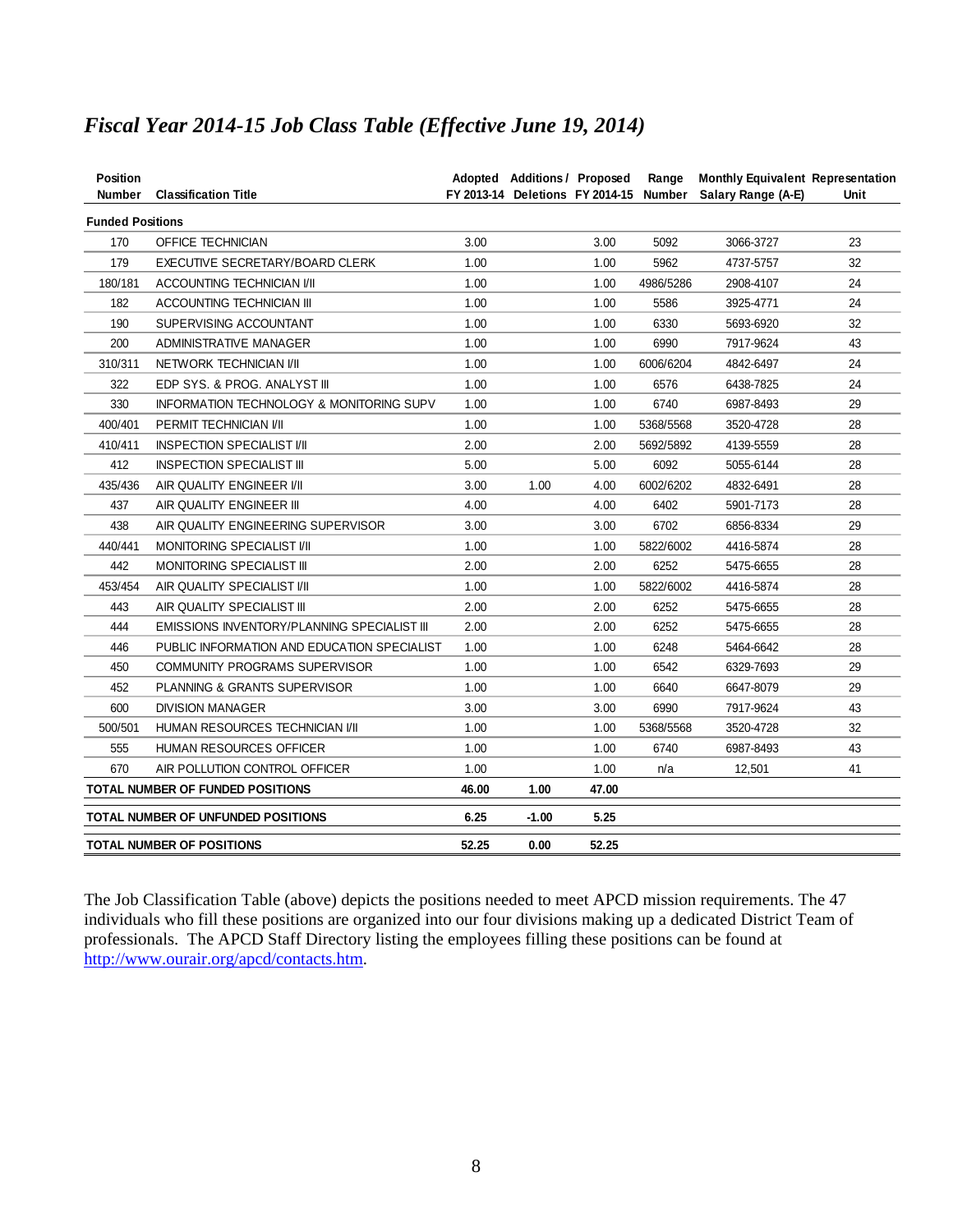## *Strategic Plan*

The Strategic Plan aligns APCD actions with our mission and organizational values. It was developed with community input via workshops and public hearings and adopted by the Board. The Strategic Plan presents a vision of the APCD for the future, including the programs and services to be provided, identifies necessary goals and objectives, evaluates the resources needed to achieve these goals, and describes how success will be measured. Below are the priorities, goals, and objectives of the APCD.

## **Priority 1: Protection of Public Health Through Air Quality Improvement**

### **Goal: Continue to implement programs that directly reduce emissions.**

#### *Objectives:*

- Adopt new rules and regulations that cost-effectively reduce emissions.
- Emphasize alternatives to "command-and-control" regulations such as pollution prevention, incentives, and social responsibility.
- Develop partnership initiatives to introduce innovative or other low polluting technologies in areas not currently regulated or where technology recipients agree to go beyond regulatory requirements.
- Involve the community in pollution reduction efforts through grant programs, public education, and recognition of outstanding pollution reduction efforts.
- Maintain a fair and rigorous compliance program.
- Ensure a contribution by all emission sources towards emission reductions.
- Use penalties to act as a deterrent, and to emphasis compliance.

#### **Goal: Maintain a strong, science-based program.**

#### *Objectives:*

- Place a high priority on staff training and professional advancement.
- Base decisions on well documented data that has been subjected to critical and open review.
- Maintain a sound and ever improving emission inventory and air quality monitoring system.
- Maintain and update the Clean Air Plan using the latest data and control techniques.
- Use the best available resources in developing programs, rules and permit analyses.
- Recognize differences between North and South County air quality.

#### **Goal: Ensure that the APCD's mission and actions are aligned and routinely reviewed.**

#### *Objectives:*

- Maintain and periodically update the strategic plan.
- Develop and adopt annual goals and track progress.

#### **Goal: Ensure adequacy of resources.**

#### *Objectives:*

- Continue to streamline and improve efficiency by taking advantage of technological advances and continuously improving systems and reviewing tasks for process improvements.
- Broaden the APCD funding base by actively pursuing additional sources of revenue.
- Continue to review our financial status by developing new tracking mechanisms to ensure financial stability.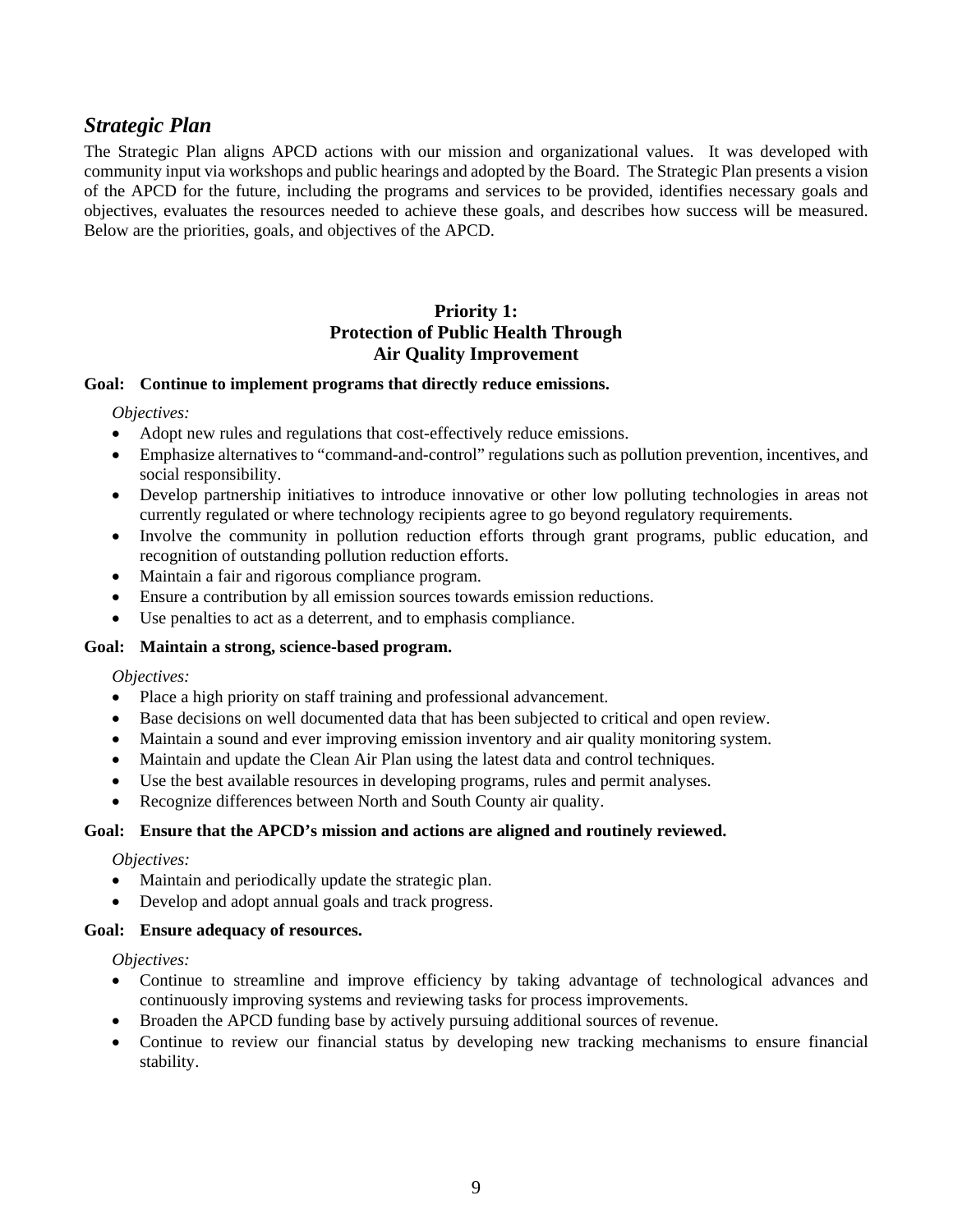## **Priority 2: Community Involvement**

### **Goal: Involve the community in air quality protection.**

*Objectives:* 

- Support a broad-based Community Advisory Council to provide input on rules and clean air plans and to foster open communication and a collaborative approach to air pollution control planning.
- Conduct workshops on new rules, plans, and the budget to obtain community input.
- Inform the public on air quality issues through a periodic newsletter, a web site, explanatory pamphlets and other educational matter.
- Foster a good relationship with the media, thus allowing them to better inform the public.
- Participate in community events such as Earth Day.
- Enlighten students about the importance of air quality and promote their interest in the environment through our support of teachers providing energy and environmental conservation education.

## **Priority 3: Continuously Improve Service**

## **Goal: Maintain and improve relationships with all constituents.**

*Objectives:* 

- Keep the Board well informed.
- Provide opportunities for public input to decisions affecting them.
- Train staff in customer service and reward good service.
- Survey constituents regarding the quality of service received.
- Tap employee expertise, reward high performance, and push decisions down to the lowest level at which they can be competently made.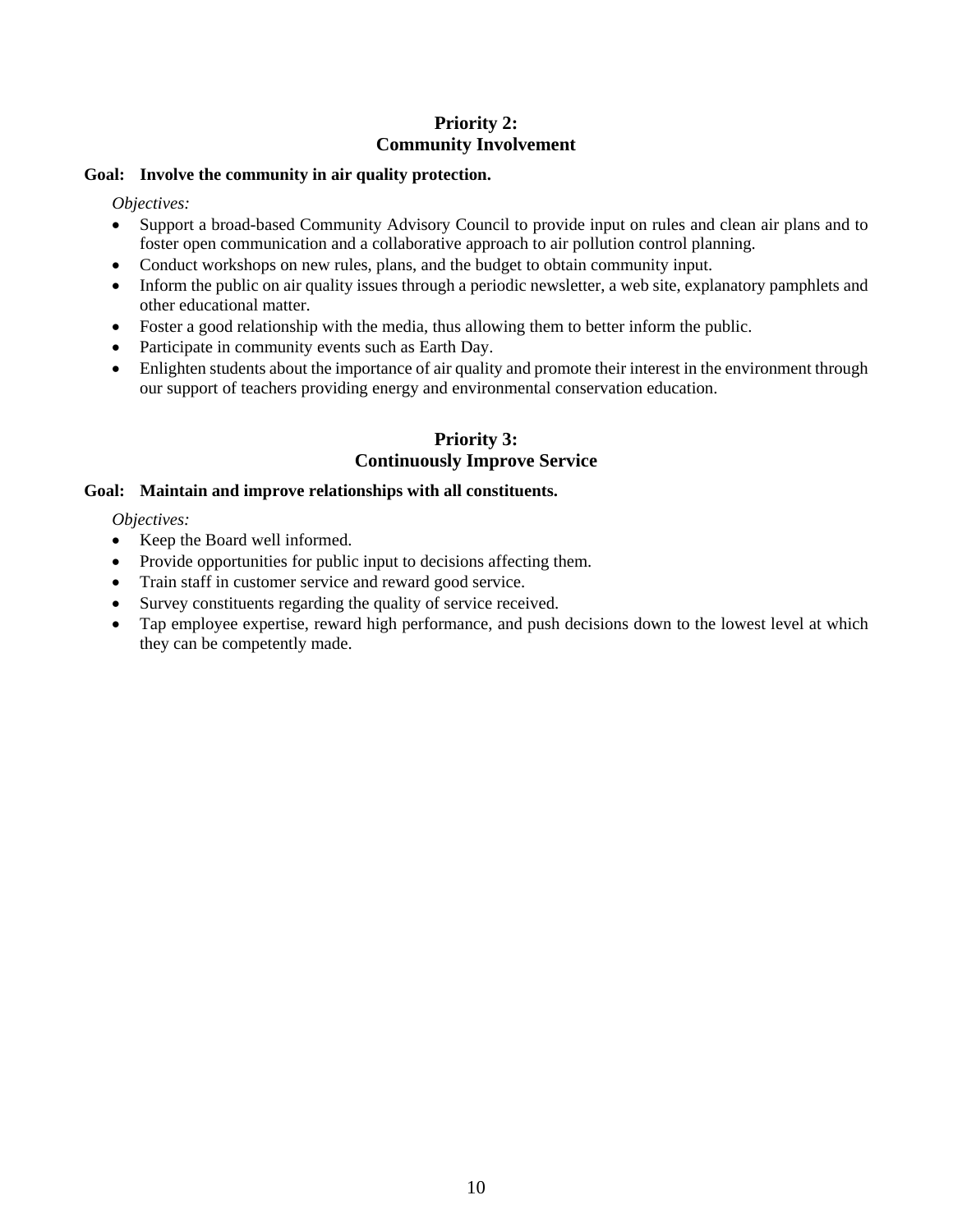(Page intentionally left blank)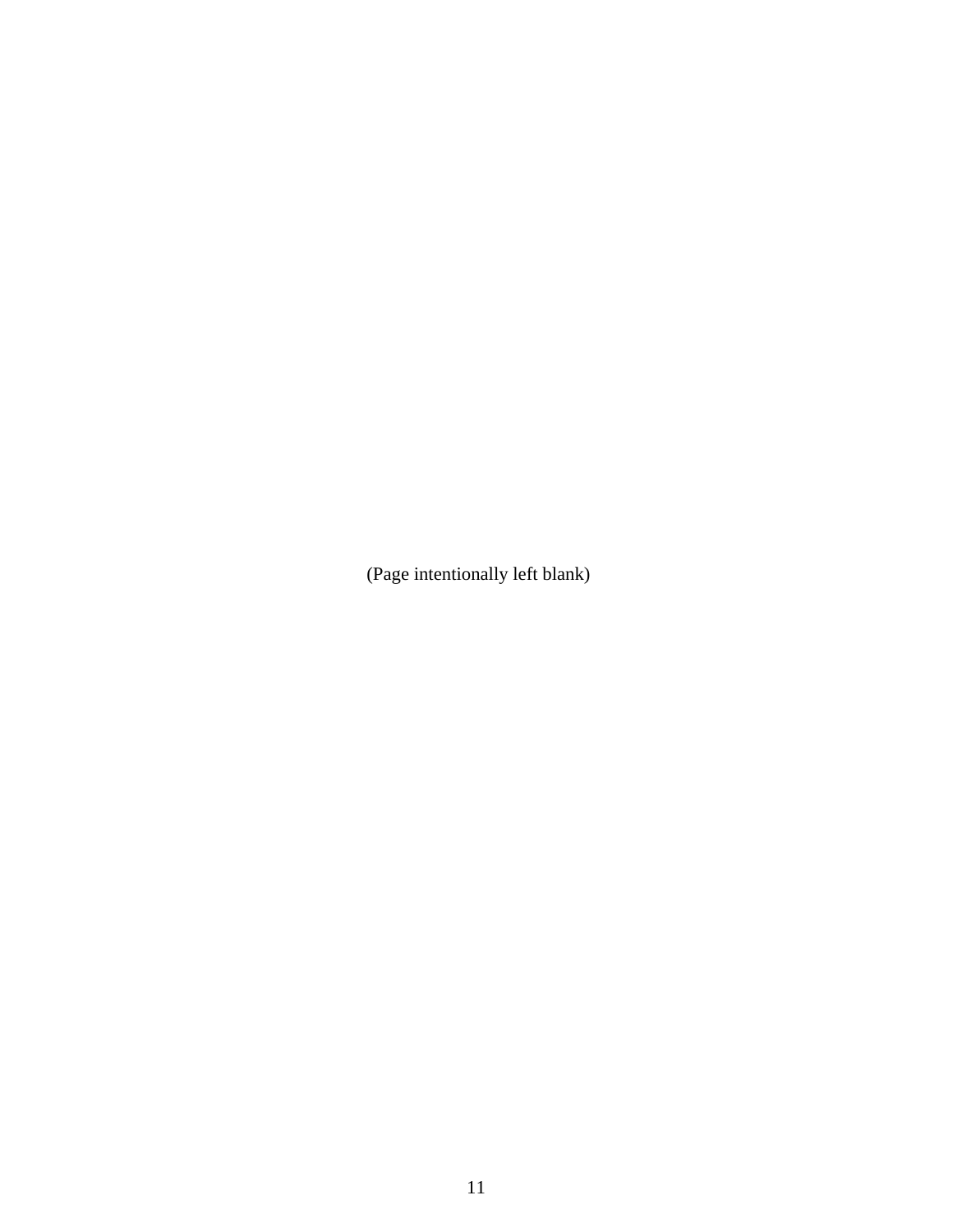# **Fiscal Year 2014-15 District Budget**

| <b>REVENUE PLAN</b> |  |  |
|---------------------|--|--|

|                                       | Actual          | Adopted         | Est. Act.       | Proposed        |  |
|---------------------------------------|-----------------|-----------------|-----------------|-----------------|--|
|                                       | FY 2012-13      | FY 2013-14      | FY 2013-14      | FY 2014-15      |  |
| Licenses & Permits                    |                 |                 |                 |                 |  |
| <b>Evaluation Fees</b>                | \$<br>332,373   | \$<br>260,000   | \$<br>275,000   | \$<br>275,000   |  |
| <b>Asbestos Notification Fees</b>     | 76,917          | 80,000          | 80,000          | 80,000          |  |
| <b>Reevaluation Fees</b>              | 901,457         | 480,000         | 492,057         | 1,061,685       |  |
| Air Toxics (AB 2588)                  | 5,633           | 5,668           | 5,937           | 6,000           |  |
| <b>Application Fees</b>               | 146,242         | 125,612         | 143,124         | 125,000         |  |
| <b>Annual Emission Fees</b>           | 1,029,140       | 949,567         | 1,059,641       | 1,028,347       |  |
| Notice of Violation                   | 363,525         | 225,000         | 375,000         | 225,000         |  |
| Inspection Fees                       | 20,281          | 20,524          | 20,524          | 20,524          |  |
| Source Test Fees                      | 90,803          | 91,128          | 94,000          | 80,000          |  |
| DAS                                   | 281,475         | 382,806         | 185,046         | 183,836         |  |
| Monitoring                            | 587,998         | 590,842         | 543,687         | 567,163         |  |
| Use of Money                          |                 |                 |                 |                 |  |
| Interest                              | (21, 875)       | 50,000          | 50,000          | 30,000          |  |
| Federal, State, and Other Governments |                 |                 |                 |                 |  |
| Federal - EPA Grant                   | 555,454         | 475,000         | 475,000         | 475,000         |  |
| Motor Vehicle \$4                     | 1,365,516       | 1,363,334       | 1,358,334       | 1,359,334       |  |
| Motor Vehicle \$2                     | 685,883         | 681,666         | 681,666         | 681,666         |  |
| State-PERP                            | 83,367          | 54,165          | 160,626         | 83,367          |  |
| State-ARB                             | 103,628         | 100,000         | 100,000         | 100,000         |  |
| Other Governments                     | 122,202         | 161,714         | 92,562          | 163,213         |  |
| Charges for Services                  |                 |                 |                 |                 |  |
| <b>Environmental Review</b>           | 7,230           | 7,000           | 2,000           | 2,000           |  |
| <b>AQAP Fees</b>                      | 378,437         | 372,010         | 384,645         | 382,643         |  |
| Carl Moyer Program                    | 647,463         | 491,168         | 491,168         | 502,468         |  |
| Reimburseable Charges                 | 800,774         | 736,094         | 729,886         | 794,050         |  |
| Miscellaneous Revenue                 | 1,632           | 2,000           | 12,000          | 2,000           |  |
| Revenue Total                         | 8,565,554       | 7,705,298       | 7,811,903       | 8,228,296       |  |
| <b>Other Financing Sources</b>        |                 |                 |                 |                 |  |
| Decrease in Fund Balance              | 616,489         | 1,248,104       | 1,248,104       | 1,482,399       |  |
| Revenue Plan Total                    | 9,182,043<br>\$ | 8,953,402<br>\$ | 9,060,007<br>\$ | 9,710,695<br>\$ |  |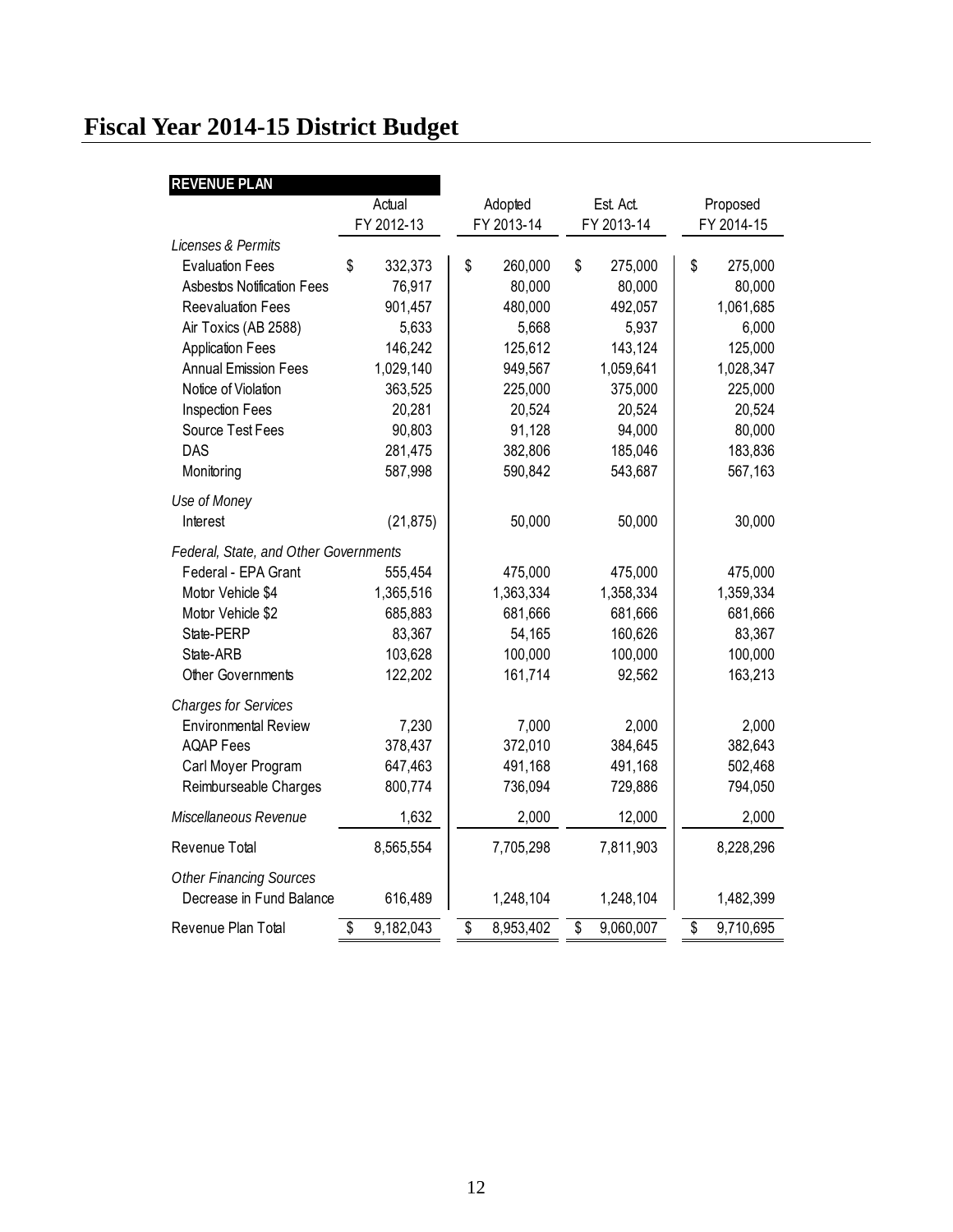| Actual          |            | Adopted |           | Est. Act.  |           |            | Proposed   |  |
|-----------------|------------|---------|-----------|------------|-----------|------------|------------|--|
|                 |            |         |           |            |           |            | FY 2014-15 |  |
|                 |            |         |           |            |           |            |            |  |
| \$<br>3,043,467 |            | \$      | 3,365,397 | \$         | 3,307,046 | \$         | 3,655,659  |  |
| 2,225,492       |            |         | 1,226,442 |            | 1,216,343 |            | 1,490,825  |  |
|                 |            |         | 1,104,363 |            | 1,096,023 |            | 1,148,647  |  |
|                 |            |         |           |            |           |            |            |  |
| 2,907,867       |            |         | 3,037,248 |            | 2,859,576 |            | 3,196,841  |  |
| 8,176,826       |            |         | 8,733,450 |            | 8,478,988 |            | 9,491,972  |  |
|                 |            |         |           |            |           |            |            |  |
| 1,005,217       |            |         | 219,952   |            | 581,019   |            | 218,723    |  |
| 9,182,043       |            | \$      | 8,953,402 | \$         | 9,060,007 |            | 9,710,695  |  |
|                 | FY 2012-13 |         |           | FY 2013-14 |           | FY 2013-14 |            |  |

| <b>CHARACTER OF EXPENDITURES</b> |    |            |  |            |           |            |           |    |            |  |
|----------------------------------|----|------------|--|------------|-----------|------------|-----------|----|------------|--|
|                                  |    | Actual     |  | Adopted    |           |            | Est. Act. |    | Proposed   |  |
|                                  |    | FY 2012-13 |  | FY 2013-14 |           | FY 2013-14 |           |    | FY 2014-15 |  |
| <b>Operating Expenditures</b>    |    |            |  |            |           |            |           |    |            |  |
| <b>Regular Salaries</b>          | \$ | 3,291,616  |  | \$         | 3,546,577 | \$         | 3,546,577 | \$ | 3,768,992  |  |
| Extra Help                       |    |            |  |            | 2,588     |            | 2,588     |    | 16,733     |  |
| <b>Benefits</b>                  |    | 2,018,767  |  |            | 1,872,942 |            | 1,872,942 |    | 2,061,138  |  |
| Salaries & Benefits Total        |    | 5,310,383  |  |            | 5,422,107 |            | 5,422,107 |    | 5,846,862  |  |
| Services & Supplies              |    | 2,644,481  |  |            | 3,071,903 |            | 2,805,891 |    | 3,307,716  |  |
| Other Charges                    |    | 140,557    |  |            | 149,440   |            | 167,490   |    | 167,394    |  |
| <b>Fixed Assets</b>              |    | 81,405     |  |            | 90,000    |            | 83,500    |    | 170,000    |  |
| Operating Total                  |    | 8,176,826  |  |            | 8,733,450 |            | 8,478,988 |    | 9,491,972  |  |
| <b>Other Financing Uses</b>      |    |            |  |            |           |            |           |    |            |  |
| Increase in Fund Balance         |    | 1,005,217  |  |            | 219,952   |            | 581,019   |    | 218,723    |  |
| Expenditure Plan Total           |    | 9,182,043  |  | \$         | 8,953,402 | \$         | 9,060,007 | \$ | 9,710,695  |  |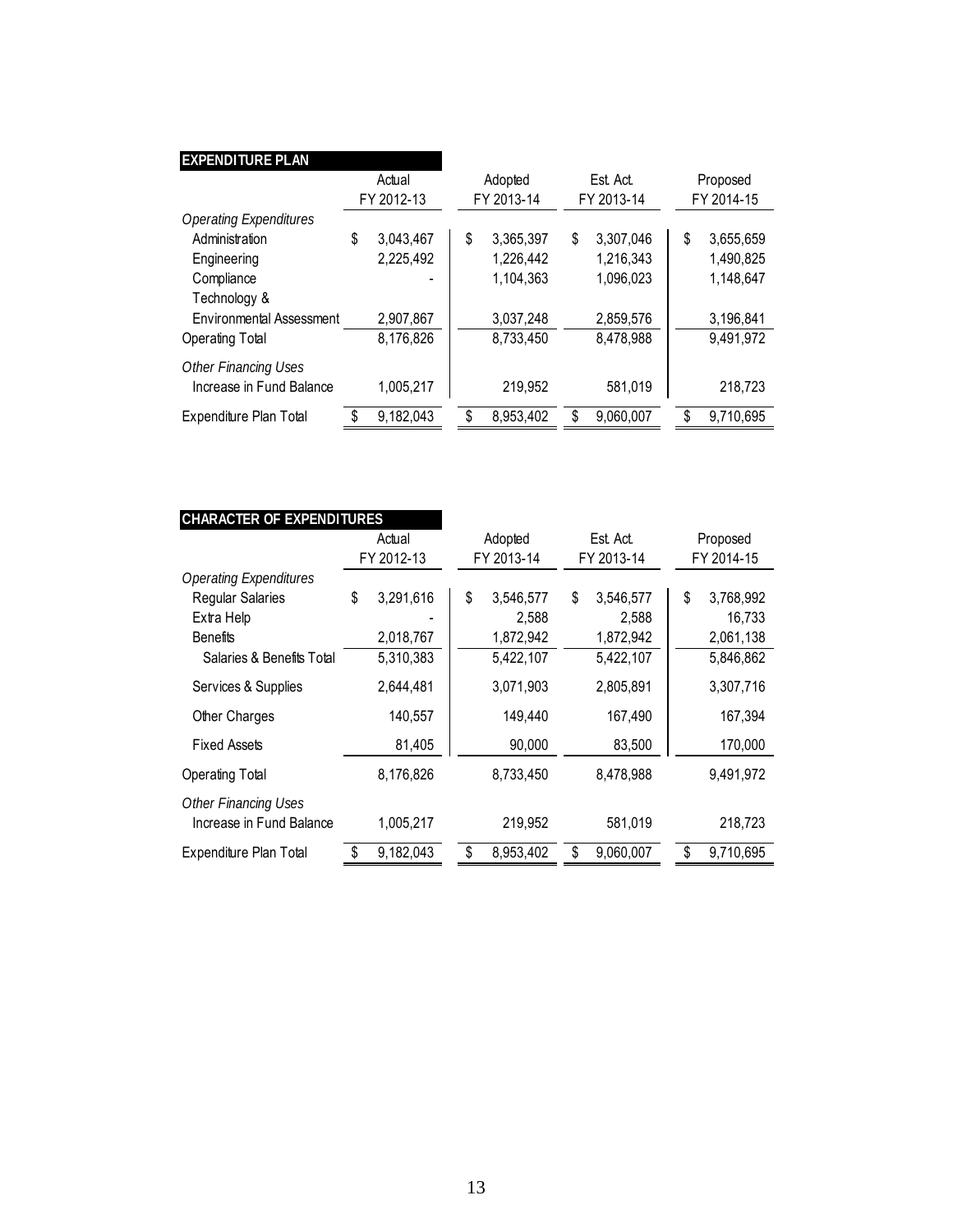## *Fiscal Year 2014-15 Budget Charts*

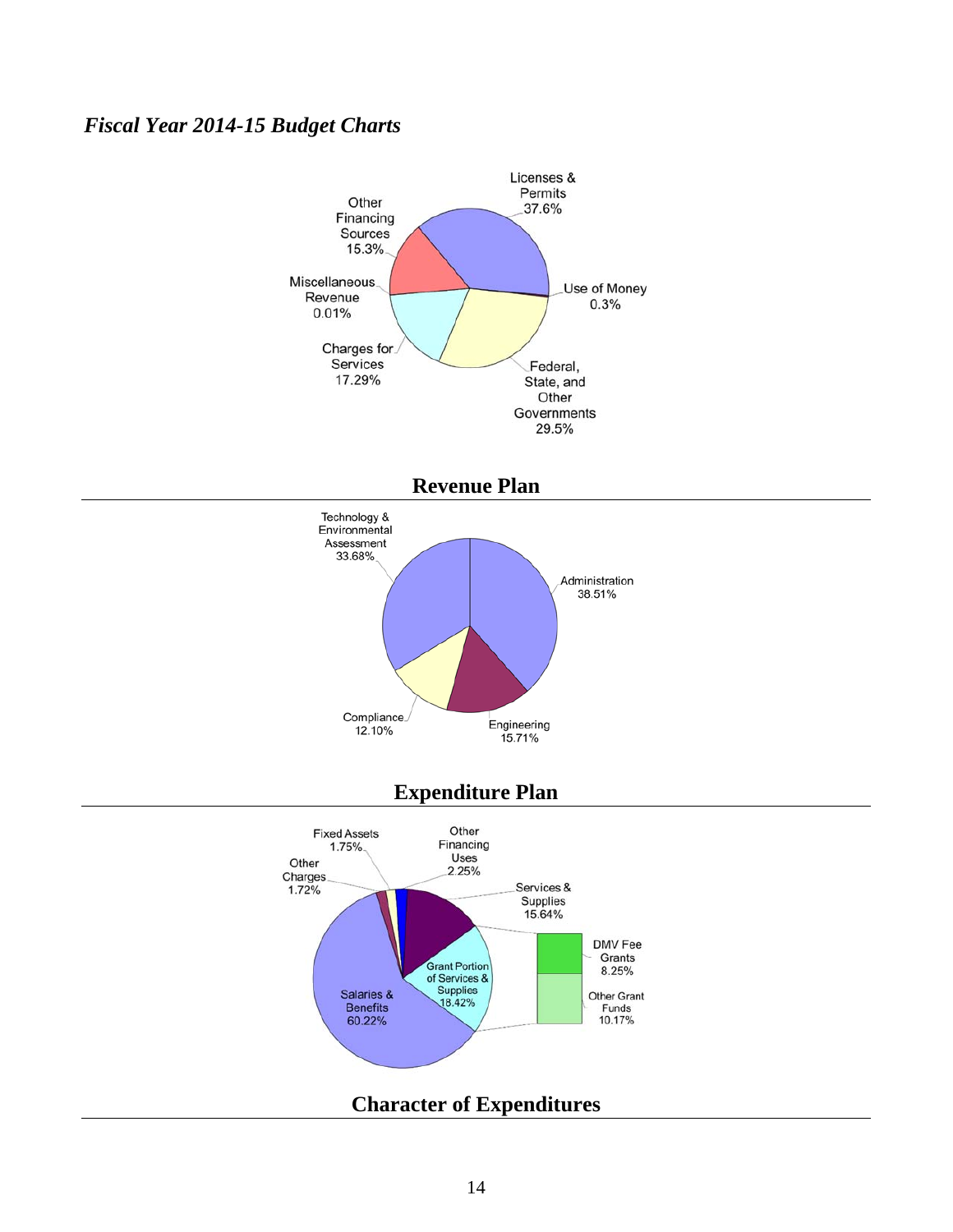# *Projects Funded with Motor Vehicle Registration Fees*

| Fiscal Year 2014-15 Programs Funded with \$2 DMV | <b>Funding</b> |
|--------------------------------------------------|----------------|
| School bus replacement and retrofit program      | \$265,000      |
| Old Car Buy Back program                         | \$535,000      |
| Total \$2 DMV FY 2014-15 Program Funds           | \$800,000      |

# *Projects Funded with Other Grant Funds*

| <b>Fiscal Year 2014-15 Innovative Technologies Program Expenditures</b> | <b>Funding</b> |
|-------------------------------------------------------------------------|----------------|
| Moyer Year 15 and 16 projects                                           | \$787.280      |
| ITG Mitigation Fund (Marine Shipping VSR, Old Car Buy Back program)     | \$84,128       |
| Guadalupe Dunes Oil Field Mitigation Funds                              | \$134.063      |
| <b>ITG Programs Funded in FY 2014-15</b>                                | \$1,005,471    |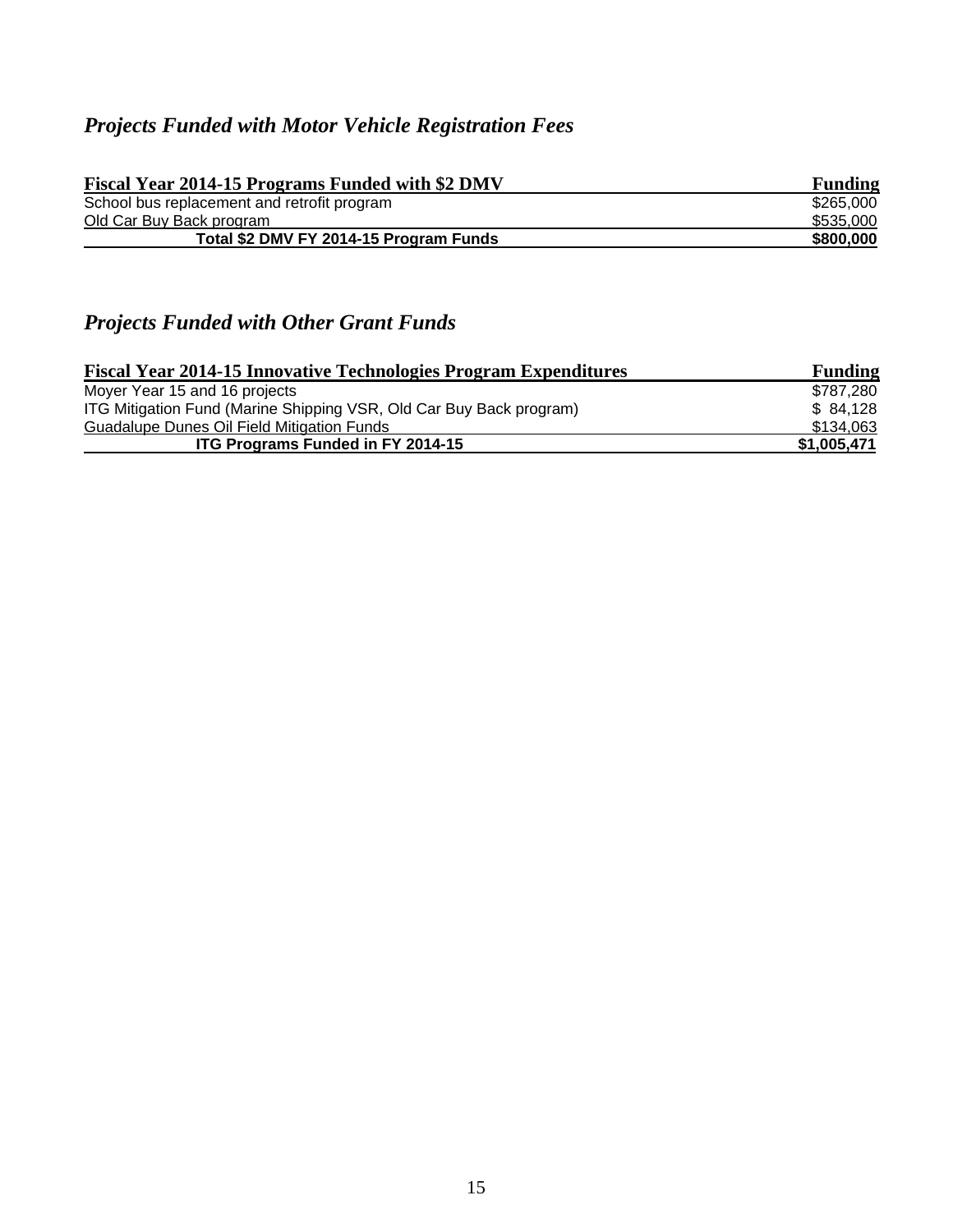## *District Division Summaries*

The Air Pollution Control District operates with 47 positions, from two locations, one in the South County and one in the North County, and is organized into four divisions, the Administration Division (ADM), the Engineering Division (ED), the Compliance Division (CD) and the Technology & Environmental Assessment Division (TEA).

## **Administration Division**

Administration includes administrative overhead, fiscal and executive services, human resources, and information technology Section.

### *Administrative Overhead*

Administrative Overhead represents agency wide operational costs not attributable to any one program, such as building maintenance, janitorial services, lease costs, insurance, and the vehicle pool.

### *Fiscal and Executive Services*

Fiscal and Executive Services is responsible for the proper accounting and reporting of resources, and the administration of APCD facilities and operations. In addition to payroll, payables and receivables, Fiscal and Executive Services manages electronic time card submittals and provides fiscal reports by cost center, project, activity, and permit number. Also under this section are the Air Pollution Control Officer and Clerk of the Board.

#### *Human Resources*

Human Resources is responsible for recruitment, employee and labor relations, benefits administration, classification and compensation, collaborative bargaining, workers' compensation, training, and compliance oversight for state and federal employment law requirements.

#### *Information Technology Section*

Information Technology Section is responsible for managing, developing, operating, training, and maintaining information systems at the APCD. Our systems include a computing network providing engineering and office automation, an integrated database system, and a data acquisition system to manage real-time air monitoring data from monitoring stations operated by the APCD and industry-operated monitoring stations, as well as data collection and verification of continuous emission monitoring of large facilities. Additionally, we program IT solutions that streamline our processes creating cost reductions, time saving efficiencies, and increased productivity.

### *Air Monitoring*

Air Monitoring, which is responsible for measuring and reporting air pollution levels throughout the county. This is done via two networks of air quality monitoring stations. The urban network is funded and operated by the APCD and the California Air Resources Board to monitor air quality in urban or populated areas throughout the county. The regional and facility-specific network is funded and/or operated by certain large sources to monitor background and regional pollutant levels and the air quality in the vicinity of those major facilities. The monitoring staff maintains the air monitoring network, performs quality assurance reviews on data, analyzes air quality levels, and submits required reports to the California Air Resources Board and the USEPA. If any monitoring station shows pollution levels above certain thresholds, staff will notify schools, hospitals, convalescent homes, radio and TV stations, and alert people to curb their outdoor activities.

### **Engineering Division**

The Engineering Division provides initial and ongoing permitting, engineering, air toxics and source testing services to applicants and operators of stationary sources of air pollution. We also coordinate all Public Records Act requests. Permits are required for a broad range of activities, from small businesses such as dry cleaners to large petroleum production and mining operations. The division manages permits for approximately 1,200 permitted or registered stationary facilities of small, medium, and large size, with a broad range of air pollution emitting activities. We also oversee the emission offsets program, including the Emission Reduction Credit Source Register.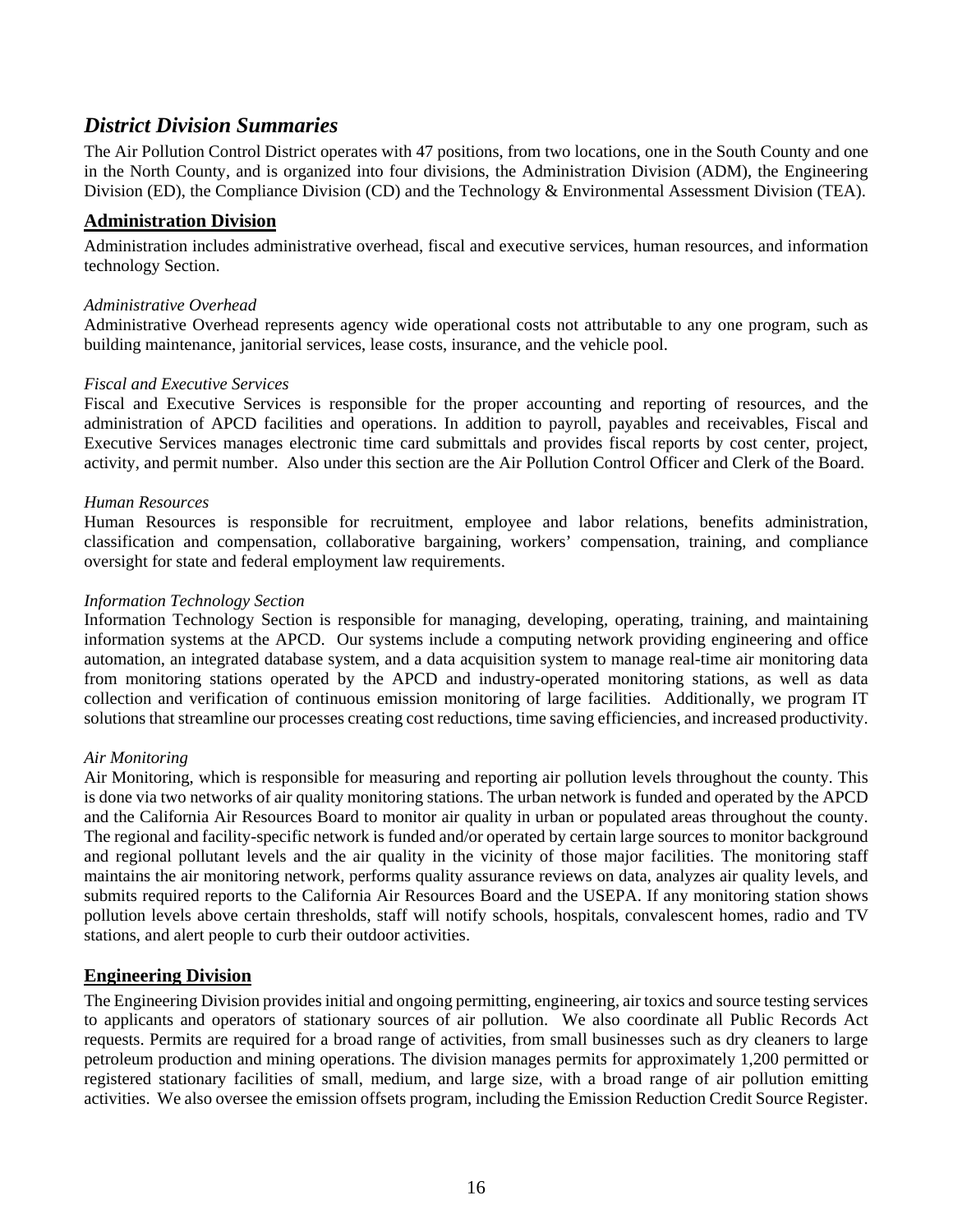The District ensures that operators of such activities abide by federal, state, and local air pollution laws and regulations. Larger facilities also require federal (Part 70) operating and PSD permits in accordance with the federal Clean Air Act. The technical staff from the Engineering Division also review detailed Plans and Reports from our larger sources, including the review of semi-annual Compliance Verification Reports from the Part 70 Sources.

#### *Public Record Act Requests*

The Engineering Division is responsible for coordinating the agency's response to all Public Records Act requests. We do so in a timely and transparent manner, many times responding to the request the same day. We routinely respond to approximately 200 requests per year.

### *Permitting*

The review of new sources of pollution entails detailed engineering analyses of permit applications, evaluating applications for compliance with local, state and federal rules and regulations, issuing the mandated authority to construct permits and, if compliance with applicable air regulations and permit conditions is met, issuing the permits to operate. Reevaluations of existing permits, as required by law, are performed every three years to review the project descriptions, equipment lists, and conditions and to bring the permits current with any new or revised rules and regulations. Larger sources require federal operating permits in addition to the District's permitting requirements. We also regulate and permit 15 federal Outer Continental Shelf (OCS) oil and gas platforms under a delegation agreement with the USEPA. Engineering staff coordinates with other agencies to ensure that the permit holder complies with all of their permit conditions, applicable rules and regulations, performance standards, the California Health & Safety Code, and the federal Clean Air Act.

Once the permit to operate is issued, technical staff from the Engineering Division provide on-going support for the more detailed and complex data submittals, source test plans/reports and continuous emissions monitoring plans/reports. This may also include site-assessments in the field. The source testing function is the physical measurement of pollutants from emission points; it is used to determine compliance with applicable rules and permit conditions. We utilize GIS tools in our permitting and air toxics programs to ensure sensitive receptors (e.g., schools) are properly notified.

#### *Air Toxics*

The air toxics function includes the Air Toxics "Hot Spots" (AB 2588) Program, the review of applications to ensure no sources of significant toxic risk are permitted, and tracking and implementing requirements of state and federal air toxic control measures. Computer air quality modeling analyzes potential air quality impacts of proposed projects using highly specialized software, which simulate the movement and dispersion of air pollutants, including the preparation of health risk analyses in certain cases. This modeling is also used in our larger permit applications to ensure compliance with State and National Ambient Air Quality Standards and Increments. The "Hot Spots" Program requires businesses to develop and update an emission inventory of toxic air pollutants and some businesses are required to perform a health risk assessment. The state of California develops Air Toxic Control Measures for categories of sources that emit toxic air contaminants, and these measures are implemented locally by the District. The USEPA also develops air toxic control requirements, known as Maximum Achievable Control Technology standards and these are implemented locally by the District as well via a delegation agreement.

### **Compliance Division**

The Compliance Division provides initial and ongoing inspection and enforcement services to applicants and operators of stationary sources of air pollution. Inspections are performed at a broad range of activities, from small businesses such as dry cleaners to large petroleum production and mining operations. We also perform random surveillance activities; reply to public nuisance complaints regarding odors, smoke and dust; implement the federal Asbestos program; inspect the Statewide Portable Equipment Registration Program (PERP) registrations; inspect our local agricultural engine registrations; and, implement our burn programs (e.g., agricultural burns, prescribed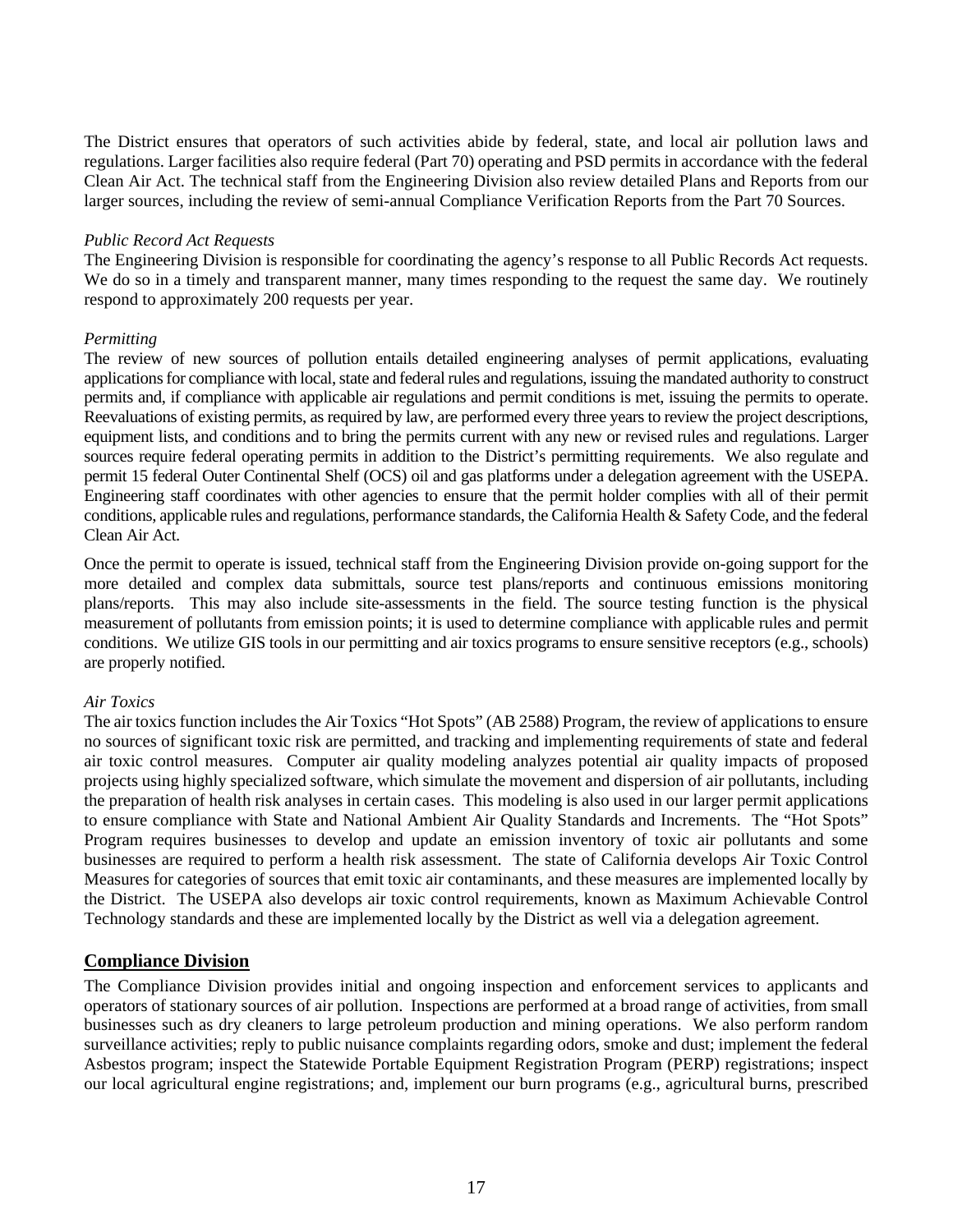burns). Compliance staff annually inspects approximately 1,000 permitted or registered stationary facilities of small, medium, and large size, with a broad range of air pollution emitting activities.

### *Inspector Duties*

The field inspection function verifies compliance by conducting and documenting site inspections, reviewing records, accessing on-site monitoring data, and monitoring pollution levels. Inspectors also provide in-the-field compliance assistance and instruction. Compliance staff also responds to citizen complaints, prepares reports for variances and abatement orders heard before the District Hearing Board, manages the District's mutual settlement program, manages the asbestos demolition and renovation compliance program, and manages the open fires and agricultural/prescribed burning programs (including direct coordination with the County/City Fire Departments). The Compliance staff coordinates with the Engineering Division on the more technically complex sources and the Technology & Environmental Assessment division when new or revised rules are being written. A large part of the inspector's role is to educate the sources on what is required and expected of them.

## *Enforcement and Mutual Settlement*

Our enforcement function includes writing Notices of Violation and the Mutual Settlement of these violations. This primary goal is to always get a source back into compliance with the applicable permit and rule requirements. The District always attempts to settle violations directly with the source following guidelines outlined in our Mutual Settlement Policy & Procedure. The District will refer cases to the District Attorney's office that can't be settled or for cases that are deemed significant violations.

## **Technology & Environmental Assessment**

The Technology & Environmental Assessment (TEA) Division includes Planning, Rule Development, Land Use, Public Outreach and Grant Programs.

## *Planning*

The Planning Section prepares clean air plans that map the path to improved air quality and form the basis for future rule development and permitting work. Clean air plans, required by state and federal laws, generally include an inventory of the county's pollution sources, the status of the county's air quality, detailed evaluation of proposed air pollution control measures, and forecasts of future air quality, including economic growth projections and complex computer modeling. The Planning Section is also responsible for establishing and maintaining detailed emission inventories for clean air planning and invoicing of emission based fees to support APCD programs.

### *Rule Development*

The Rule Development section implements air pollution control measures prescribed by the Clean Air Plan or applicable regulations adopted by the California Air Resources Board (CARB) to protect human health and the environment of Santa Barbara County. New and amended rules are analyzed for cost effectiveness. Opportunities for public participation in the rule development process are extensive, beginning with public workshops, then Community Advisory Council reviews, and finally public hearings at the APCD Board.

### *Public Outreach*

The APCD's public outreach program includes production of newsletters, brochures, and other educational materials; presentations at schools and at business, education, and other community events, development of partnerships around common interests with a range of organizations and agencies, implementation of special outreach and initiatives and development and maintenance of the APCD web site. Our staff manages the Santa Barbara Car Free Program, maintains media relations and serves as the APCD Public Information Officer. Staff also assists businesses and the public and monitors proposed legislation.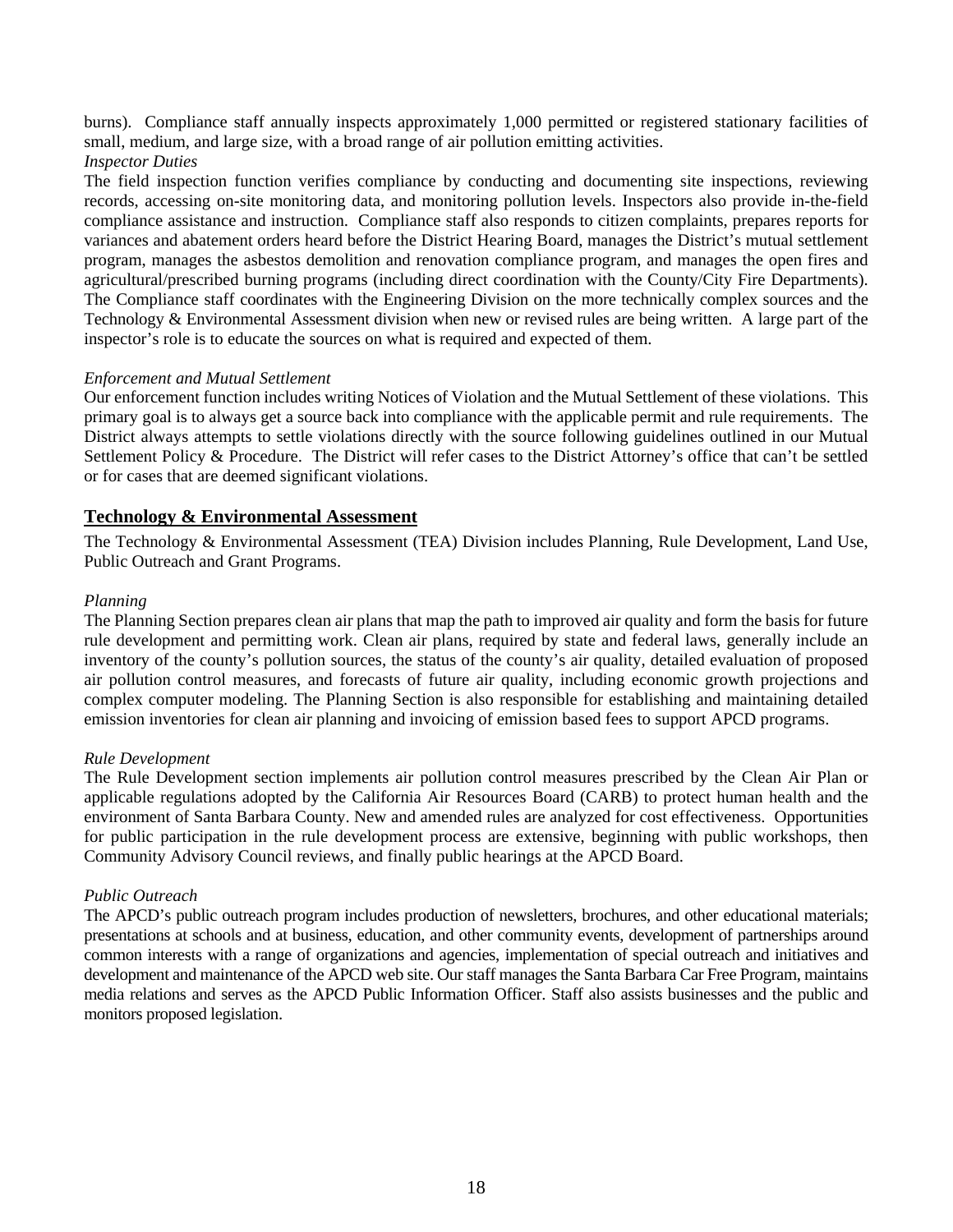#### *Land Use*

APCD staff ensures that all permits, plans, rules, and programs of the District are in compliance with the California Environmental Quality Act. Our personnel reviews the larger land development and planning policy documents and provides comments and suggests mitigation measures on the air quality analyses in other agencies' environmental documents and participates in statewide efforts to develop refinements to tools for calculating project air quality, health, and climate change impacts and mitigation measure benefits. In addition, staff coordinates with the Santa Barbara County Association of Governments on the development and implementation of transportation control measures and participates with SBCAG in regional transportation planning efforts and committees to evaluate transportation plans, projects, and funding proposals.

#### *Grant Programs/Innovative Technologies*

APCD Grant Programs promotes the development, demonstration, and implementation of clean fuels and clean energy technologies to reduce air pollution through incentives to local businesses and industry. Staff initiates projects through government-industry partnerships and through leveraged funding. APCD's portion of the funding comes primarily from the state Carl Moyer Program and funds from the clean air surcharge on motor vehicle registration fees. Permit fees are not used to fund these programs.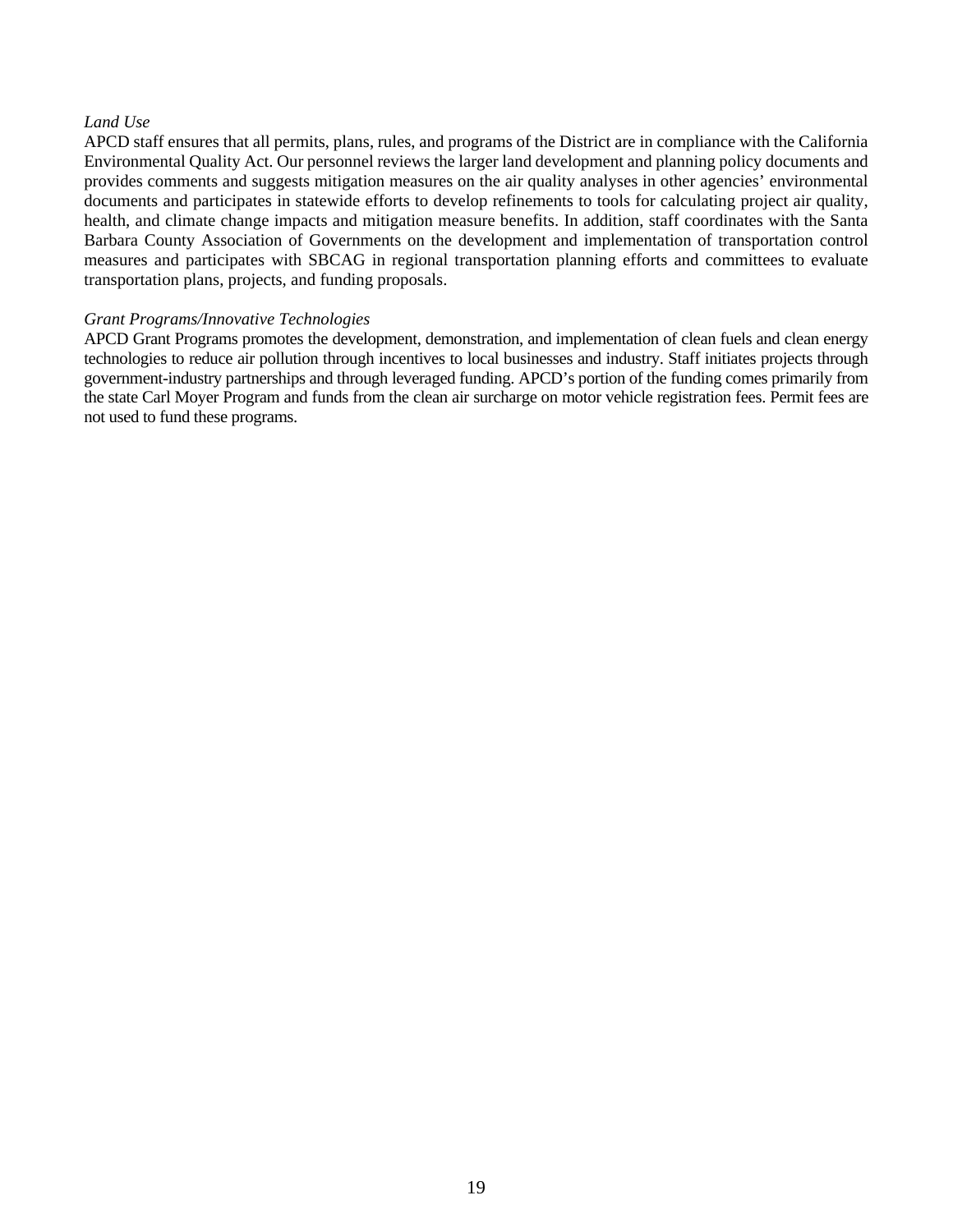# *Impact Measures*

| Actual  | Goal      | Est. Actual | Goal     |
|---------|-----------|-------------|----------|
| CY 2013 | CY 2014   | CY 2014     | CY 2015  |
| 0       | $\leq$ 2  | 0           | 0        |
| 1       | $\leq 3$  | 0           | $\leq$ 1 |
| 3       | $\leq 10$ | 2           | $\leq$ 2 |
| 18/0    | $≤ 15/0$  | 15/0        | $≤ 15/0$ |
| 0       | 0         | 0           | 0        |
| 21      | 0         | 21          | 0        |
| 4       | $\leq 4$  | 4           | 0        |
|         |           |             |          |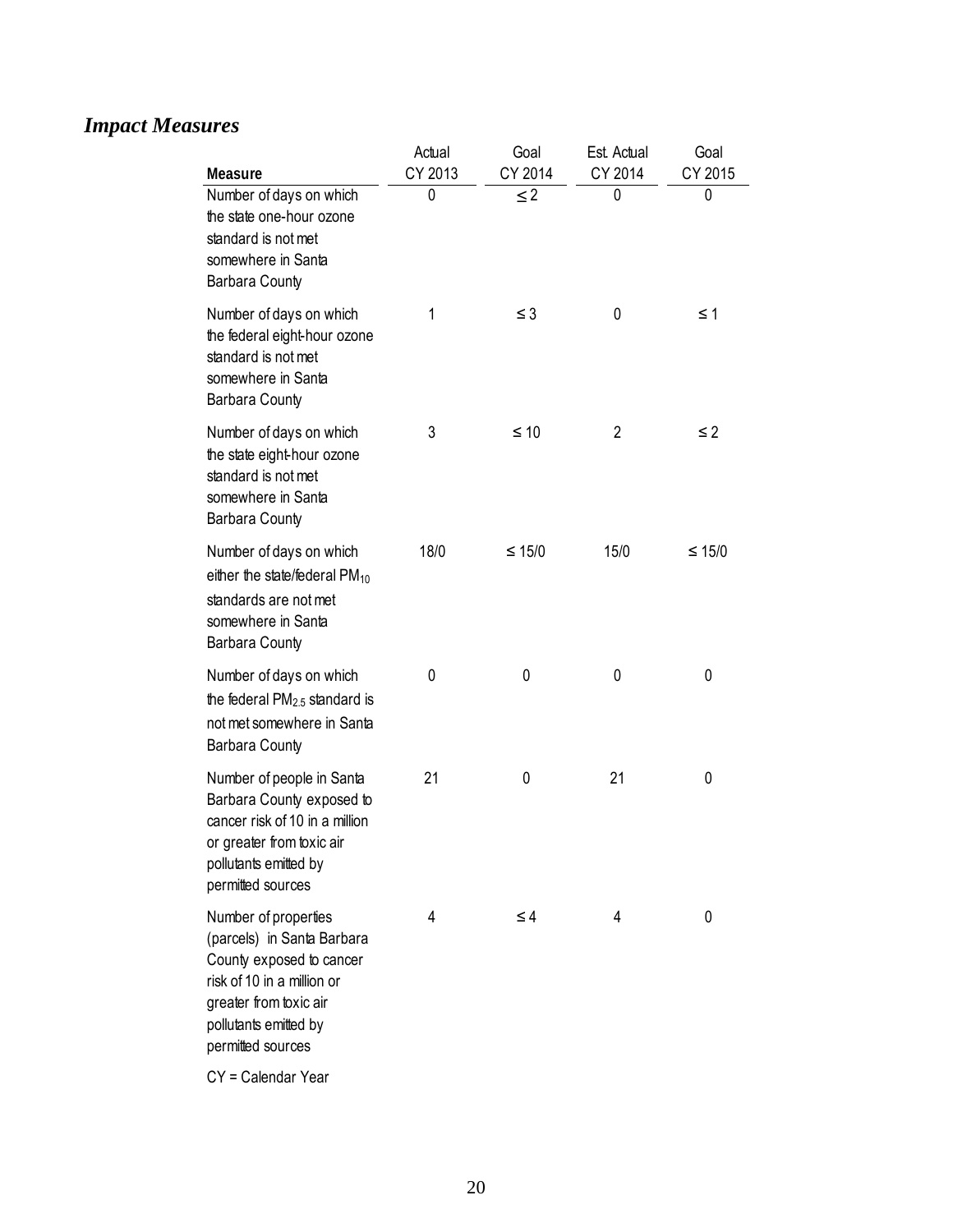## *Fiscal Year 2013-14 Significant Accomplishments*

- Only one exceedance of the federal 8-hour ozone standard in CY 2013.
- Zero exceedance of the state one-hour ozone standard in CY 2013.
- Only two exceedances of the state 8-hour ozone standard in CY 2013.
- Performed 951 inspections and 633 permitting actions in CY 2013.
- Responded to 170 air pollution complaints in CY 2013.
- Issued \$902,630 in clean air grants.

## **Air Quality**

Santa Barbara County air quality continues to meet all but two ambient air quality standards. With the exception of the State eight-hour ozone standard and the State particulate matter (PM10) standards, the county meets all federal and state standards. The ozone standard was exceeded on three days: two days in May 2013, and one day in September 2013. No other months in 2013 exceeded the ozone standards. The State 24-hour PM10 standard was exceeded 18 days in 2013. Seven of those days were in May 2013 and three were in September 2013. The other eight days occurred in April, June, October, November and December 2013.

## **Marine Shipping**

Marine shipping is the number one source of ozone-forming pollution in our County, and a major source of air toxics, particle pollution, and greenhouse gases. In order to maintain our hard-won accomplishment of attaining the federal ozone standard and to make progress toward attaining the state eight-hour ozone standard, we are continuing to look for ways to reduce emissions from this large mobile source. Ocean-going vessels passing along our County's 140 miles of coastline are predominantly internationally flagged vessels, and have been largely unregulated in the past. The following regulatory actions will have a positive impact on marine shipping emissions:

- 1) USEPA regulations that will require, starting in 2016, Tier 3 level emission standards on all new large "Category 3" engines used in marine vessels.
- 2) The International Maritime Organization (IMO) North American Emission Control Area (ECA) requirements will mandate the use of low-sulfur fuel (0.1%) out to 200 miles off the coast of North America. This rule will harmonize with the California Air Resources Board (CARB) "Fuel Sulfur and Other Operation Requirements for Ocean-Going Vessels within California" which is already in effect out to 24 miles.

However, only item #1 above addresses ozone-forming pollutants, and cleaner engines will be phased in over a long period of time as new engines are installed. Our latest Clean Air Plans show marine vessel traffic in the Santa Barbara Channel will still be a major source of ozone - forming emissions in the County out to 2020, and will dominate the County inventory out to 2030. We will continue to monitor overall trends in marine traffic and collaborate with agencies and industry to seek further opportunities to reduce emissions from this major sector. Our primary focus will be on vessel speed reduction (VSR). Speed reduction would have major benefits locally for ozone and significant co-benefits for GHGs and whale protection. In the near-term we will be coordinating in 2014 with major stakeholders to implement a pilot VSR incentive program in the Channel. In addition we will be part of a Working Group formally established by the Channel Islands National Marine Sanctuary to address environmental and navigational concerns of shipping in the Channel.

## **Innovative Emission Reductions**

The Innovative Technologies Group (ITG), through its efforts to establish cooperative government–industry partnerships, has continued promoting the application of clean air technologies. During FY 2013-14, ITG activities have resulted in reducing over 55 tons of smog forming and particulate pollutants.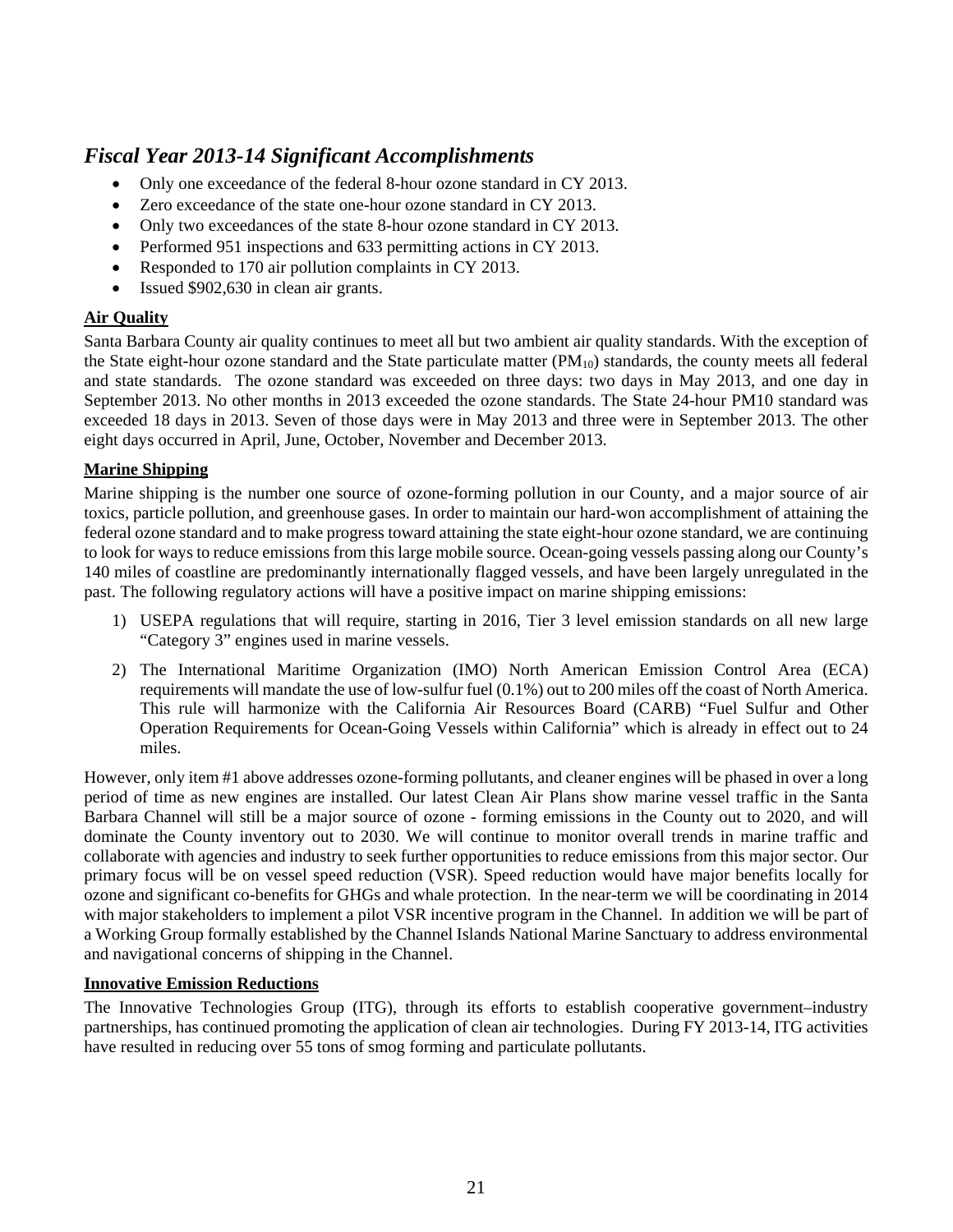Emission Reduction activites included:

- Purchasing two new school buses.
- Retrofitting 14 school busses with diesel particulate filters.
- Replacing five old agricultural tractors with new tractors.
- Replacing old CNG fuel tanks on three school buses with new CNG tanks.
- Issuing grants to assist in the purchase/installation of one Level 2 electric vehicle charging station and one DC fast charge electric vehicle charging station.
- Purchasing 670 vehicles under the Old Car Buyback Program.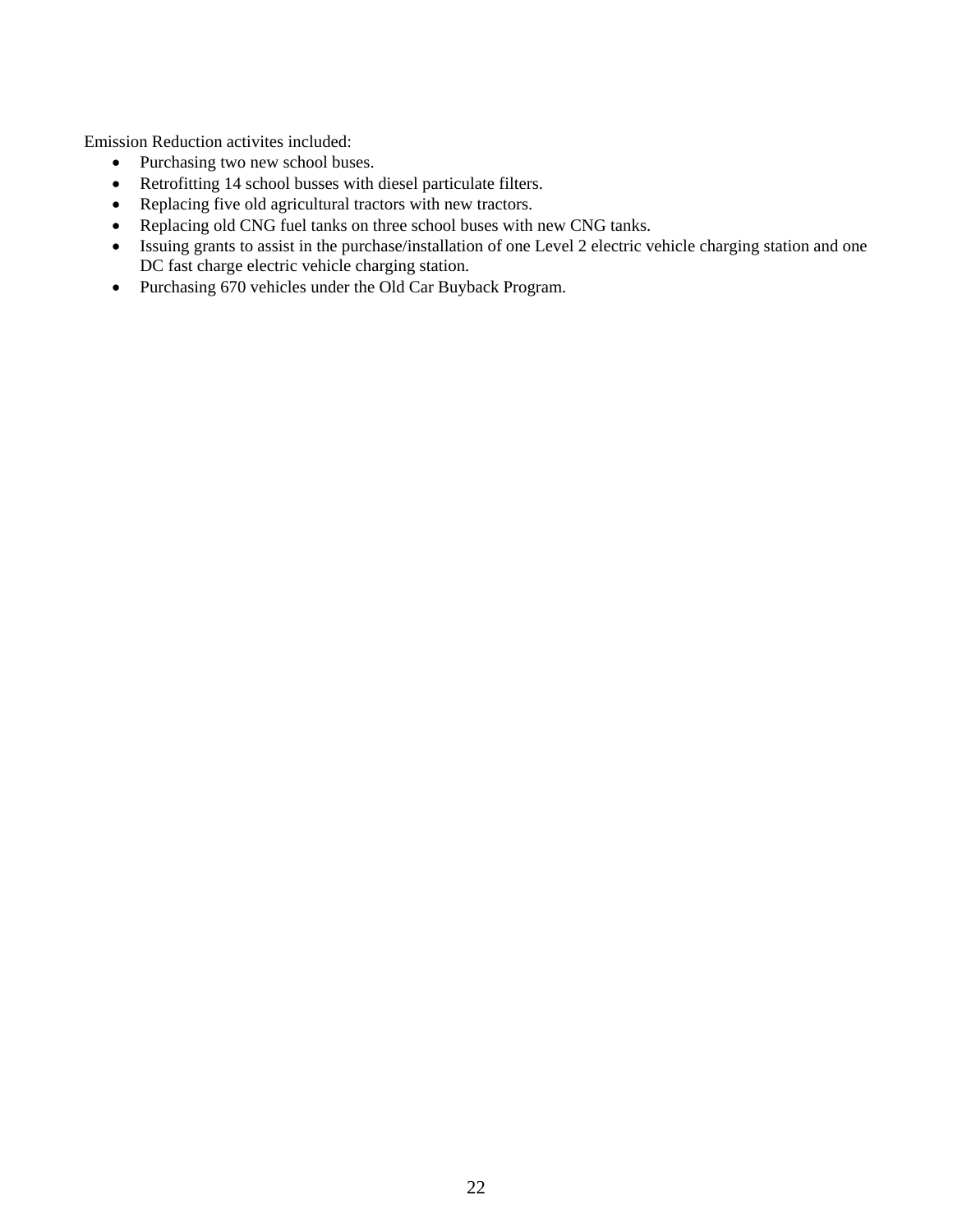(Page intentionally left blank)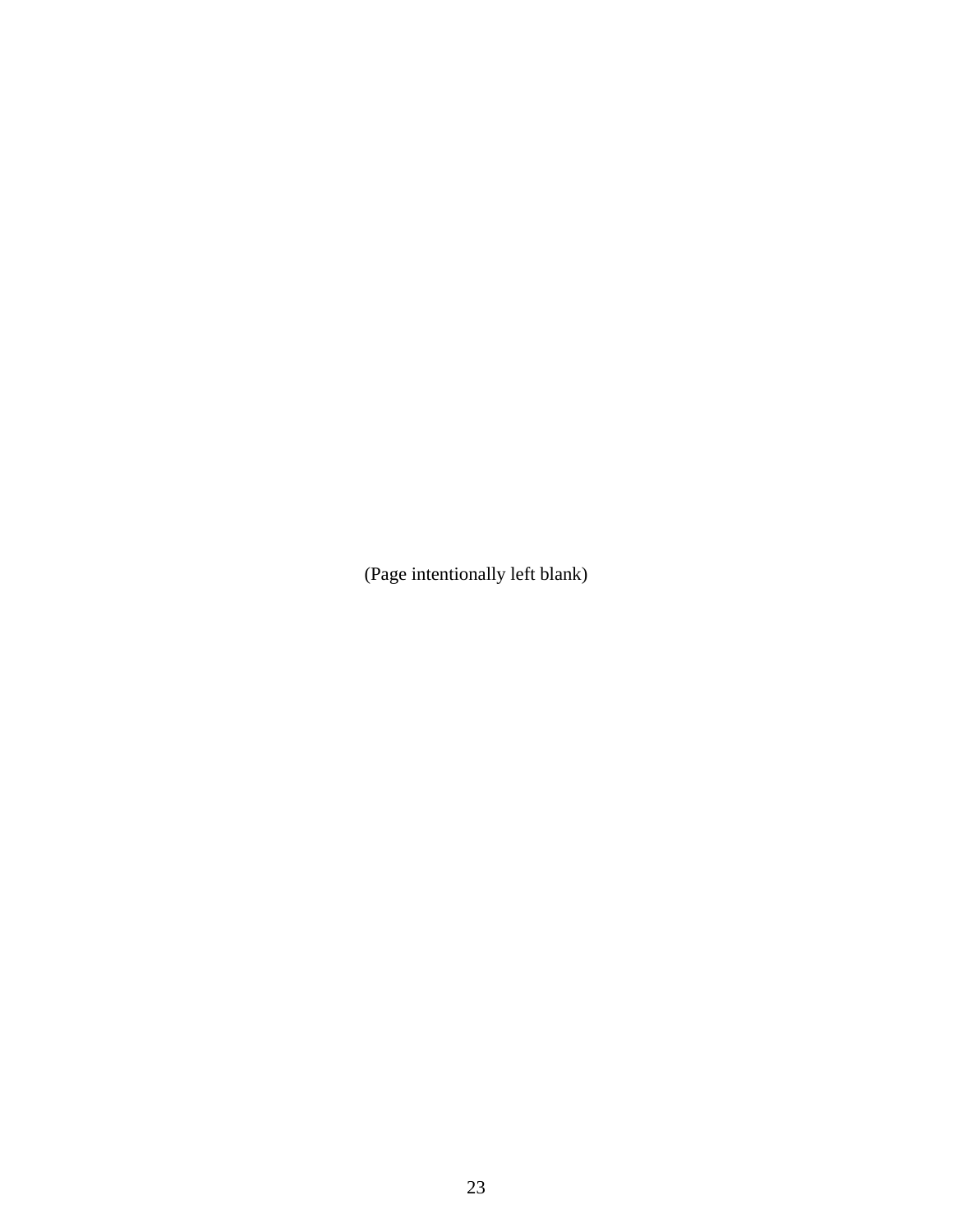# **Fiscal Year 2014-15 Operating Budgets by Division**

## *Administration Division*

| <b>EXPENDITURE PLAN</b>          |             |             |             |             |
|----------------------------------|-------------|-------------|-------------|-------------|
|                                  | Actual      | Adopted     | Est. Act.   | Proposed    |
|                                  | FY 2012-13  | FY 2013-14  | FY 2013-14  | FY 2014-15  |
| <b>Operating Expenditures</b>    |             |             |             |             |
| Administrative Overhead          | \$1,073,287 | \$1,082,794 | \$1,096,494 | \$1,216,244 |
| <b>Fiscal and Executive</b>      | 765,988     | 755,354     | 755,354     | 815,139     |
| Human Resources                  | 135,884     | 219,331     | 246,081     | 240,841     |
| Air Monitoring                   | 452,297     | 568,219     | 553,751     | 618,468     |
| Information Technology           | 616,011     | 739,699     | 655,366     | 764,966     |
| <b>Operating Total</b>           | 3,043,467   | 3,365,397   | 3,307,046   | 3,655,659   |
| Other Financing Uses             |             |             |             |             |
| Increase in Fund Balance         | 872,375     | 219,952     | 581,019     | 18,723      |
| Expenditure Plan Total           | \$3,915,842 | \$3,585,349 | \$3,888,065 | \$3,674,382 |
|                                  |             |             |             |             |
| <b>CHARACTER OF EXPENDITURES</b> |             |             |             |             |
|                                  | Actual      | Adopted     | Est Act     | Proposed    |
|                                  | FY 2012-13  | FY 2013-14  | FY 2013-14  | FY 2014-15  |
| <b>Operating Expenditures</b>    |             |             |             |             |
| Regular Salaries                 | \$1,045,047 | \$1,168,068 | \$1,168,068 | \$1,215,277 |
| Extra Help                       |             |             |             |             |
| <b>Benefits</b>                  | 771,063     | 807,340     | 807,340     | 886,152     |
| Salaries & Benefits Total        | 1,816,110   | 1,975,408   | 1,975,408   | 2,101,429   |

Services & Supplies 1,026,263 1,174,989 1,118,138 1,310,336 Other Charges 119,690 | 125,000 130,000 | 138,894 Fixed Assets 81,405 90,000 83,500 105,000 Operating Total **3** 3,043,467 **\$ 3,365,397** \$ 3,307,046 \$ 3,655,659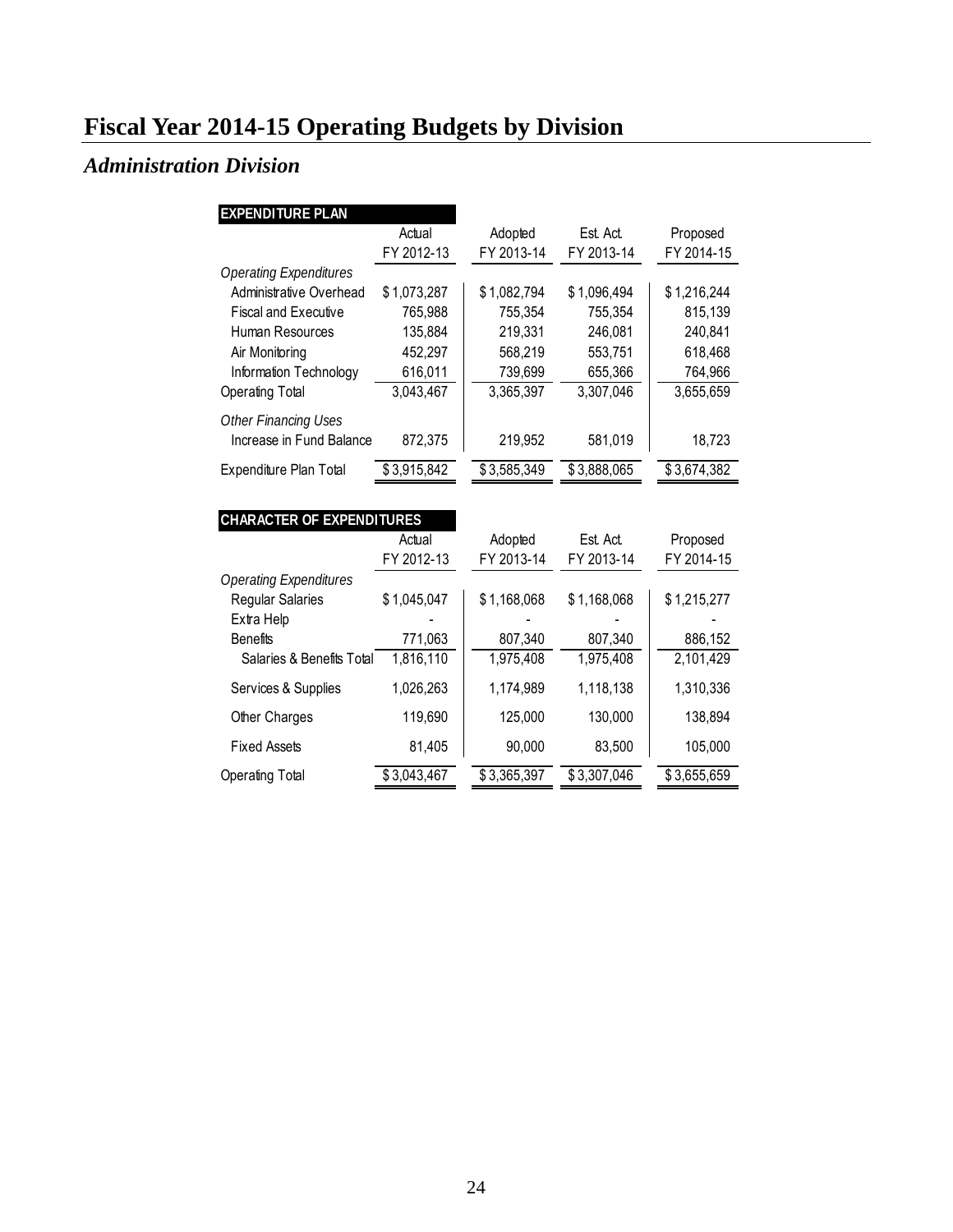#### **Division Overview - Administration**

The Administrative Division expenses are allocated to the District's direct operating activities as an overhead allocation based upon direct billable salaries and benefits. The Administration Division includes a Fiscal and Executive section, Human Resources, and an Information Technology Section which includes information technology services, data acquisition and air monitoring operations. Each section has costs associated with specific goals and objectives; and an Administrative Overhead section, which accumulates expenses that are not attributable to any specific district activity, such as rent, landscaping, janitorial, insurance, and utilities.

### **Significant Changes (FY 2013-14 Adopted to FY 2014-15 Proposed)**

The Proposed FY 2014-15 Operating Total for the Administration Division will increase by \$290,262 from the Adopted 2013-14 budget to \$3,655,659.

Salaries and benefits increased \$126,021 primarily due to employees receiving a 3% cost of living adjustment spread between FY2013-14 and FY2014-15. Worker's Compensations premiums are also anticipated to increase 10%, and SBCERS has notified the District that retirement costs are increasing slightly by approximately 2%.

Services and supplies increased by \$135,347 primarily due to increasing fees, approximately \$65,000, being charged by the County for services through their cost allocation plan. The District plans on leasing three new electric or Hybrid vehicles to replace our three aging pool cars and lastly the District will be completing much needed tree care for the oak trees around the Casa Nueva building.

Other charges increased by \$13,894 primarily due to an anticipated increase in our liability insurance premiums.

Fixed assets increased by \$15,000 from the previous fiscal year due to the need to purchase a new vehicle for the air monitoring staff. The air monitoring section also plans to continue to replace our data loggers and air quality instruments, as we have done in previous years.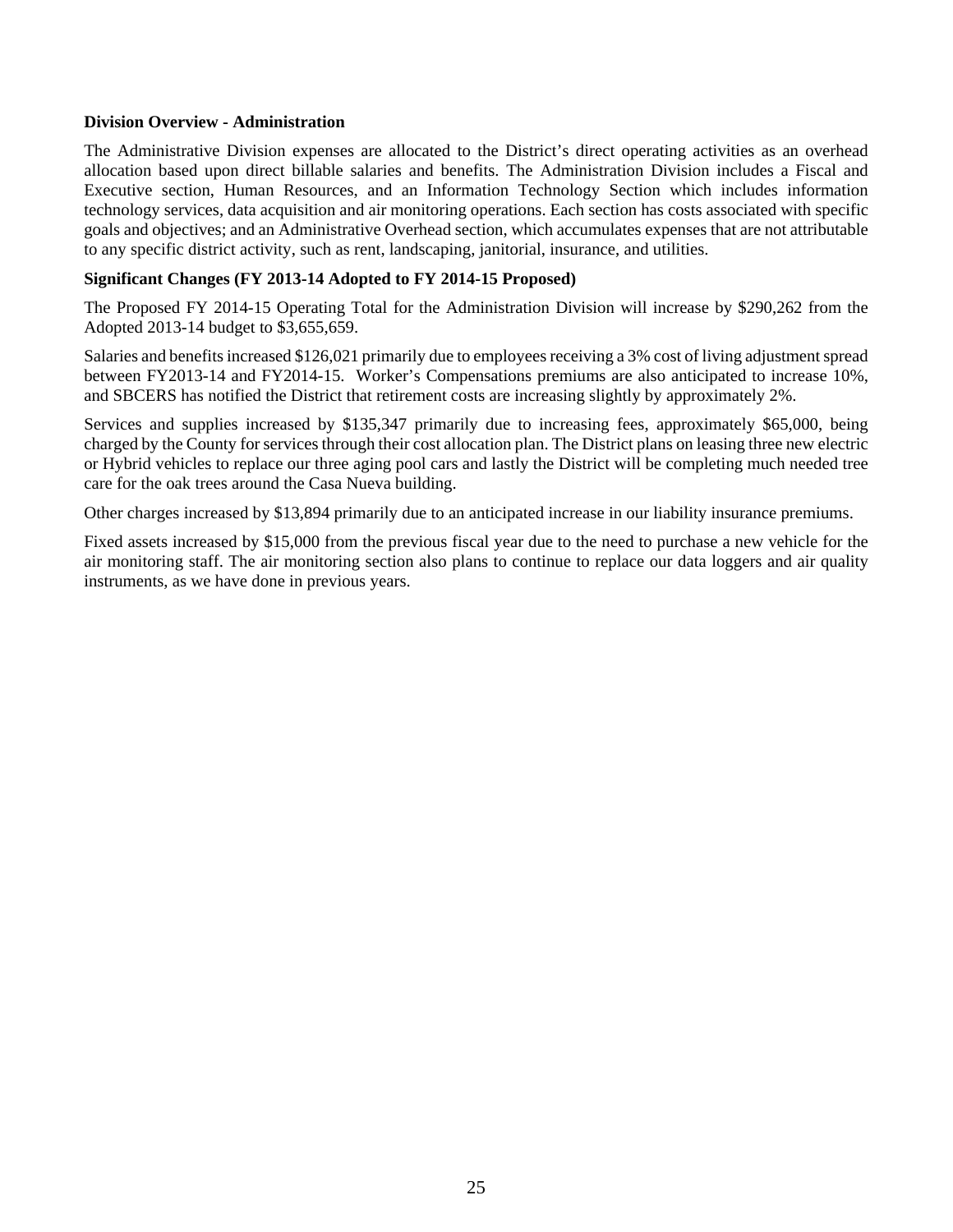## **Fiscal and Executive Services**

### **Purpose Statement**

*Fiscal and Executive Services provide executive, clerical, fiscal, and facilities support to all APCD staff and fulfill the financial reporting needs of the public and the regulated community.* 

#### **Fiscal Year 2013-14 Significant Accomplishments**

- Streamlined the cash receipts process.
- Researched the last seven years of the deposits within the Trust account and reconciled it to balance with the cash on hand.
- Renewed the North County lease in February 2014.
- Implement a new online purchase order program for the District.

#### **Fiscal Year 2014-15 Goals and Objectives**

- 1. Continue to look into updating our processes and streamline them to become more efficient.
- 2. Pursue the conversion of APCD Fixed Asset, Trust Fund, Budget, and Interest apportionment spreadsheets into automated applications.
- 3. Continue to study financial information system options for improved reporting.
- 4. Continue to submit and track State and Federal Grants, ensuring the District meets Federal Maintenance of Effort (MOE) requirements for expenditures.
- 5. Continue improvement of fiscal staff knowledge of ever evolving financial reporting requirements, as well as quality control procedures, ensuring accuracy of information.
- 6. Maintain the District's employee safety program.
- 7. Continue coordination of Casa Nueva building maintenance requests with co-tenants and sustaining a desirable work environment.

#### **Recurring Performance Measures**

| Measure                                                                                | Actual<br>FY 2012-13 | Goal<br>FY 2013-14 | Est. Actual<br>FY 2013-14 | Goal<br>FY 2014-15 |
|----------------------------------------------------------------------------------------|----------------------|--------------------|---------------------------|--------------------|
| Percent of actual revenue<br>received to revenue<br>budgeted                           | 108.0%               | 100%               | 100.9%                    | 100%               |
| Percent of actual<br>expenditures to<br>expenditures budgeted                          | 91.7%                | 100%               | 97.1%                     | 100%               |
| Total federal maintenance of<br>effort (MOE) above/(below)<br>previous year MOE $+ $1$ | -\$304.157           | \$1                | \$1                       | \$1                |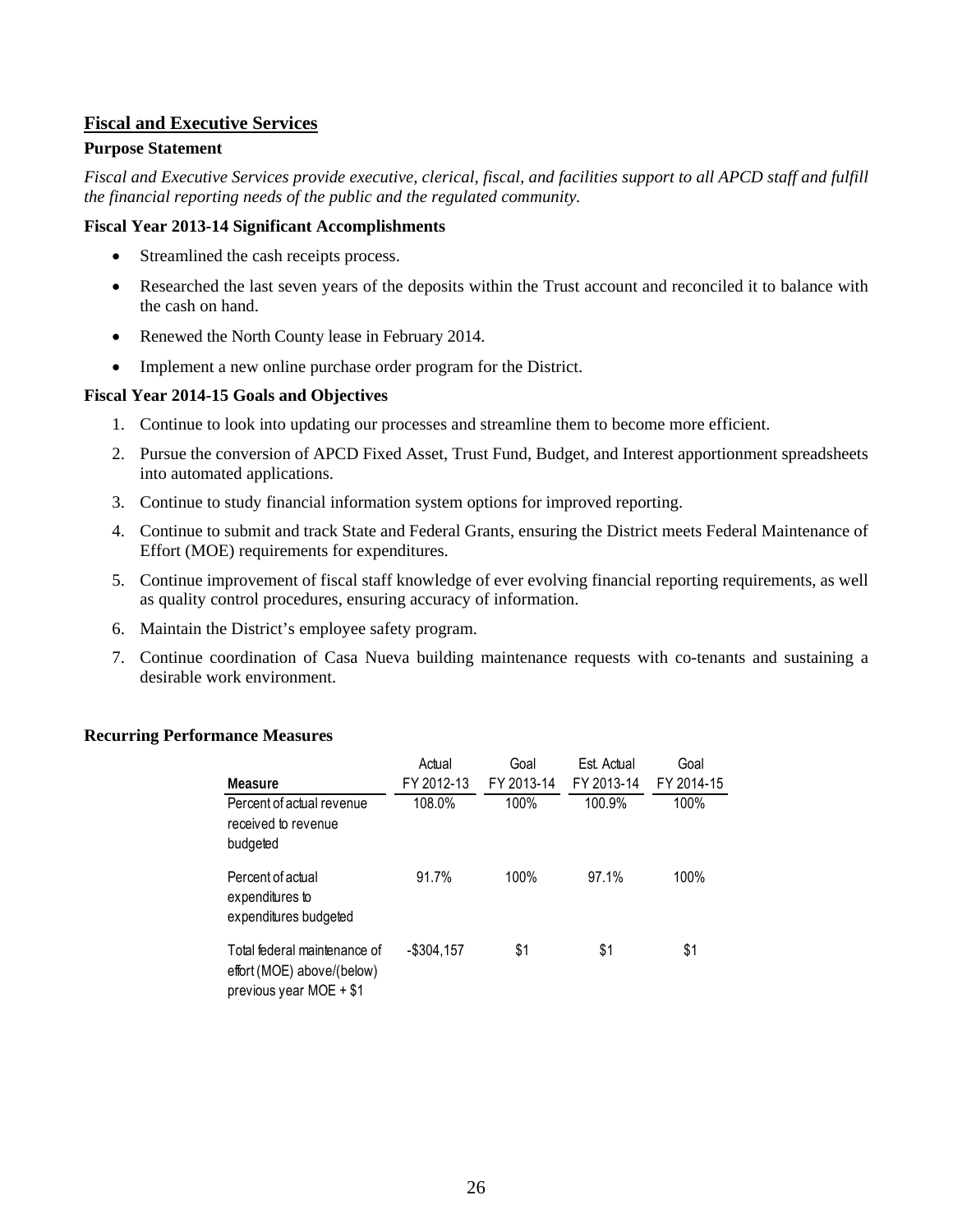## **Human Resources**

### **Purpose Statement**

*Human Resources is responsible for recruitment and selection of employees, labor relations, benefits administration, classification and compensation, collaborative bargaining, workers' compensation, training, and compliance oversight for state and federal employment law requirements. These human resource, benefit and labor relations services ensure organizational equity to meet the changing needs of the District and its staff.* 

#### **Fiscal Year 2013-14 Significant Accomplishments**

- Conducted eight recruitments.
- Updated one position description.
- Implemented new health benefit plan in compliance with health care reform mandates.
- Administered District safety training program in compliance with OSHA regulations.
- Managed District workers' compensation program.
- Managed and provided comprehensive Human Resource programs and services for the District and its employees.
- Negotiated three-year labor agreements with all three District bargaining groups.
- Conducted ongoing monthly safety training for all staff.

### **Fiscal Year 2014-15 Goals and Objectives**

- 1. Organize, direct, control, and review the day-to-day operations of the APCD's personnel program.
- 2. Analyze and make recommendations to APCD management regarding personnel policies and practices.
- 3. Participate in collaborative discussions and negotiations with employee organizations.
- 4. Meet with employees and employee organizations to discuss and resolve grievances and other workplace issues.
- 5. Review management and employee requests for classification and pay changes, initiate studies, and make recommendations as necessary.
- 6. Plan and conduct recruitments and develop job related examinations.
- 7. Coordinate training and development programs for staff.
- 8. Administer employee benefit plans.
- 9. Review proposed legislation and new regulations and make appropriate recommendations for compliance.
- 10. Continue to evaluate Human Resources programs, identify needs, and implement programs and services in support of the agency's mission.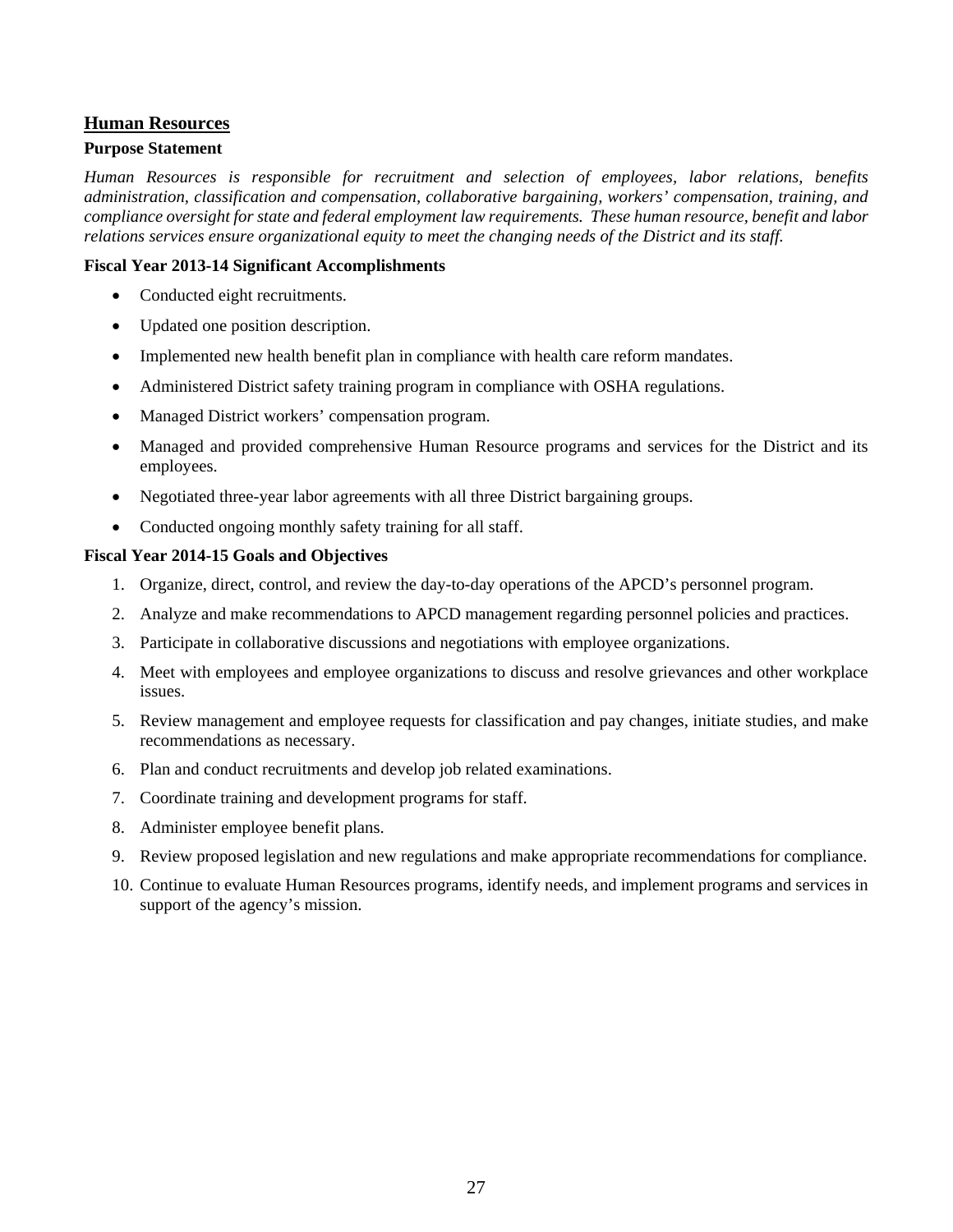## **Information Technology Section**

## **Purpose Statement**

*The Information Technology Section (ITS) Section is responsible for the management, development, operation, training, and maintenance of information systems at the APCD. These systems include a network of computers providing engineering and office automation, an integrated database system, and a data acquisition system to manage real-time air monitoring data from monitoring stations operated by the APCD and industry-run monitoring stations, as well as emission data from large facilities.* 

*Three programs make up Information Systems: the Data Acquisition System (DAS), Air Monitoring, and the Local Area Network (LAN.)* 

## **Fiscal Year 2013-14 Significant Accomplishments**

### *Automated Data Acquisition (DAS) Program*

- The Information Systems staff provided reliable operation of the Data Acquisition System in support of program goals.
- The DAS system uptime exceeded 97%, Backups were 100%, Data Acquisition exceeded 90%.
- Ongoing improvements of function and efficiencies of the DAS system and the support of the monitoring sites.
- Completed upgrade to the AirVision software.

## *Local Area Network (LAN)*

- The Information Systems section provided a highly reliable computing system for the APCD in support of the District's business.
- Hardware and software systems were upgraded or replaced as necessary keeping in line with our goal of providing reliable and cost effective information systems.
- APCD's web sites were supported and enhanced.
- Ongoing support and enhancements for the payroll, human resources software, accounting, Integrated Database System, and the telecommuting program were provided.
- Provided IT services to meet the needs of Santa Barbara County Association of Governments staff.

### **Fiscal Year 2014-15 Goals and Objectives**

### *Automated Data Acquisition (DAS) Program*

- 1. Up Time >97% / Data Acquisition >80%.
- 2. Backups 100% reliable.
- 3. Hold the line on costs for the Data Acquisition System.
- 4. Ongoing enhancements to the overall system.

### *Local Area Network (LAN)*

- 1. Backups 100% reliable.
- 2. Reliably operate the LAN/WAN with minimal down time (Up Time >97%) including hardware and software maintenance, backups and telecommunications.
- 3. Ongoing public web site maintenance.
- 4. Software applications developed or enhanced for efficiency and accuracy.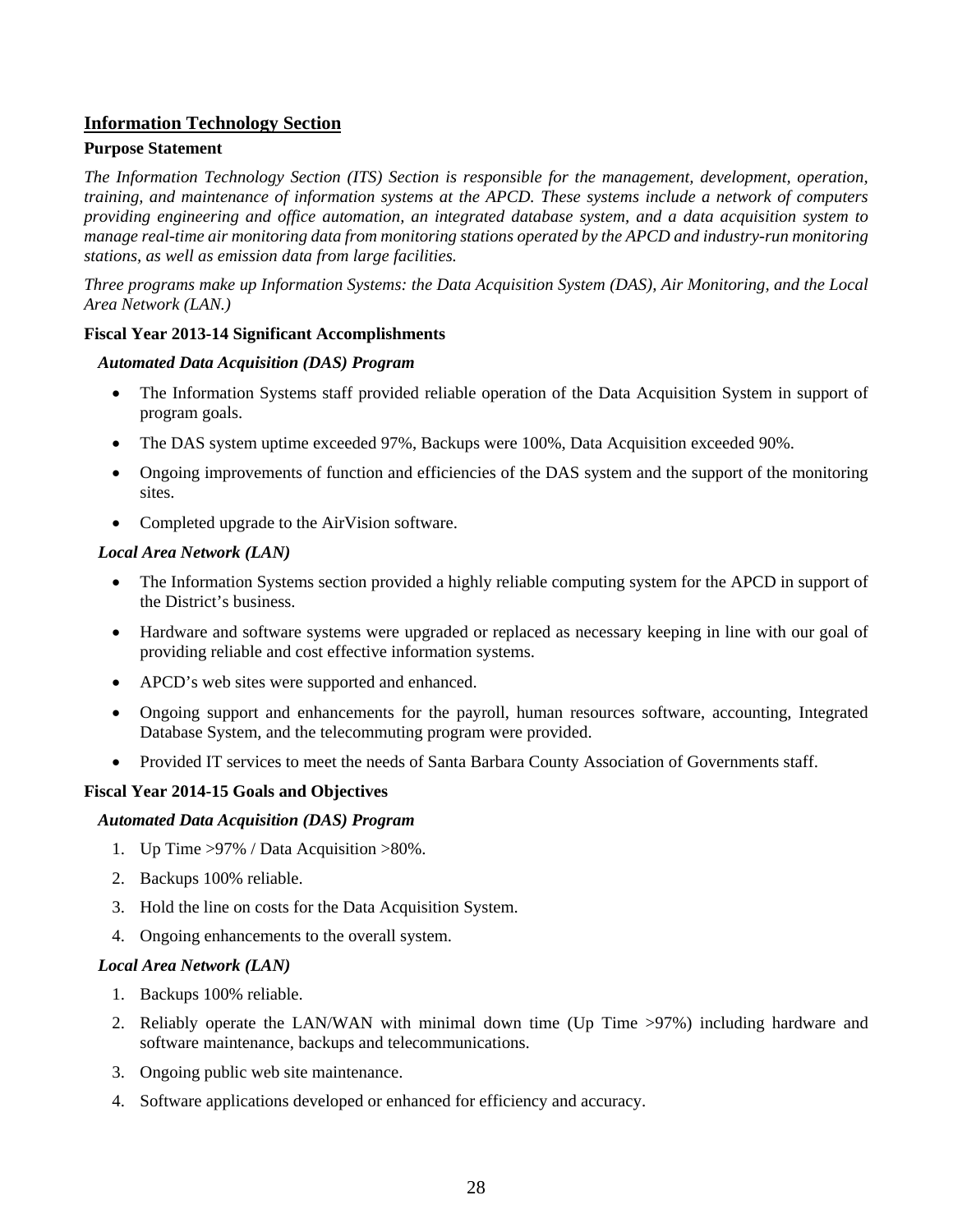- 5. Maintain and enhance network security.
- 6. Integrate phone and computer network functions (with the forth coming County phone system upgrade).

## **Recurring Performance Measures**

|                                                                 | Actual     | Goal       | Est. Actual | Goal       |
|-----------------------------------------------------------------|------------|------------|-------------|------------|
| Measure                                                         | FY 2012-13 | FY 2013-14 | FY 2013-14  | FY 2014-15 |
| Network uptime                                                  | $>97\%$    | 97%        | $>97\%$     | 97%        |
| APCD website uptime                                             | $>99\%$    | 100%       | $>99\%$     | 100%       |
| Data Acquisition System<br>(DAS) valid data acquisition<br>rate | $>97\%$    | 97%        | $>97\%$     | 97%        |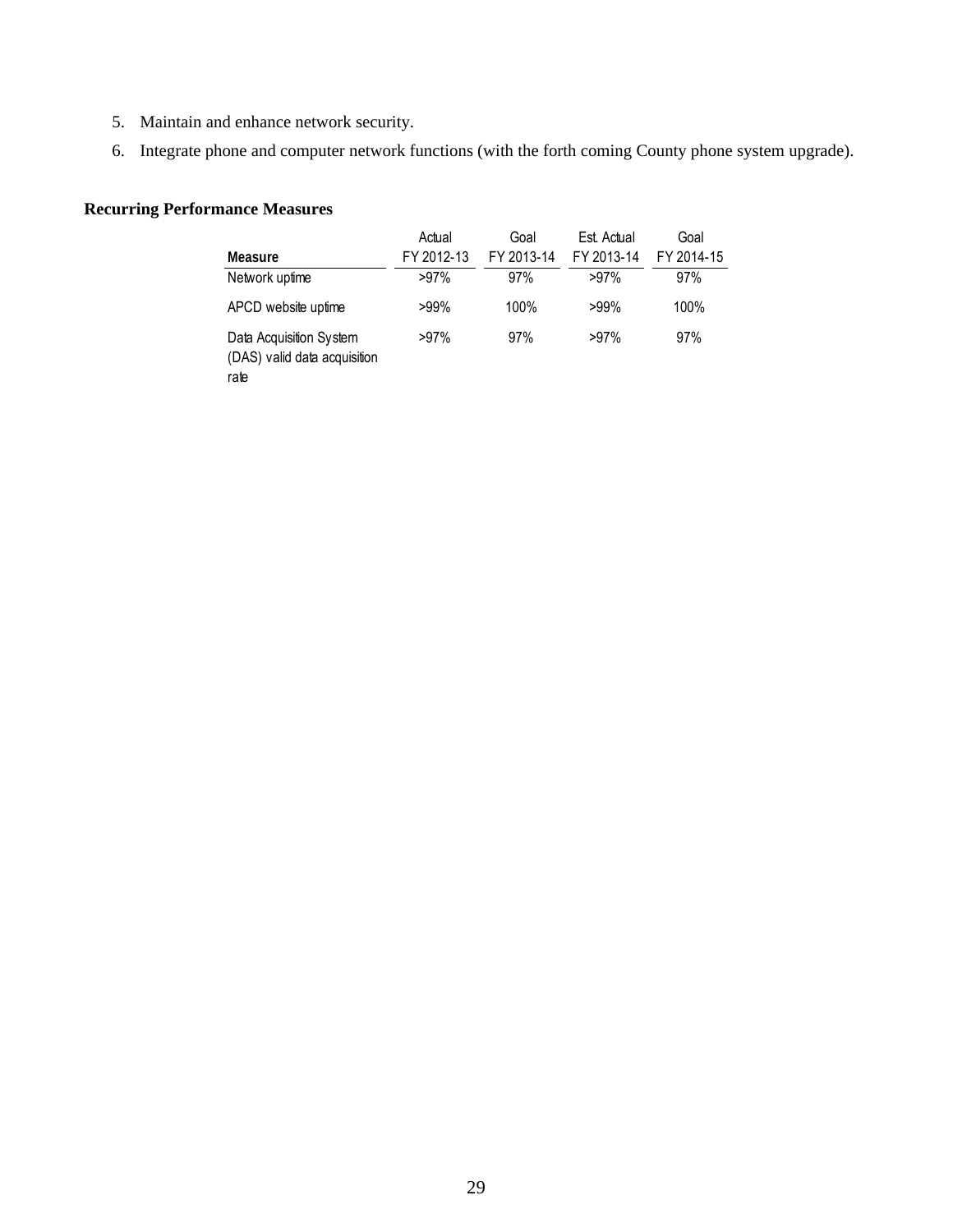## **Air Monitoring**

### **Purpose Statement**

*We operate an ambient air monitoring network throughout Santa Barbara County to determine the relationship between our air quality and the Federal and California air quality standards by comprehensively and accurately documenting the urban, regional, and source specific air quality concentrations. We gather information to allow for sound decision making by policy-makers, the general public, and the APCD in our combined efforts to protect public health.*

### **Fiscal Year 2013-14 Significant Accomplishments**

- Operated or provided oversight for the collection of high quality ambient air monitoring data from 18 stations throughout the county. Moved the Santa Ynez station to an improved location and updated all equipment.
- Published the 2012 Annual Air Quality Report on the APCD's web page.
- Continued equipment and parts replacement according to schedule.
- Passed all performance audits met minimum data collection rates.
- Submitted and received USEPA approval of our 2013 Annual Air Monitoring Network Plan.

### **Fiscal Year 2014-15 Goals and Objectives**

- 1. On-going operation of the APCD's State and Local Air Monitoring Stations (SLAMS) network and selected Prevention of Significant Deterioration (PSD) monitoring stations, and oversight of the remaining PSD monitoring network in accordance with federal and state requirements. Continue to review costeffective advances in monitoring technology and daily monitoring procedures for incorporation into the monitoring program to increase program efficiencies.
- 2. Publish the Annual Air Quality Report on the APCD's web page.
- 3. Continue to update and produce new charts and graphs to provide new and historical air quality data on the internet.
- 4. Respond to ambient air quality data requests from the general public, outside agencies, and APCD staff. Continue daily Air Quality Index reporting to the APCD website.
- 5. Provide technical support to APCD project managers for major source continuous emissions monitoring programs.
- 6. Provide data to USEPA's AirNow program to provide real-time ozone and particulate matter mapping on the internet.
- 7. Submit for USEPA approval of our 2014 Annual Air Monitoring Network Plan and Five Year Network Assessment.

#### **Recurring Performance Measures**

|                                | Actual     | Goal       | Est. Actual | Goal       |
|--------------------------------|------------|------------|-------------|------------|
| Measure                        | FY 2012-13 | FY 2013-14 | FY 2013-14  | FY 2014-15 |
| Collect 80%/90% valid data     | 100%/100%  | 100%/100%  | 100%/100%   | 100%/100%  |
| for air quality/meteorological |            |            |             |            |
| measurements.                  |            |            |             |            |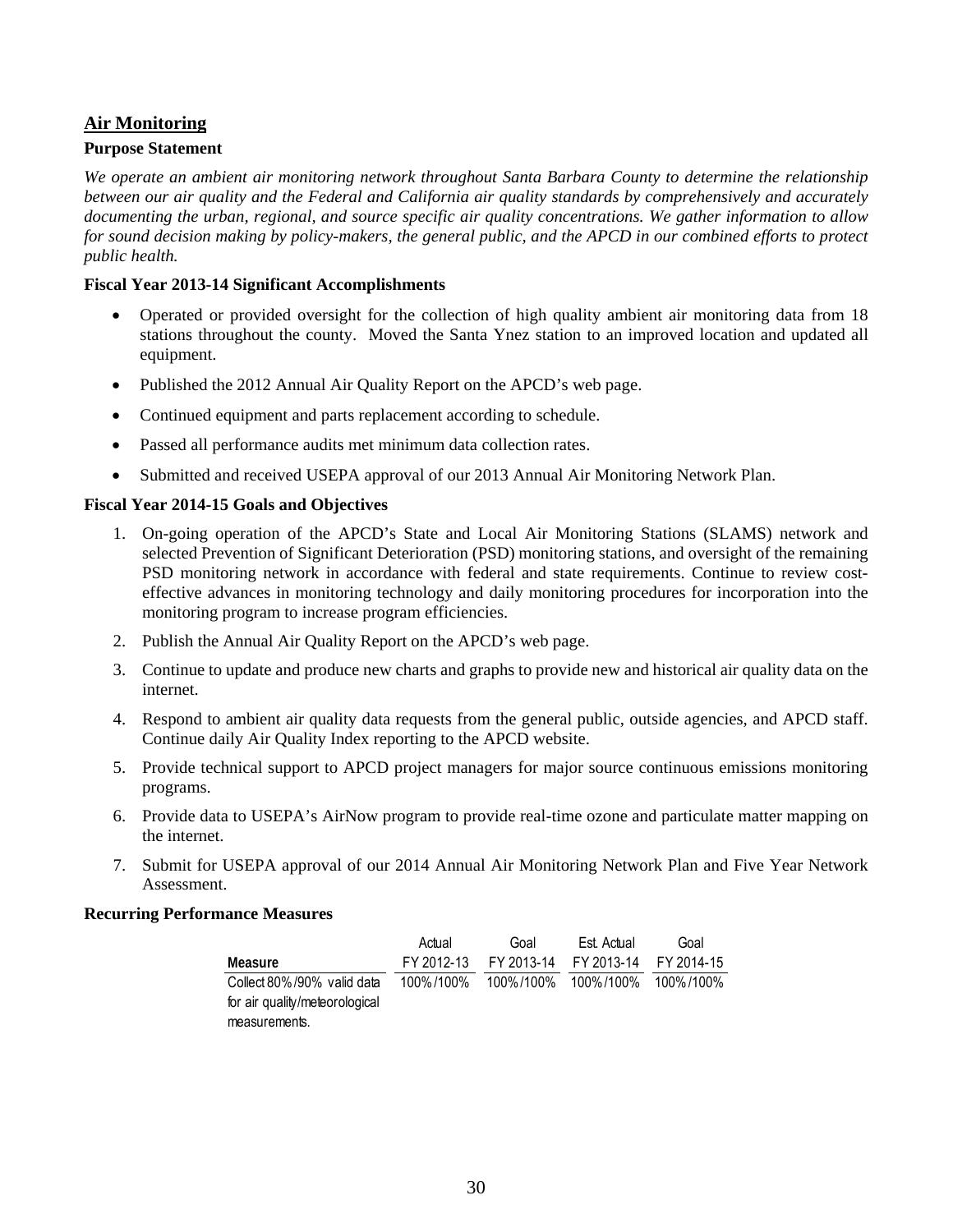(Page intentionally left blank)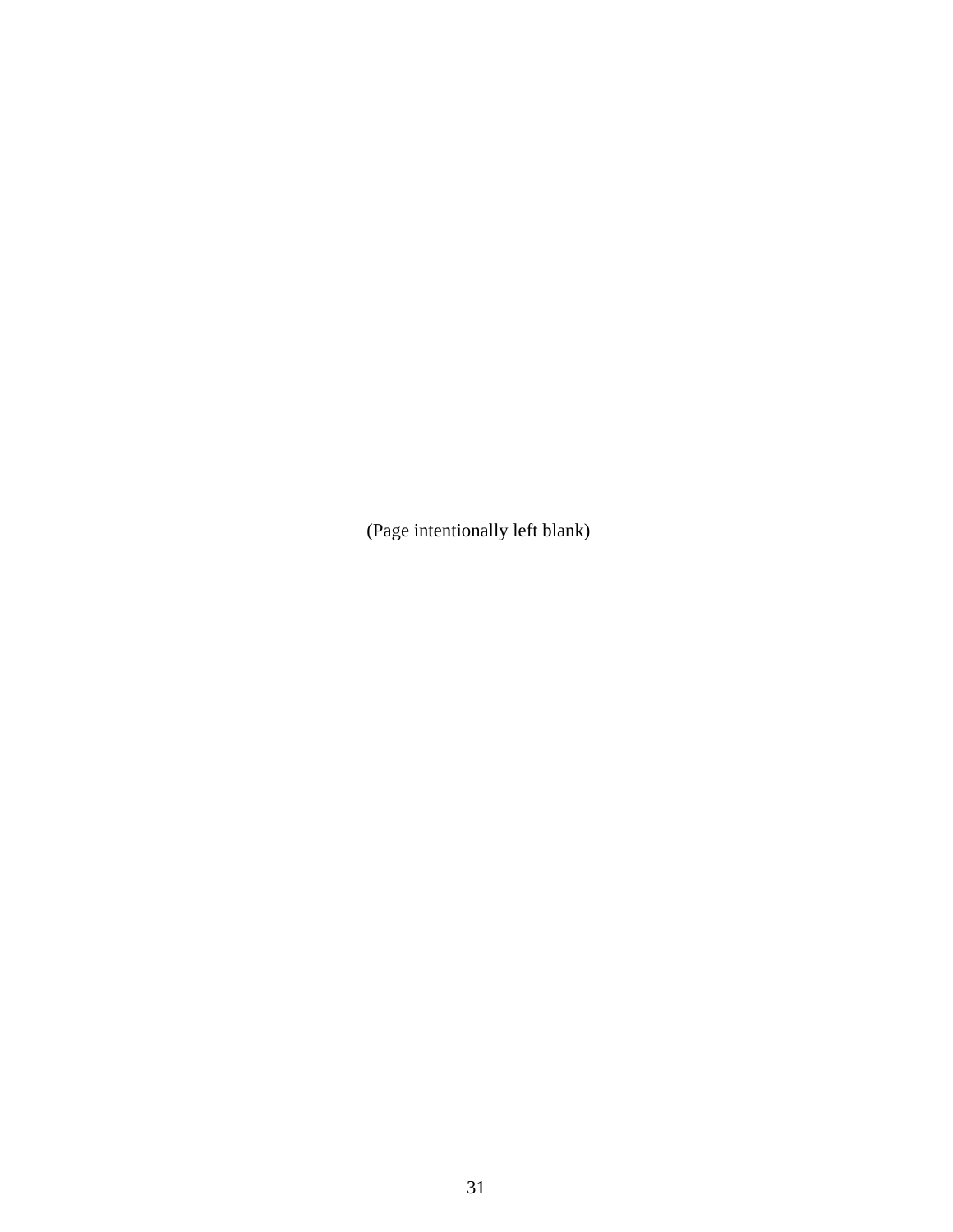# *Engineering Division*

| <b>EXPENDITURE PLAN</b>                          |               |               |               |               |
|--------------------------------------------------|---------------|---------------|---------------|---------------|
|                                                  | Actual        | Adopted       | Est. Act.     | Proposed      |
|                                                  | FY 2012-13    | FY 2013-14    | FY 2013-14    | FY 2014-15    |
| <b>Operating Expenditures</b>                    |               |               |               |               |
| Administrative Overhead                          | 631,096<br>\$ | 287,680<br>\$ | 281,210<br>\$ | 339,530<br>S  |
| Permitting & Air Toxics                          | 1,594,395     | 938,762       | 935,133       | 1,151,295     |
| <b>Operating Total</b>                           | 2,225,492     | 1,226,442     | 1,216,343     | 1,490,825     |
| Other Financing Uses<br>Increase in Fund Balance |               |               |               | 200,000       |
| Expenditure Plan Total                           | \$2,225,492   | \$1,226,442   | \$1,216,343   | \$1,690,825   |
|                                                  |               |               |               |               |
| <b>CHARACTER OF EXPENDITURES</b>                 |               |               |               |               |
|                                                  | Actual        | Adopted       | Est. Act.     | Proposed      |
|                                                  | FY 2012-13    | FY 2013-14    | FY 2013-14    | FY 2014-15    |
| <b>Operating Expenditures</b>                    |               |               |               |               |
| Regular Salaries                                 | \$1,382,238   | 832,117<br>\$ | 832,117<br>\$ | 990,158<br>\$ |
| Extra Help                                       |               |               |               |               |
| <b>Benefits</b>                                  | 797,772       | 365,236       | 365,236       | 437,788       |
| Salaries & Benefits Total                        | 2,180,010     | 1,197,353     | 1,197,353     | 1,427,946     |
| Services & Supplies                              | 24,614        | 29,089        | 18,990        | 26,879        |
| Other Charges                                    | 20,867        |               |               | 1,000         |
| <b>Fixed Assets</b>                              |               |               |               | 35,000        |
| <b>Operating Total</b>                           | \$2,225,492   | \$1,226,442   | \$1,216,343   | \$1,490,825   |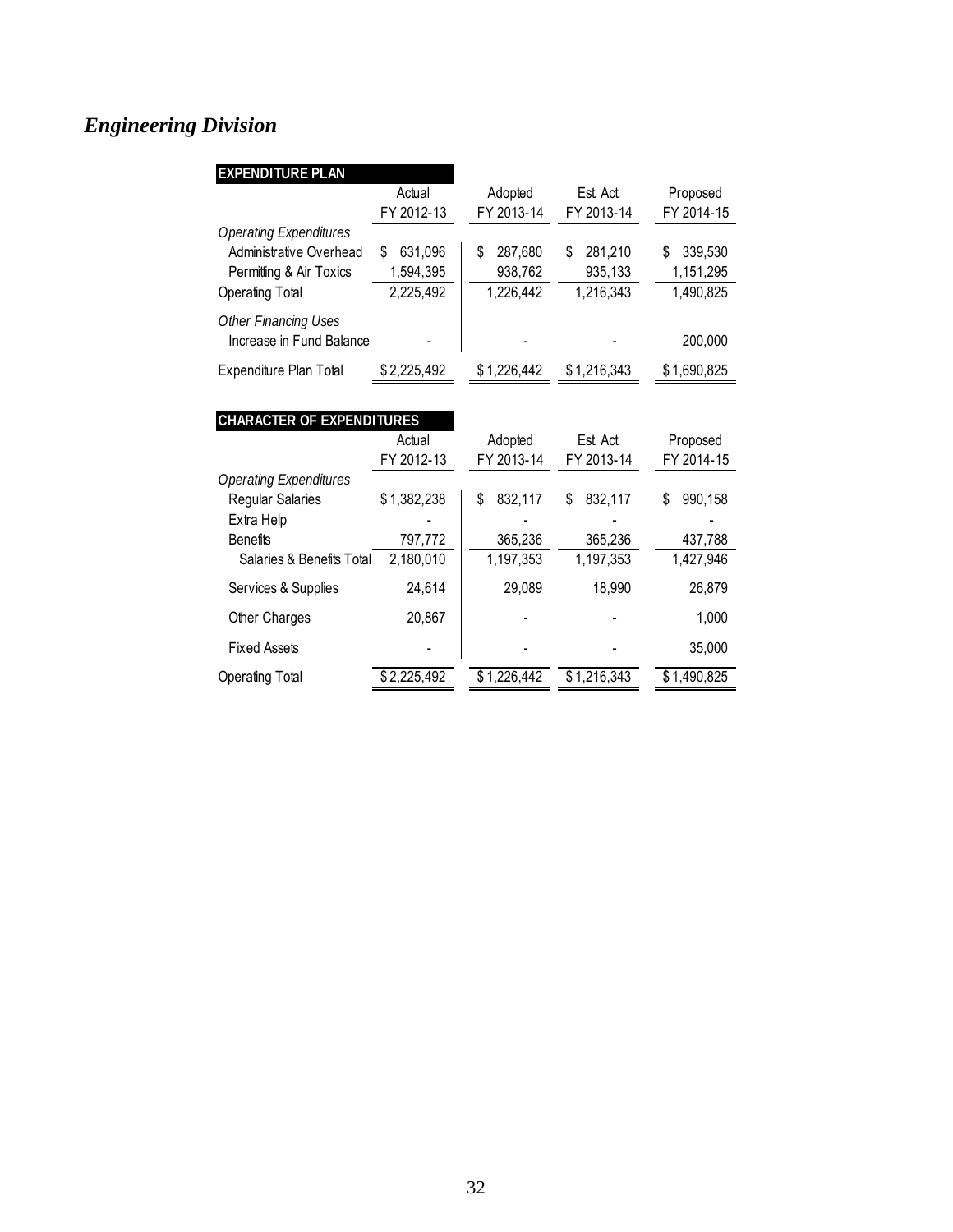#### **Division Overview - Engineering**

The Engineering Division includes Permitting, Source Testing, Air Toxics, Offsets/Source Register and Public Records Act programs, and have costs associated with specific goals and objectives. The Division also includes an Administrative Overhead function that accumulates expenses not attributable to any specific division activity, such as management and supervision of staff, facilitating staff development and training opportunities, budget management and tracking, goal and policy implementation.

#### **Significant Changes (FY 2013-14 Adopted to FY 2014-15 Proposed)**

The proposed FY 2014-15 Operating Total for the Engineering Division increased by \$264,383 from the adopted 2013-14 budget to \$1,490,825. Mid-way through FY 2012-13 the Engineering and Compliance Division separated into two distinct divisions and therefore will be shown individually in this document. For comparison purposes to prior years, please review both Divisions.

Salaries and benefits increased \$230,593 primarily due to the request to hire a new employee (1.00 FTE) that will have the title of Air Quality Engineer I/II, to focus primarily on air toxics. Also, employees are receiving a 3% cost of living adjustment spread between FY2013-14 and FY2014-15. Lastly, a small part of the increase can be attributed to employees receiving merit increases and retirement costs.

Services and supplies decreased \$2,210, primarily due to the fact that all of our small equipment is up-to-date and therefore does not need to be scheduled for replacement this fiscal year. Also, the communication equipment is no longer necessary which saves the division approximately \$1,500.

Other charges have increased by \$1,000, these charges are for the fuel and maintenance costs of the Source Test pool car used by one of the engineers throughout the year.

Fixed assets increased \$35,000 from the previous year due to the need for a new Source Test vehicle. This new vehicle will replace the aging Prius that the Source Test engineer is currently driving to test sites.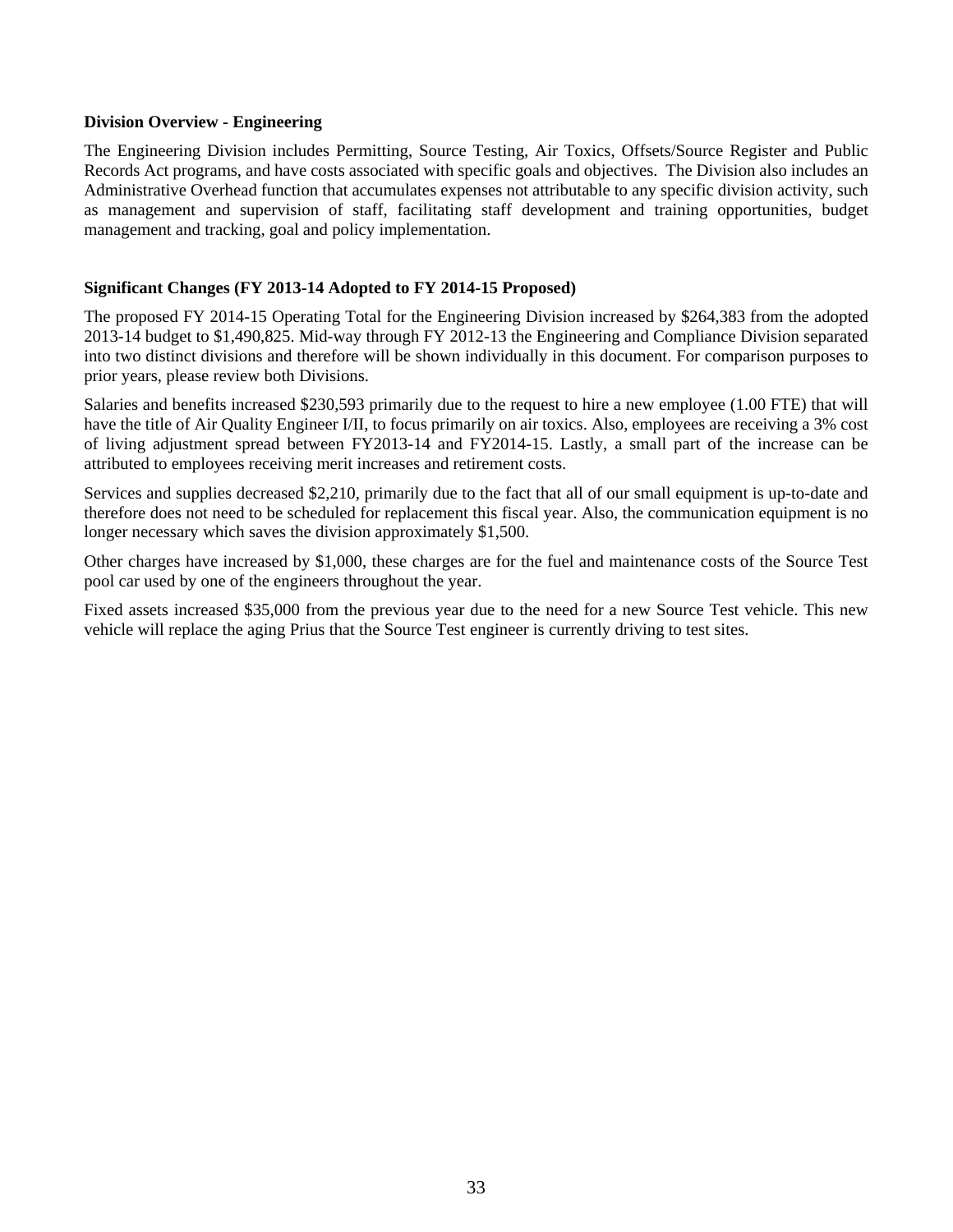## **Permitting, Source Testing, PRA and Air Toxics**

## **Purpose Statement**

*We issue technically rigorous and effective permits to new and existing stationary sources and ensure each project complies with all applicable local, state and federal air quality requirements. We strive to protect the public from the exposure to significant levels of toxic air contaminants and inform and educate the public about emissions to which they may be exposed. We operate a technical-sound Source Test review and observation program. And we provide transparent and timely responses to Public Records Act requests for information.* 

## **Fiscal Year 2013-14 Significant Accomplishments**

- The District conducted 633 permitting actions during calendar year 2013.
- Issued 9 Part 70 federal operating permit renewals during calendar year 2013.
- Review and Observed 74 emissions source tests during calendar year 2013.
- Replied to 168 requests for information under the Public Records Act during calendar year 2013.
- APCD staff completed work on the remaining toxic Significant Risk Sources (Greka South Cat Canyon and SMRC Refinery). We continue our work on the updated Health Risk Assessment processes for UCSB, VAFB, ExxonMobil, Imery's Minerals California, and Venoco Ellwood to ensure these sources remain below the District's adopted risk management levels for significance.

### **Fiscal Year 2014-15 Goals and Objectives**

- 1. Improve the quality and efficiency of the permitting process by implementing the following initiatives: web-based permit application process; improving the permit application review process; updating the permit application forms; standardizing the emission calculations; and, streamlining the Permit to Operate and Part 70 Operating Permit processes.
- 2. Update our air toxics program to meet current standards by implementing the following initiatives: transition to the AERMOD dispersion model; implement the revised OEHHA health risk guidelines; revise the AB-2588 Hot-Spots implementation tools; revamp the quadrennial Hot-Spots process; update the external Air Toxics webpage; and revamp our air toxics program management and reporting tools.
- 3. Address the permitting offsets issue by implementing the following initiatives: develop and evaluate potential solutions; take lead in any rulemaking solutions, including CAC meetings, public workshops and Board meetings; and assist the community with the ERC development process.
- 4. Develop Engineering staff for future growth opportunities by implementing the following initiatives: develop a new Division training plan for technicians, engineers and supervisors; and implement knowledge sharing using internal SharePoint tools.
- 5. Process and issue permits meeting all applicable timelines. Permit processing includes: application completeness review, meeting with applicants, written correspondence, permit drafting, engineering evaluation, site visits, public review (when applicable) and issuance.
- 6. Review the more technically complex source compliance data and reports.
- 7. Provide support to other District programs. Also provide support to numerous outside entities including: Santa Barbara County departments, local cities in Santa Barbara County, other air Districts in the state, California agencies and federal agencies.
- 8. Actively participate in the CAPCOA Engineering Managers and TARMAC Committees.
- 9. Respond to all Public Records Acts requests in a timely and transparent manner.
- 10. Continue the automation of the permit process by updating and maintaining our permit data entry, permit system automation and permit reports database programs.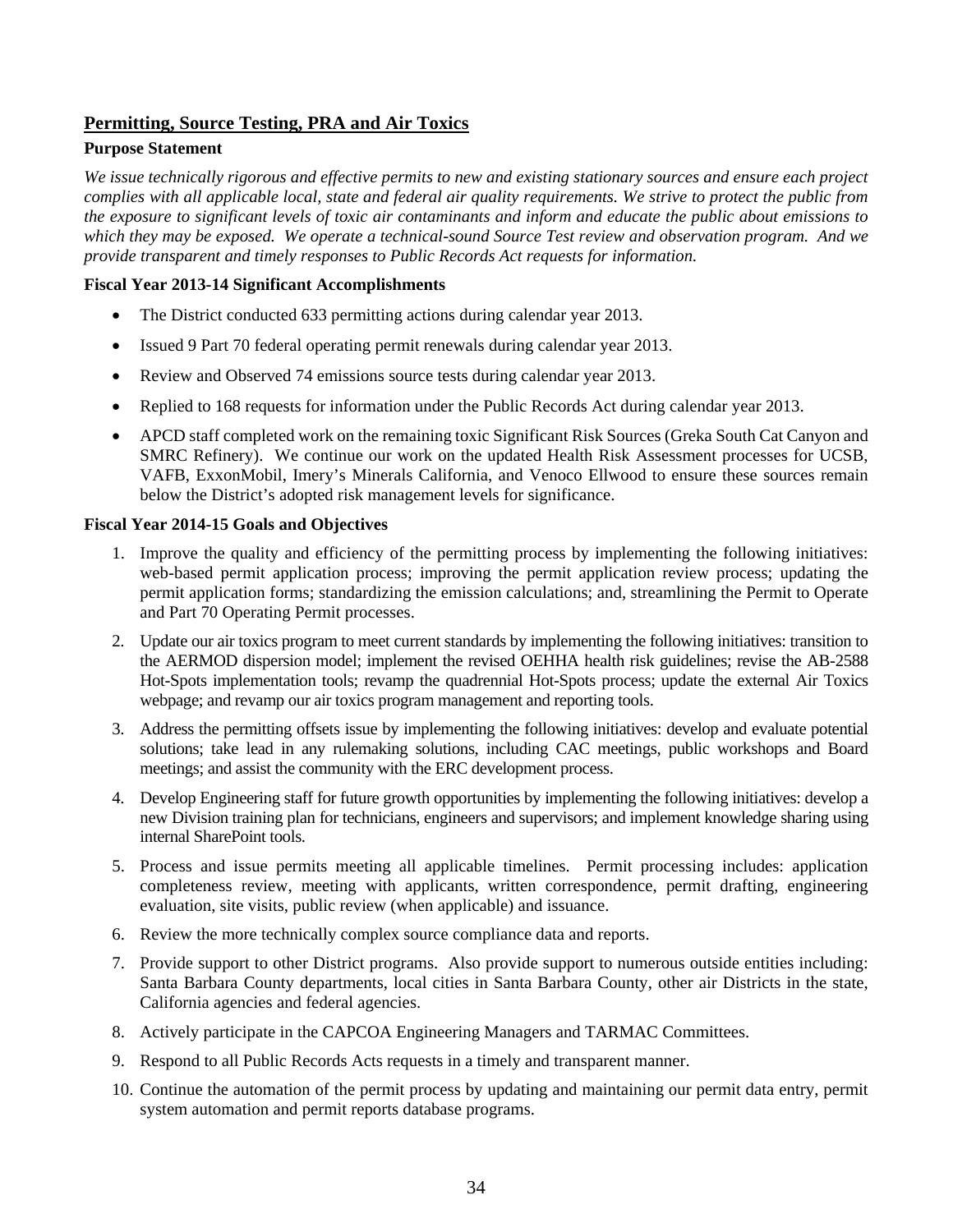- 11. Research ways to find additional innovative ways to streamline and increase the efficiency and productivity of the permit program.
- 12. Consolidate the Division's reporting tools for tracking and reporting of permit data to address multiple data requests from internal and external customers.
- 13. Implement new State and Federal climate control regulations.
- 14. Oversee and implement the conversion from USEPA's AFS compliance database to their new web-based ICIS database compliance tracking tool.

## **Recurring Performance Measures**

|                                                                                                                                                | Actual     | Goal       | Est. Actual | Goal       |
|------------------------------------------------------------------------------------------------------------------------------------------------|------------|------------|-------------|------------|
| <b>Measure</b>                                                                                                                                 | FY 2012-13 | FY 2013-14 | FY 2013-14  | FY 2014-15 |
| <b>Permit Processing</b><br>Percent of Authority to<br>construct permit applications<br>reviewed for completeness<br>within 30 days of receipt | 98%        | 100%       | 98%         | 100%       |
| Percent of authority to<br>construct permits issued<br>within 180 days of<br>application completeness                                          | 81%        | 100%       | 89%         | 100%       |
| Percent of permit to operate<br>annual scheduled<br>reevaluation renewals<br>completed within the year                                         | 97%        | 90%        | 94%         | 90%        |
| Compliance<br>Percent of complete review<br>of all Part 70 major source<br>compliance verification<br>reports within 120 days                  | 31%        | 80%        | 38%         | 50%        |
| <b>Source Testing</b><br>Percent of source test<br>reports reviewed within 60<br>days                                                          | 39%        | 80%        | 41%         | 50%        |
| <b>Public Records Act Information Request Response</b><br>Percent of requests initially<br>responded to within 10 days<br>of receipt           | 98%        | 98%        | 98%         | 98%        |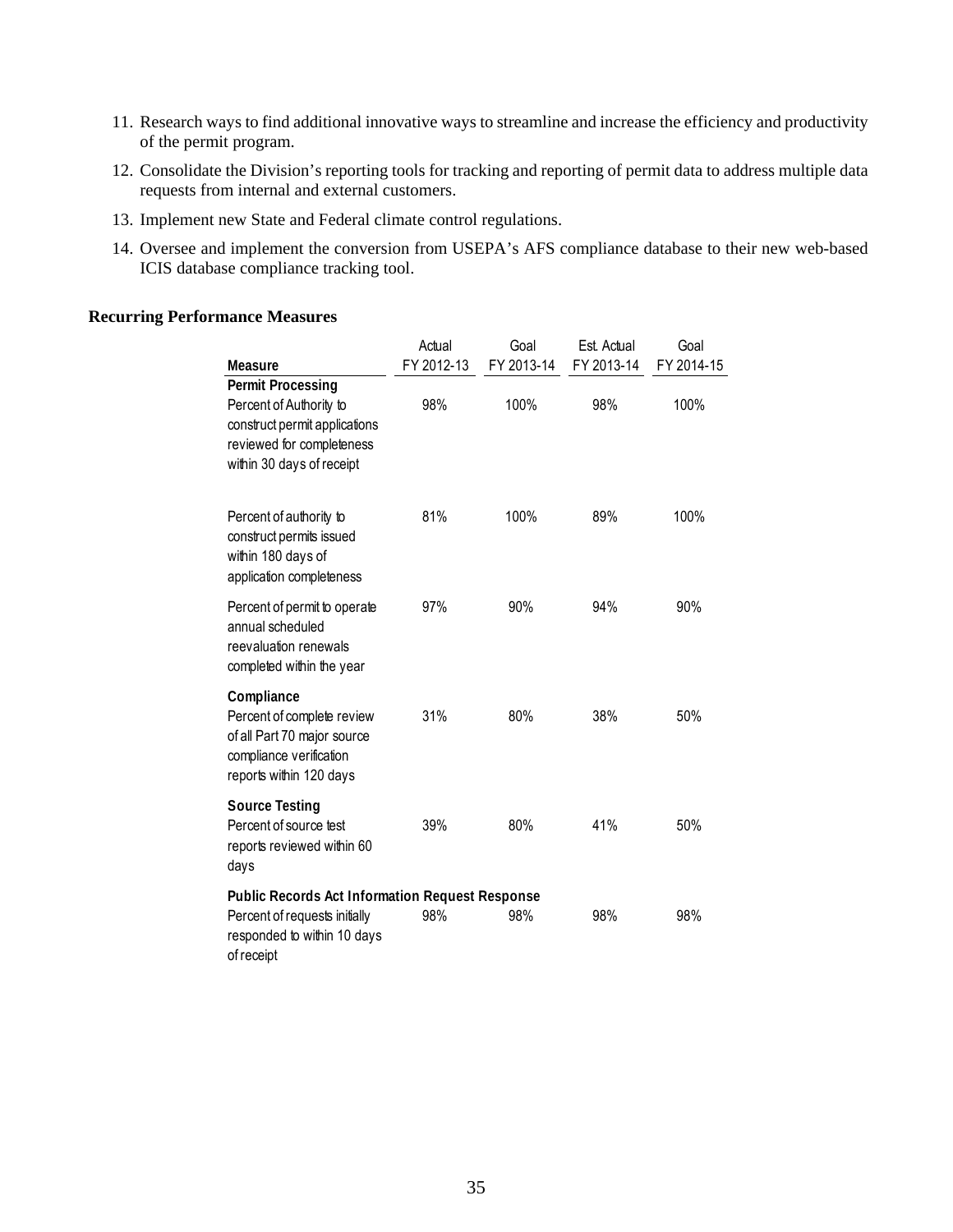# *Compliance Division*

| <b>EXPENDITURE PLAN</b>                                                  |            |               |               |               |
|--------------------------------------------------------------------------|------------|---------------|---------------|---------------|
|                                                                          | Actual     | Adopted       | Est. Act.     | Proposed      |
|                                                                          | FY 2012-13 | FY 2013-14    | FY 2013-14    | FY 2014-15    |
| <b>Operating Expenditures</b><br>Administrative Overhead<br>Compliance & | \$         | 140,469<br>\$ | 136,469<br>\$ | \$<br>178,757 |
| Enforcement                                                              |            | 963,894       | 959,554       | 969,890       |
| <b>Operating Total</b>                                                   |            | 1,104,363     | 1,096,023     | 1,148,647     |
| <b>Other Financing Uses</b><br>Increase in Fund Balance                  |            |               |               |               |
| Expenditure Plan Total                                                   | \$         | \$1,104,363   | \$1,096,023   | \$1,148,647   |
|                                                                          |            |               |               |               |
|                                                                          |            |               |               |               |
| <b>CHARACTER OF EXPENDITURES</b>                                         | Actual     | Adopted       | Est. Act.     | Proposed      |
|                                                                          | FY 2012-13 | FY 2013-14    | FY 2013-14    | FY 2014-15    |
| <b>Operating Expenditures</b>                                            |            |               |               |               |
| <b>Regular Salaries</b>                                                  | \$         | 714,328<br>\$ | \$<br>714,328 | \$<br>710,767 |
| Extra Help                                                               |            |               |               |               |
| <b>Benefits</b>                                                          |            | 328,855       | 328,855       | 343,631       |
| Salaries & Benefits Total                                                |            | 1,043,183     | 1,043,183     | 1,054,397     |
| Services & Supplies                                                      |            | 38,740        | 30,400        | 39,250        |
| Other Charges                                                            |            | 22,440        | 22,440        | 25,000        |
| <b>Fixed Assets</b>                                                      |            |               |               | 30,000        |
| <b>Operating Total</b>                                                   | \$         | \$1,104,363   | \$1,096,023   | \$1,148,647   |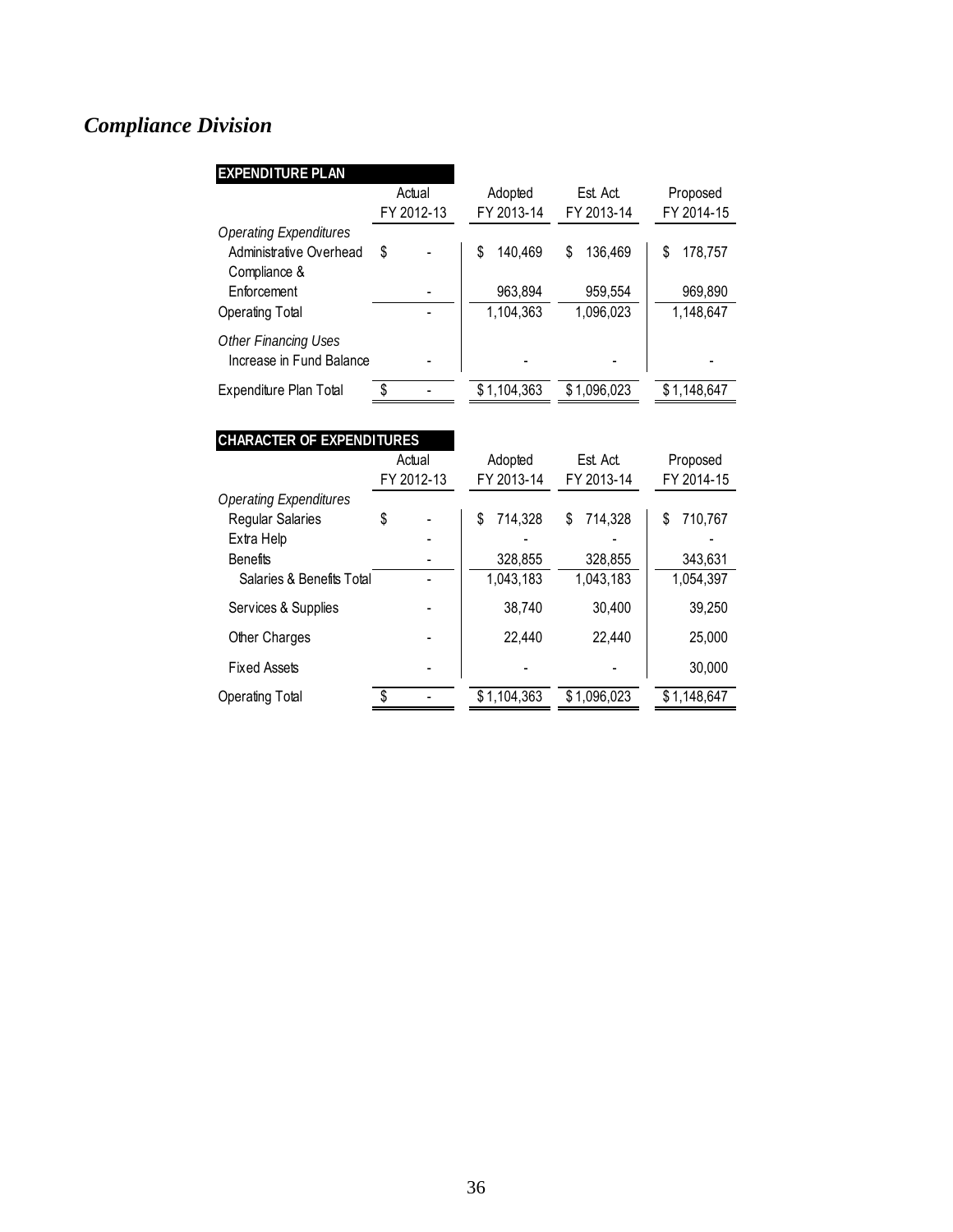#### **Division Overview - Compliance**

The Compliance Division includes Inspection and Enforcement programs, and have costs associated with specific goals and objectives. The Division also includes an Administrative Overhead function that accumulates expenses not attributable to any specific division activity, such as management and supervision of staff, facilitating staff development and training opportunities, budget management and tracking, goal and policy implementation.

#### **Significant Changes (FY 2013-14 Adopted to FY 2014-15 Proposed)**

The proposed FY 2014-15 Operating Total for the Compliance Division increased by \$44,284 from the adopted 2013-14 budget to \$1,148,647. Mid-way through FY 2012-13 the Engineering and Compliance Division separated into two distinct divisions and therefore will be shown individually in this document. For comparison purposes to prior years, please review both Divisions.

Salaries and benefits increased \$11,214 primarily due to employees receiving a 3% cost of living adjustment spread between FY2013-14 and FY2014-15. Also, a part of the increase can be attributed to employees receiving merit increases and increased retirement costs.

Services and supplies in the Compliance Division increased slightly by \$510. This is due to the necessity for maintenance work on inspection equipment.

Other charges increased by \$2,560 due to the anticipated increase of fuel and maintenance costs from the County garage for an additional inspection truck being added to the fleet that was previously used as a pool truck.

Fixed assets increased \$30,000 from the previous year due to the need for a new Inspection truck. This new truck will replace the aging Chevy truck that was used by an inspector that recently retired.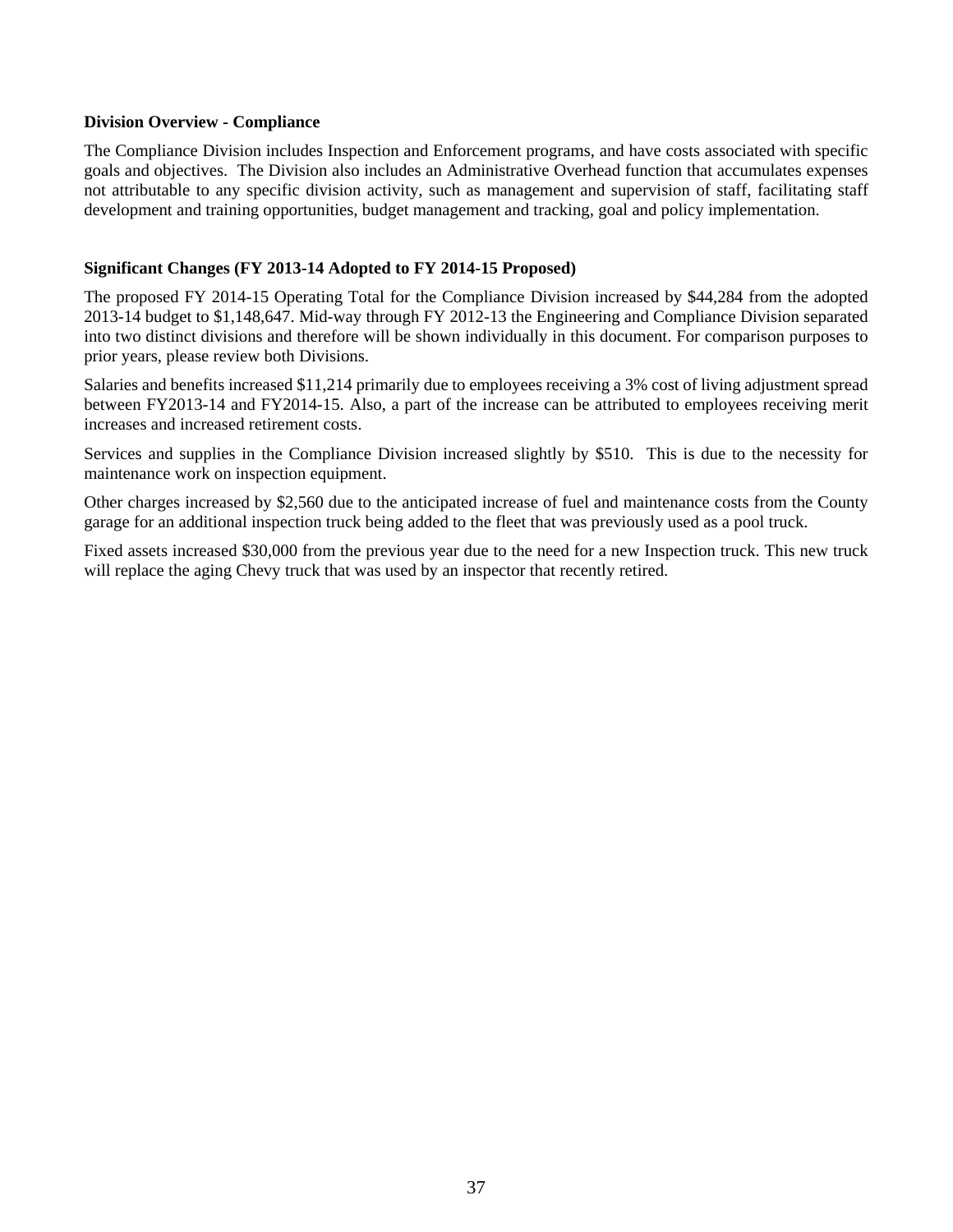## **Compliance and Enforcement**

#### **Purpose Statement**

*We equitably enforce all rules and regulations to ensure air pollution control requirements are being met, to motivate and educate those we regulate to comply with air pollution laws, to protect human health and the environment, and to promote regulatory equity in the marketplace. We strive to protect the public from air quality nuisance situations and inform and educate the public about emissions to which they may be exposed.* 

#### **Fiscal Year 2013-14 Significant Accomplishments**

- During calendar year 2013, inspectors performed 951 inspections.
- During calendar year 2013, inspectors responded to and documented 170 air pollution complaints.

#### **Fiscal Year 2014-15 Goals and Objectives**

- 1. Maintain a rigorous inspection and enforcement program, including mutual settlement of violations and assessment of economic benefits of non-compliance, when warranted. Collect and report inspection statistics to ARB and USEPA.
- 2. Represent the agency in actions before the Hearing Board, and assist regulated facilities with the Hearing Board process.
- 3. Update and improve compliance forms, enforcement policies, and make available on the APCD's webpage.
- 4. Continue the automation of the Inspection process by updating and maintaining our Compliance database programs.
- 5. Redesign and update the Compliance webpage
- 6. Redesign and update the online breakdown reporting program.
- 7. Investigate methods of streamlining field inspection reporting process by implementing paperless systems.
- 8. Consolidate the Division's reporting tools for tracking and reporting of compliance data to address the multiple data requests from internal and external customers.
- 9. Implement new State and Federal climate control regulations.

#### **Recurring Performance Measures**

|                                                                       | Actual     | Goal       | Est. Actual | Goal       |
|-----------------------------------------------------------------------|------------|------------|-------------|------------|
| <b>Measure</b>                                                        | FY 2012-13 | FY 2013-14 | FY 2013-14  | FY 2014-15 |
| Inspections                                                           |            |            |             |            |
| Percent of citizen complaints                                         |            |            |             |            |
| about air pollution                                                   |            |            |             |            |
| responded to                                                          |            |            |             |            |
| - within 3 hours                                                      | 82%        | 90%        | 85%         | 90%        |
| - within 24 hours                                                     | 95%        | 95%        | 95%         | 95%        |
| Percent of scheduled Part<br>70 major source inspections<br>completed | 95%        | 80%        | 95%         | 80%        |
| Percent of assigned<br>inspection caseload<br>completed.              | 80%        | 80%        | 80%         | 80%        |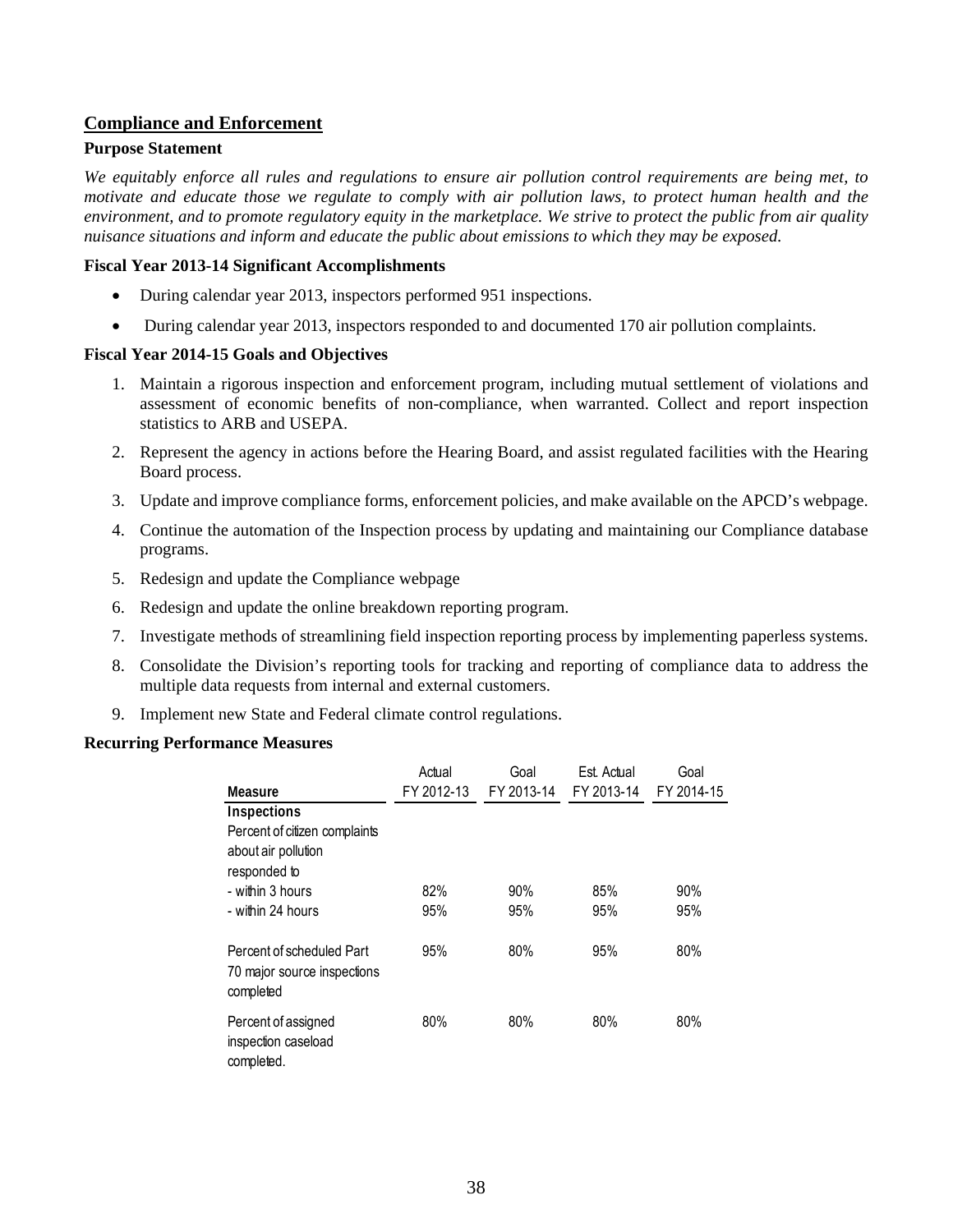(Page intentionally left blank)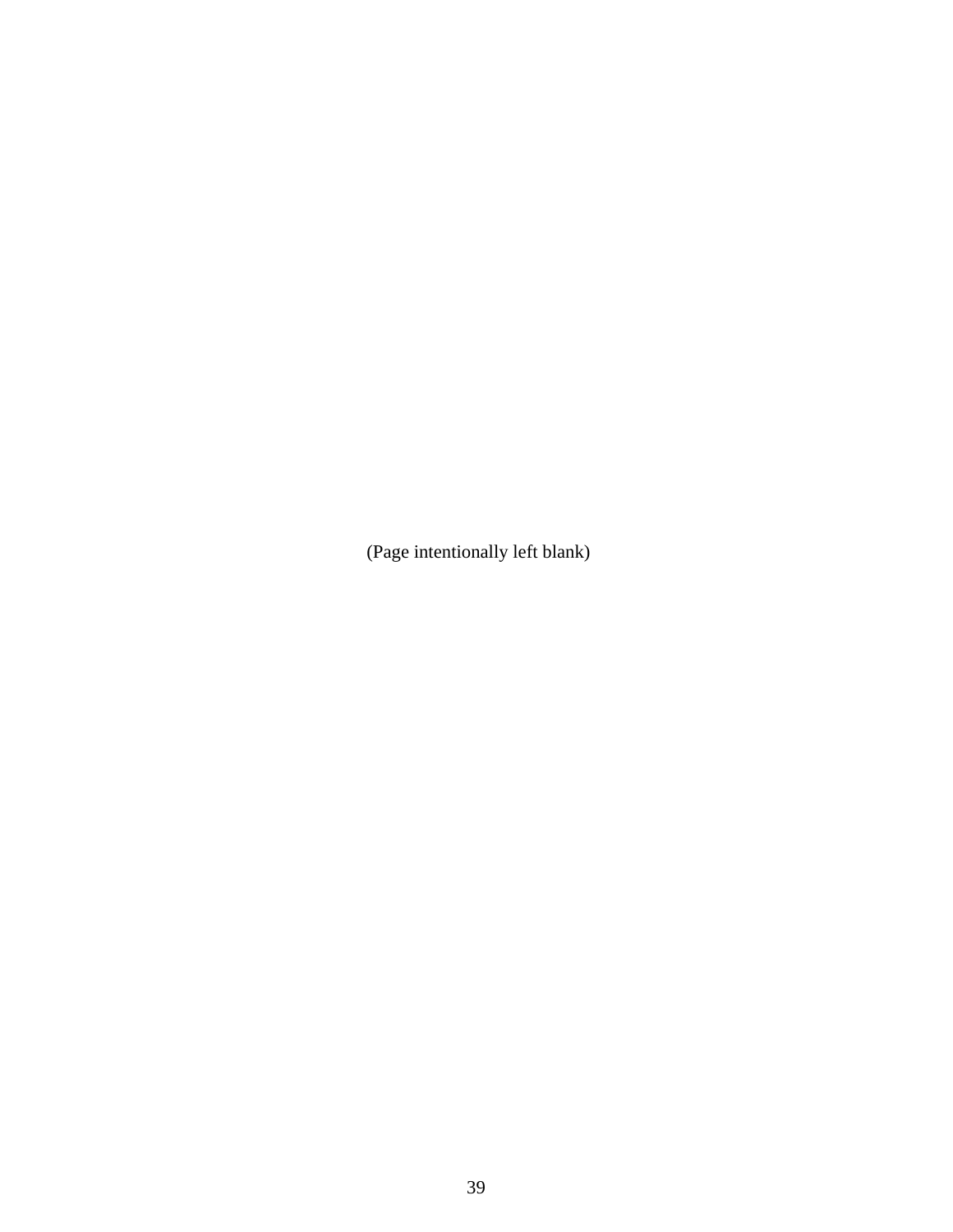# *Technology & Environmental Assessment Division*

| Actual                                 | Adopted                                                                        | Est. Act.                                            | Proposed                                               |
|----------------------------------------|--------------------------------------------------------------------------------|------------------------------------------------------|--------------------------------------------------------|
| FY 2012-13                             | FY 2013-14                                                                     | FY 2013-14                                           | FY 2014-15                                             |
|                                        |                                                                                |                                                      |                                                        |
| 410,100<br>\$                          | 183,066<br>\$                                                                  | 183,566<br>\$                                        | \$<br>197,438                                          |
| 241,031                                | 195,574                                                                        | 207,039                                              | 254,639                                                |
| 93,059                                 | 207,729                                                                        | 200,594                                              | 138,065                                                |
| 194,387                                | 270,967                                                                        | 262,217                                              | 297,540                                                |
| 219,982                                | 256,801                                                                        | 252,401                                              | 286,114                                                |
| 1,749,307                              | 1,923,111                                                                      | 1,753,759                                            | 2,023,044                                              |
| 2,907,867                              | 3,037,248                                                                      | 2,859,576                                            | 3,196,841                                              |
|                                        |                                                                                |                                                      |                                                        |
| 132,842                                |                                                                                |                                                      |                                                        |
| \$3,040,709                            | \$3,037,248                                                                    | \$2,859,576                                          | \$3,196,841                                            |
|                                        |                                                                                |                                                      |                                                        |
|                                        |                                                                                |                                                      |                                                        |
|                                        |                                                                                |                                                      | Proposed                                               |
|                                        |                                                                                |                                                      | FY 2014-15                                             |
|                                        |                                                                                |                                                      |                                                        |
| \$                                     | \$                                                                             | \$                                                   | \$<br>852,790                                          |
|                                        |                                                                                |                                                      | 16,733                                                 |
|                                        |                                                                                |                                                      | 393,567                                                |
| Salaries & Benefits Total<br>1,314,263 | 1,206,163                                                                      | 1,206,163                                            | 1,263,090                                              |
| 1,593,604                              | 1,829,085                                                                      | 1,638,363                                            | 1,931,251                                              |
|                                        | 2,000                                                                          | 15,050                                               | 2,500                                                  |
|                                        |                                                                                |                                                      |                                                        |
| \$2,907,867                            | \$3,037,248                                                                    | \$2,859,576                                          | \$3,196,841                                            |
|                                        | <b>CHARACTER OF EXPENDITURES</b><br>Actual<br>FY 2012-13<br>864,331<br>449,932 | Adopted<br>FY 2013-14<br>832,064<br>2,588<br>371,511 | Est. Act.<br>FY 2013-14<br>832,064<br>2,588<br>371,511 |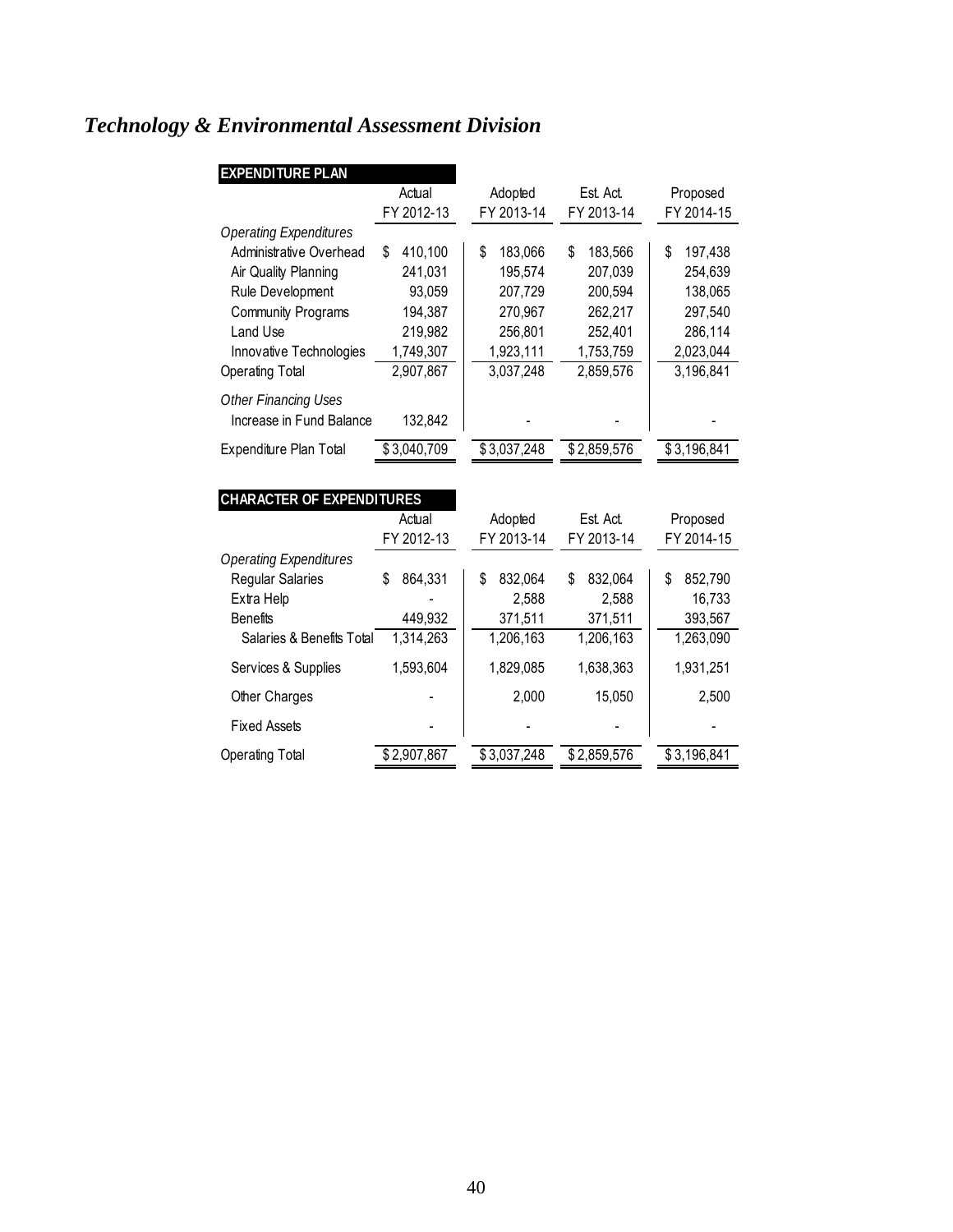#### **Division Overview – Technology and Environmental Assessment**

The Technology and Environmental Assessment Division includes the following program groups, which have costs associated with specific goals and objectives: Air Quality Planning, Community Programs, Land Use, Innovative Technologies Group, and Rule Development. The Division also includes an Administrative Overhead function that accumulates expenses not attributable to any specific division activity, such as management and supervision of staff, facilitating staff development and training opportunities, budget management and tracking, goal and policy implementation.

## **Significant Changes (FY 2013-14 Adopted to FY 2014-15 Proposed)**

The Proposed FY 2014-15 Operating Total for the Technology & Environmental Assessment Division will increase by \$159,593 from the Adopted 2013-14 budget to \$3,196,841.

Salaries and benefits increased \$56,927 primarily due to employees receiving a 3% cost of living adjustment spread between FY2013-14 and FY2014-15. Also, a part of the increase can be attributed to employees receiving merit increases and increased retirement costs.

Services and supplies increased by \$102,166 due primarily to an increase in a new program for marine shipping incentives to slow the ships in the Santa Barbara Channel. This increase is offset by the reduction in projected \$2 DMV grants (Old Car Buy Back and School Bus Replacement).

Other charges increased slightly by \$500 (reduced contribution to Santa Barbara County Association of Governments for its work on the Clean Air Plan).

Fixed assets had no change from the previous year, there are no anticipated fixed asset purchases planned for FY 2014-15.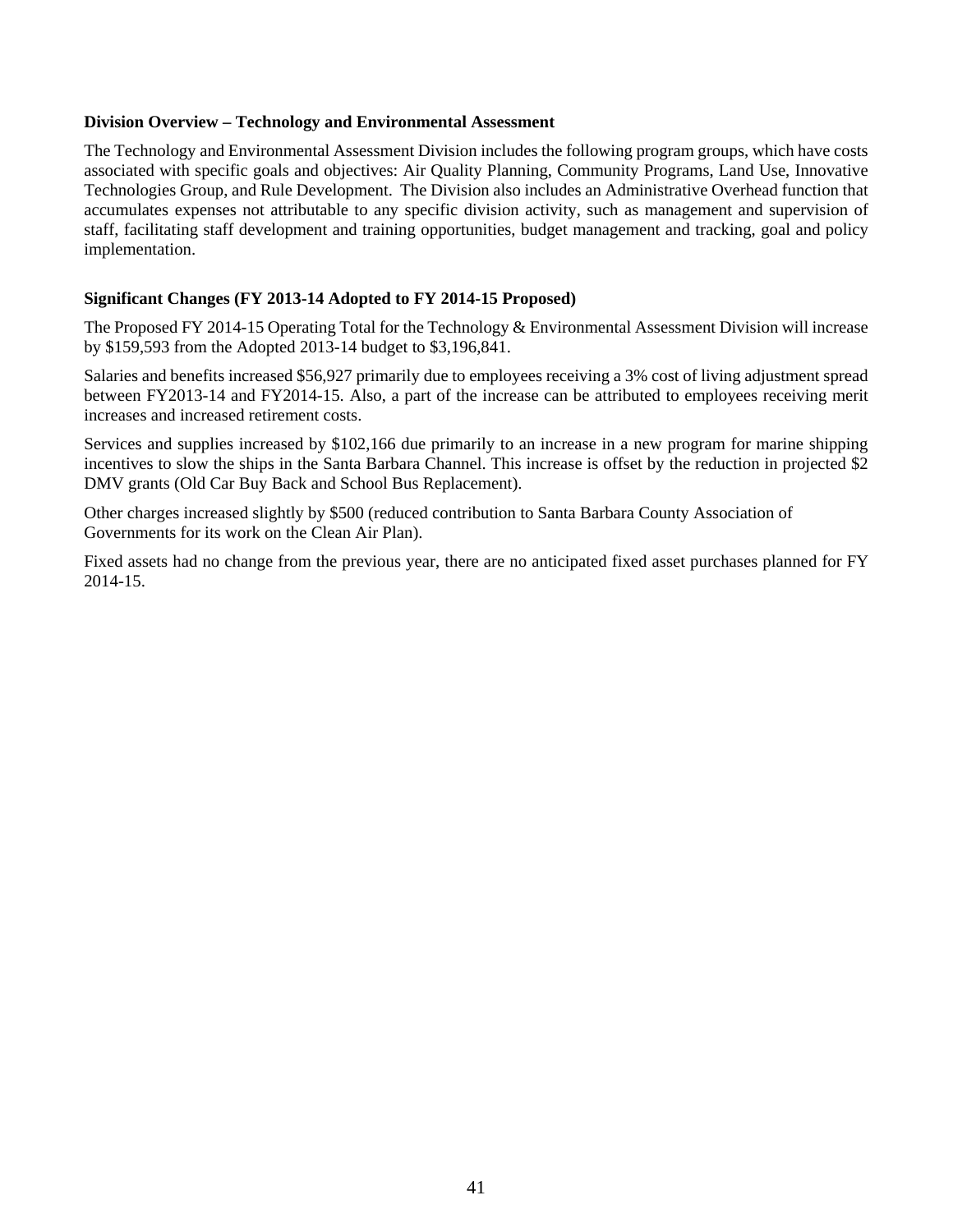## **Air Quality Planning**

## **Purpose Statement**

*We develop, implement, and track Clean Air Plans that comply with state and federal air quality planning mandates in order to protect the people and the environment of Santa Barbara County. We integrate the actions of the U.S. Environmental Protection Agency, the California Air Resources Board, and the Santa Barbara County Association of Governments with those of the APCD to facilitate a coordinated and efficient effort to clean the air. We promote local dialogue and consensus by meeting with our Community Advisory Council during the development of clean air plans in order to address local concerns of business, industry, environmental groups, and the public. We prepare emission inventory data that are required for air quality attainment planning and for the invoicing of emissionbased fees that allow the APCD to continue programs that achieve clean air goals.* 

### **Fiscal Year 2013-14 Significant Accomplishments**

- Continued actively pursuing marine shipping solutions and building partnerships. Involved in a successful grant partnership effort that received funding from the Santa Barbara Foundation to plan and implement a vessel speed reduction pilot program in the Santa Barbara Channel.
- Prepared a draft triennial update of the 2010 Clean Air Plan to satisfy California Clean Air Act requirements for the state ozone standard.
- Updated Point and Area source emissions for 2012 and submitted to the Air Resources Board.
- Issued all applicable emission-based fees for FY 2012-2013 including OCS sources.
- Continued upgrading greenhouse gas emission inventory database.
- Fulfilled all public data requests for planning or emission inventory information.

#### **Fiscal Year 2014-15 Goals and Objectives**

- 1. Develop and implement a pilot vessel speed reduction program utilizing funds from the Santa Barbara Foundation grant and other possible funding sources.
- 2. Continue to track trends and regulatory developments on marine shipping.
- 3. Track USEPA attainment designations and requirements for the federal one-hour SO2 standard.
- 4. Track the USEPA 5-year review of the federal 8-hour ozone standard and any new planning requirements.
- 5. Track implementation of AB 32 and SB 375.
- 6. Submit information to USEPA as required by their Section 105 Grant.
- 7. Prepare, distribute, collect, and analyze emission questionnaires and statements.
- 8. Compile, mail out and respond to inquiries on annual emission, AQAP, and air toxic program fee invoices.
- 9. Fulfill all public data requests for planning or emission inventory information.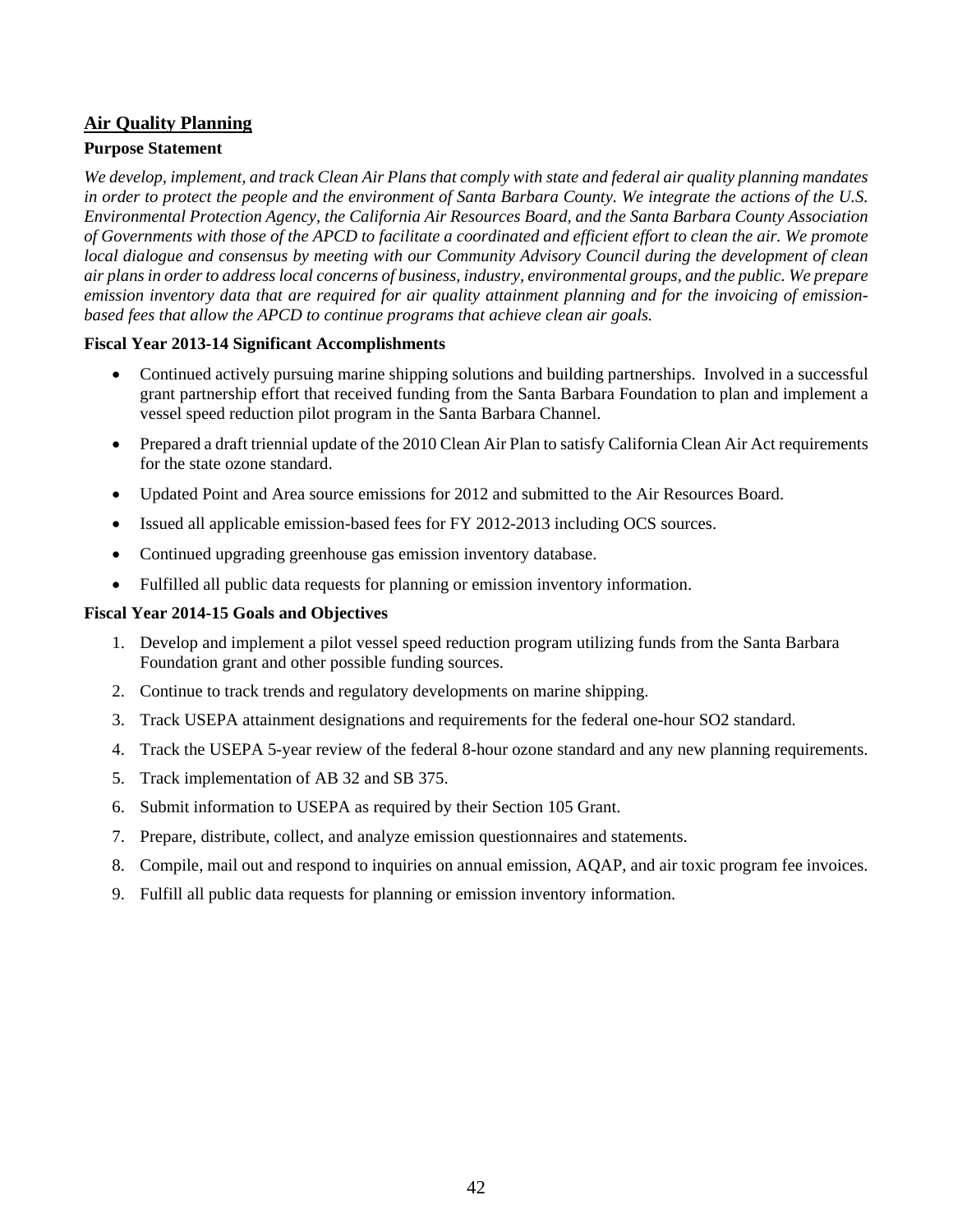## **Recurring Performance Measures**

|                                                                                                                            | Actual     | Goal       | Est. Actual | Goal       |
|----------------------------------------------------------------------------------------------------------------------------|------------|------------|-------------|------------|
| Measure                                                                                                                    | FY 2012-13 | FY 2013-14 | FY 2013-14  | FY 2014-15 |
| Submit emissions inventory<br>data to the California Air<br>Resources Board each<br>year by November 1                     | 7/30/2012  | 8/5/2013   | 8/5/2013    | 9/1/2014   |
| Process emissions inventory<br>data submitted by sources<br>for fee invoices each year<br>by April 30 (deadline May<br>31) | 5/30/2012  | 5/31/2013  | 5/31/2014   | 5/31/2015  |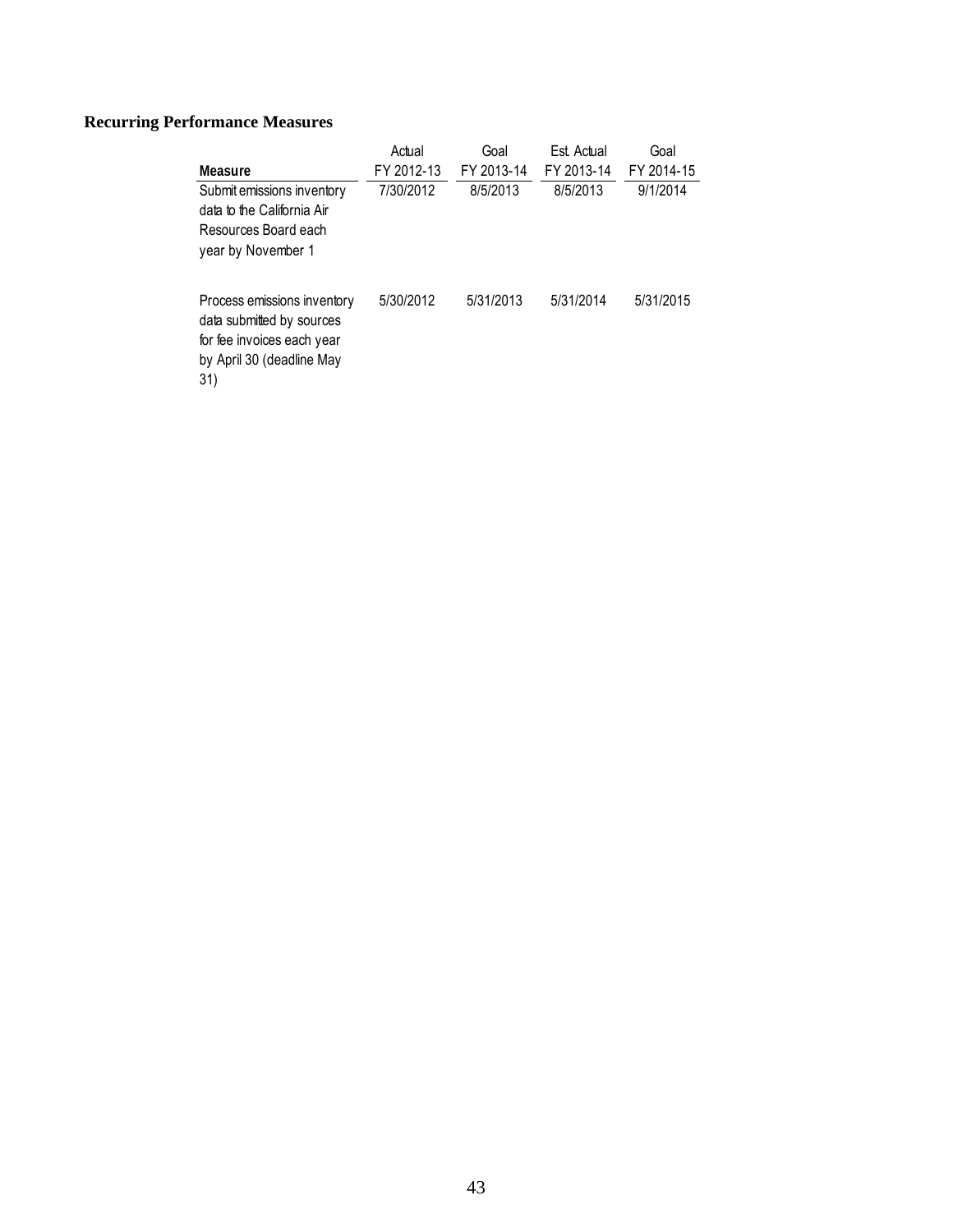## **Rule Development**

#### **Purpose Statement**

*In order to implement air pollution control measures identified in the Clean Air Plan and to protect human health and the environment of Santa Barbara County, we develop new and modified rules and regulations and prepare them for adoption by the APCD Board.*

#### **Fiscal Year 2013-14 Significant Accomplishments**

 Developed draft rule, rulemaking support documents and held a workshop on revising the Architectural Coating rule requirements (Rule 323.1).

#### **Fiscal Year 2014-15 Goals and Objectives**

- 1. Develop and maintain a rule development schedule. Modify priorities as necessary to comply with federal and state requirements, or to address local concerns.
- 2. Develop and adopt new and revised rules as required by the Clean Air Plan. These rules include, but are not limited to, Rule 354 (Graphic Arts), Rule 323 (Architectural Coatings).
- 3. Develop and adopt rules as required by new state and federal mandates.
- 4. Develop and adopt rules to implement state air toxic control measures, federal New Source Performance Standards, National Emission Standards for Hazardous Air Pollutants, and federal Maximum Achievable Control Technology standards.
- 5. Present all rules to the APCD Community Advisory Council for their recommendation to the Board.

#### **Recurring Performance Measures**

|                            | Actual     | Goal | Est. Actual                      | Goal |
|----------------------------|------------|------|----------------------------------|------|
| Measure                    | FY 2012-13 |      | FY 2013-14 FY 2013-14 FY 2014-15 |      |
| Number of draft rules      |            |      |                                  |      |
| released for public review |            |      |                                  |      |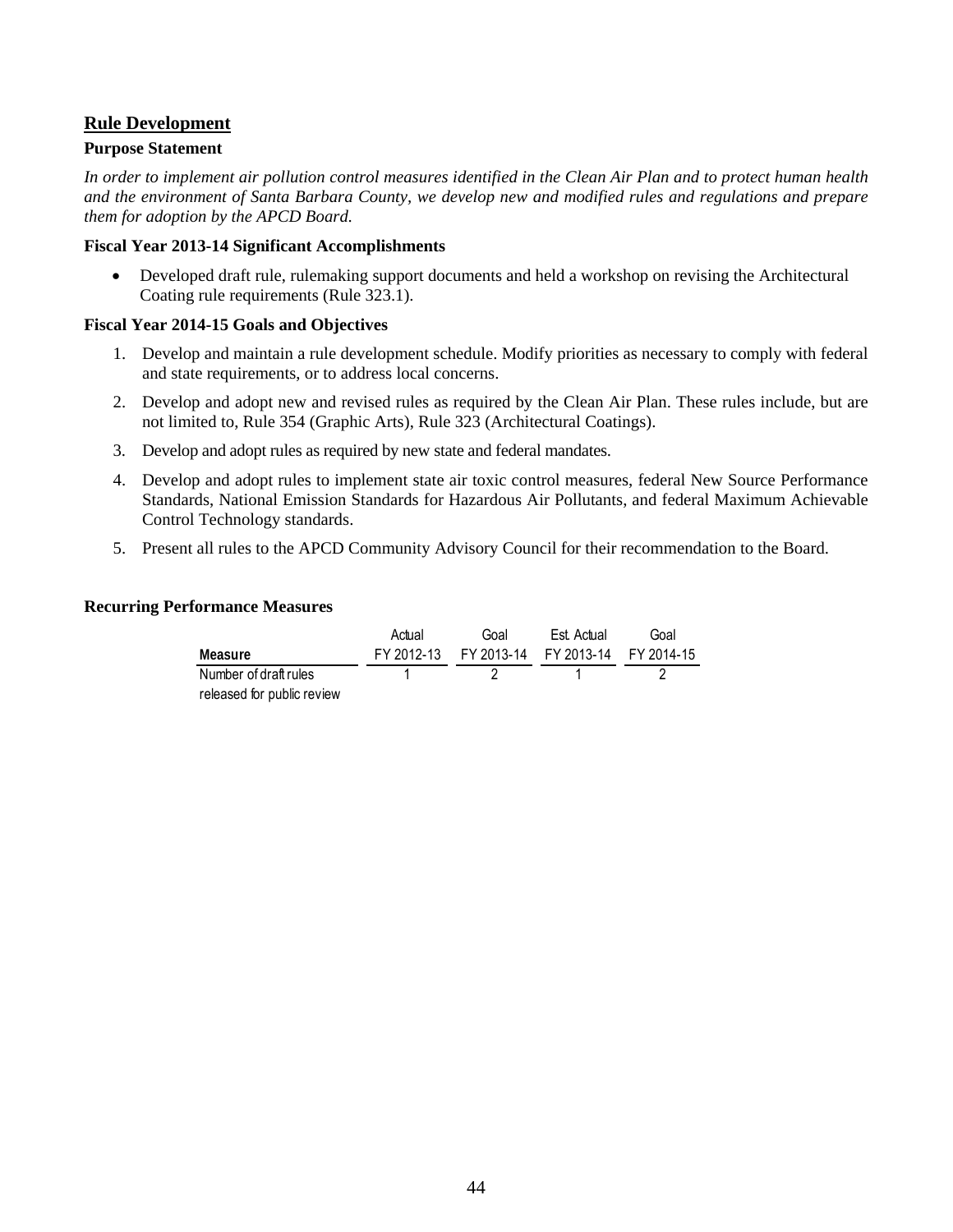## **Community Programs**

#### **Purpose Statement**

*We provide the community and permitted businesses with assistance and information about air pollution and the APCD's programs, rules, and services through our community outreach and business assistance programs. We encourage ways for the entire community to work together for clean air in Santa Barbara County.*

### **Fiscal Year 2013-14 Significant Accomplishments**

- Published four *On-The Air* and *Business Focus* newsletters.
- Participated in 2014 Earth Day events and multiple community and school events, including National Train Day, Marian Medical Center Environmental Fair, Santa Barbara Open Streets, Summer Science Camp for high school students at Allen Hancock College, Emergency Preparedness event and more. Also, we made numerous classroom presentations to UCSB students, Santa Barbara City College students and other schools throughout the County.
- Partner in the Green Business Santa Barbara County program and maintained certification as a green business.
- Informed the public about days with predicted high winds and possibly elevated levels of particulate matter.
- Issued news releases and promoted media coverage of District issues and news.
- Continued to lead the Santa Barbara Car Free project with Amtrak and more than 100 other partners.
- Operated Business Assistance Program and Business Assistance Line to help businesses comply with APCD requirements. Developed outreach materials for district programs.
- Reviewed public notices, made presentations to the public and industry, continued to enhance the APCD website and provided website support to staff, as well as support in development of documents, materials and Board presentations.
- Participated in the Emergency Public Information Communicators (EPIC) Committee, CAPCOA Public Outreach Committee and the National Association of Clean Air Agencies Outreach Committee.
- Supported marine shipping initiative, proceeding to next steps with our partners, and presented with Maersk Line at the USEPA-NACAA 2014 National Air Quality Conference.
- Partnered with the County Education Office, Santa Barbara County Water Agency and PG&E on "Care" for Our Earth" program to award mini-grants to more than 30 county teachers to do environmental projects with their students.

#### **Fiscal Year 2014-15 Goals and Objectives**

- 1. Publish *On-The Air* and *Business Focus* newsletters.
- 2. Participate in the Santa Barbara County Green Business Program.
- 3. Administer the Business Assistance Program including managing the Business Assistance Line, providing information and direction to businesses, compliance and permit assistance, and incentive information.
- 4. Continue to coordinate outreach efforts to the media and to the public for all APCD programs.
- 5. Schedule and provide speakers at schools and other events and in response to community requests.
- 6. Maintain and improve APCD's website and expand outreach in social media avenues of communication.
- 7. Participate in CAPCOA Public Outreach Committee to promote statewide consistency in communicating air quality information, to share communication products, and to develop and implement joint outreach initiatives.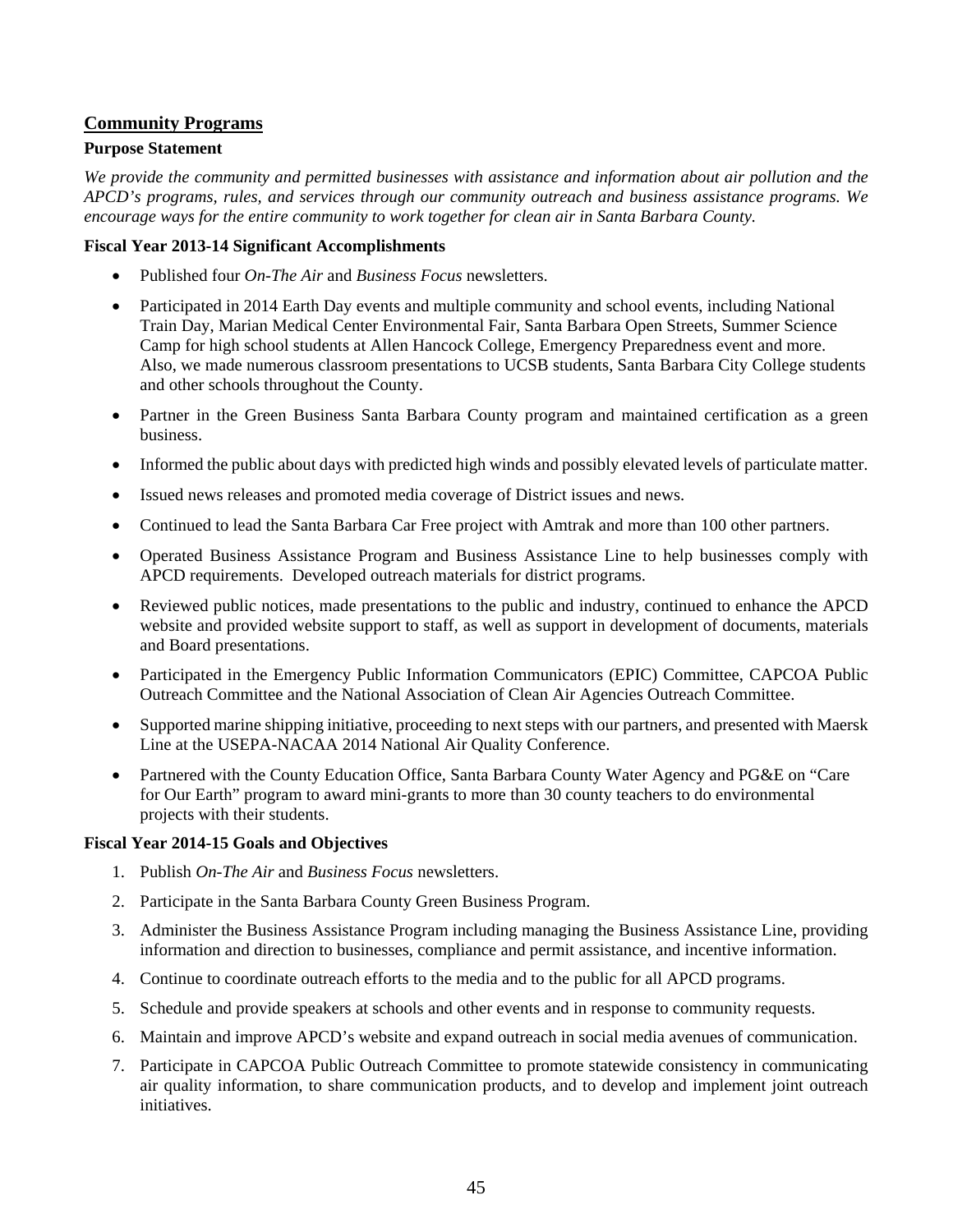- 8. Participate in the National Association of Clean Air Agencies Public Outreach committee to maximize input on federal air quality communication programs, and to benefit from national communication initiatives.
- 9. Participate in the Emergency Public Information Communicators committee to share information and strategies.
- 10. Promote clean-air transportation choices through implementation of the Santa Barbara Car Free project and participation in community events and projects.

### **Recurring Performance Measures**

|                      | Actual     | Goal | Est. Actual                      | Goal |
|----------------------|------------|------|----------------------------------|------|
| Measure              | FY 2012-13 |      | FY 2013-14 FY 2013-14 FY 2014-15 |      |
| Publish "On-The Air" |            |      |                                  |      |
| newsletter           |            |      |                                  |      |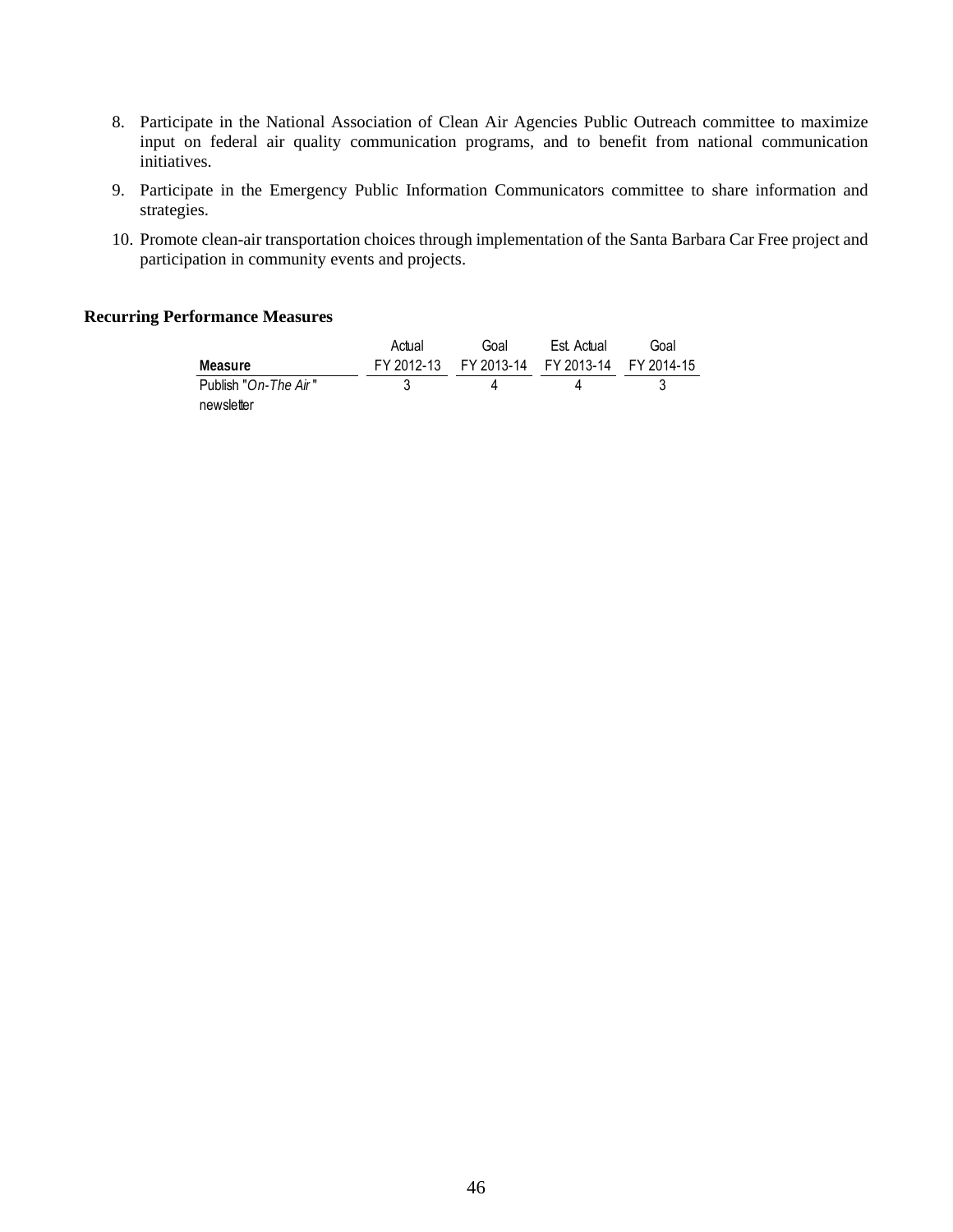## **Land Use Purpose Statement**

*We review major environmental and planning documents to ensure that air quality impacts of land development projects are correctly assessed and all feasible measures to reduce air pollution from these projects are considered. We review all APCD activities such as Clean Air Plans, rules and regulations, and permits to ensure that our activities do not result in adverse impacts to the environment. We participate in the local transportation planning process and review transportation projects to ensure that transportation policies and projects do not weaken air quality improvements.*

## **Fiscal Year 2013-14 Significant Accomplishments**

- Prepared California Environmental Quality Act (CEQA) documentation for all rules and permits where the APCD was the lead agency, and assisted other agencies in the preparation of air quality analyses for CEQA documents for a variety of land use project types.
- As a responsible agency, reviewed environmental documentation for major oil  $\&$  gas projects, and as a concerned agency, reviewed documents from NEPA and CEQA lead agencies such as Caltrans, California State Land Commission, U.S. Department of interior/bureau of Indian Affairs, UCSB, local cities, Santa Barbara County and other special districts.
- Collaborated with other air districts to test and upgrade land use emission calculation tools to enhance analysis capabilities for mitigation measures, greenhouse gases, and construction impacts.
- Participated in the Subdivision/Development Review Committees of Santa Barbara County and Goleta, and SBCAG's Technical Transportation Advisory Committee and Technical Planning Advisory Committee.

## **Fiscal Year 2014-15 Goals and Objectives**

- 1. Implement CEQA on APCD rules, APCD permits, and plans.
- 2. Carry out CEQA responsible agency review for stationary sources requiring APCD permits, and concerned/trustee agency review for major development projects in the county.
- 3. Work with other districts to improve the tools to assess criteria pollutant and greenhouse gases from direct and indirect sources and to quantify the effectiveness of mitigation measures.
- 4. Continue to provide information and training to planners and consultants on methodology and resources available for evaluating air quality and climate change/greenhouse gas impacts from development projects.
- 5. Continue to participate on CAPCOA Planning Managers Group and related focus groups to coordinate statewide solutions for emissions estimation tools, mitigation strategies, and establishing CEQA thresholds.
- 6. Revise the APCD Environmental Review Guidelines as necessary to address new requirements.

## **Recurring Performance Measures**

|                                                               | Actual     | Goal       | Est. Actual | Goal       |
|---------------------------------------------------------------|------------|------------|-------------|------------|
| Measure                                                       | FY 2012-13 | FY 2013-14 | FY 2013-14  | FY 2014-15 |
| Percent of CEQA reviews                                       | $100\%$ of | $100\%$ of | $100\%$ of  | $100\%$ of |
| completed within 30 days for<br>all initial studies and minor | 134        | 160        | 157         | 160        |
| projects                                                      |            |            |             |            |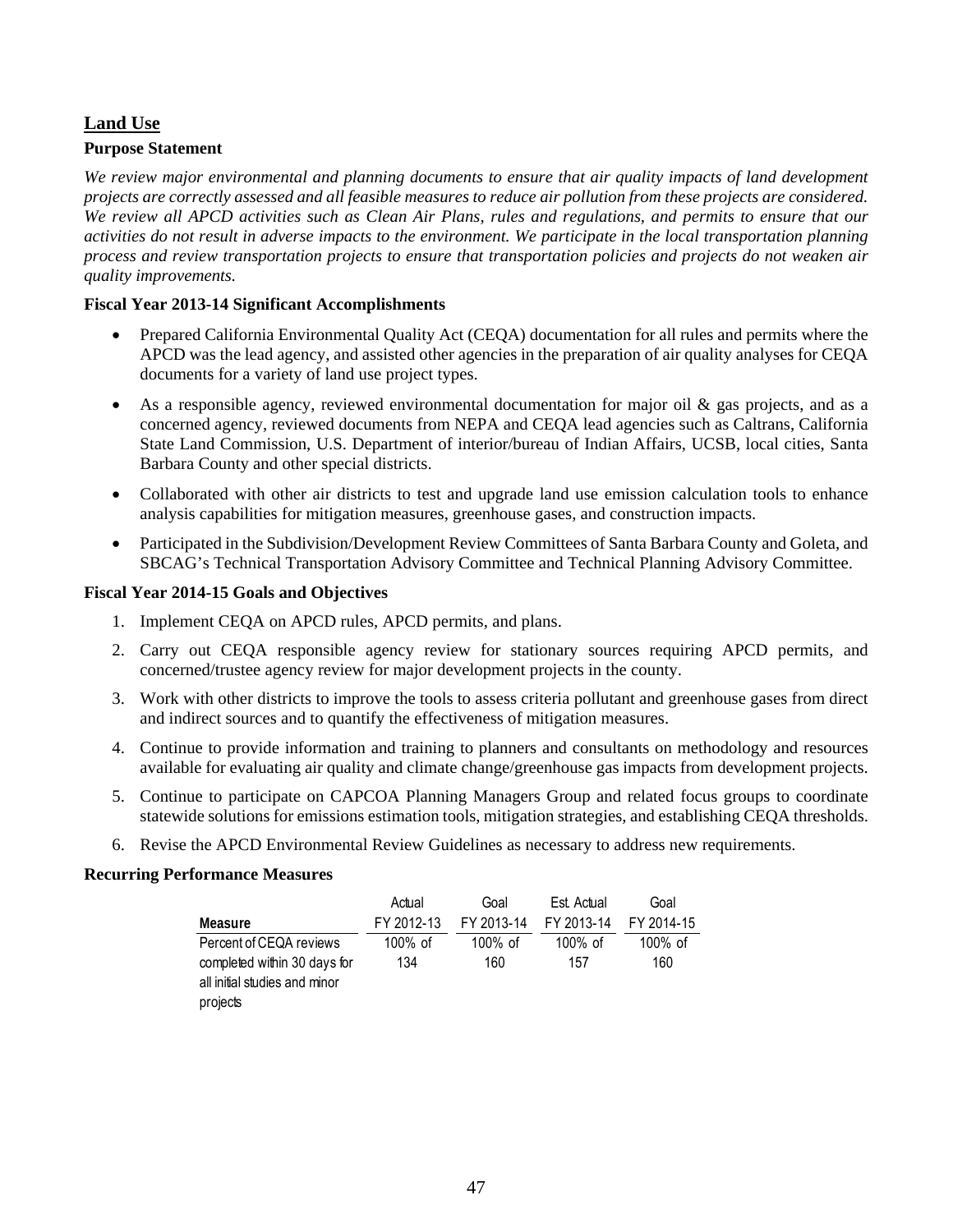## **Innovative Technologies Group**

## **Purpose Statement**

*We demonstrate innovative, voluntary ways of reducing air pollution in Santa Barbara County in order to further the APCD's mission to protect the local environment and public health. We foster government and industry cooperation and create local business opportunities in clean air technologies by providing incentives to aid in the implementation of low-emissions technologies. We identify alternatives to the traditional regulatory approach that provide increased flexibility to local businesses in reducing pollution.*

## **Fiscal Year 2013-14 Significant Accomplishments**

- Purchased two new school buses.
- Retrofitted 14 school buses with diesel particulate filters.
- Replaced five old agricultural tractors with new tractors.
- Replaced old CNG fuel tanks on three school buses with new CNG tanks.
- Issued grants to assist in the purchase/installation of one Level 2 electric vehicle charging station and one DC electric vehicle charging station.
- Purchased 670 vehicles under the Old Car Buy Back Program.
- Continued implementation of the Carl Moyer Program, the agricultural water pump engine program, the marine re-power program, and the on- and off-road heavy-duty diesel re-power program.
- Applied for Carl Moyer Program Year 16 funding, and worked with CAPCOA to gain extension of the State funding of the Moyer program into future years.

## **Fiscal Year 2014-15 Goals and Objectives**

- 1. Evaluate grant applications and issue grants according to the Carl Moyer Program, AB 923, APCD Electric Vehicle Charging Station Program and the 2013 Guadalupe Dunes mitigation Program criteria.
- 2. Continue management of existing programs, e.g., the marine re-power program, agricultural water pump engine program, state Carl Moyer Program, off-road vehicle replacement program, and the school bus replacement/retrofit program
- 3. Administer and implement projects funded by AB 923 funds, Carl Moyer Program funds, and motor vehicle registration fees to reduce emissions from diesel engines (e.g., Agriculture Assistance Program, School Bus Replacement and Retrofit programs, etc.) and from the Old Car Buyback Program.
- 4. Continue efforts to "clean the fleet" by working with local fleet vehicle operators, transit and school districts to re-power, retrofit or replace diesel engines.
- 5. Work closely with school districts on grant agreements to assist with installing diesel particulate filters (DPFs) on school busses as required by state law.
- 6. Track developments in EV fast charging technology and partner with the Community Environmental Council, UCSB, the Central Coast Clean Cities Coalition, SCE and PG&E to obtain funding for charging stations accessible to the public.